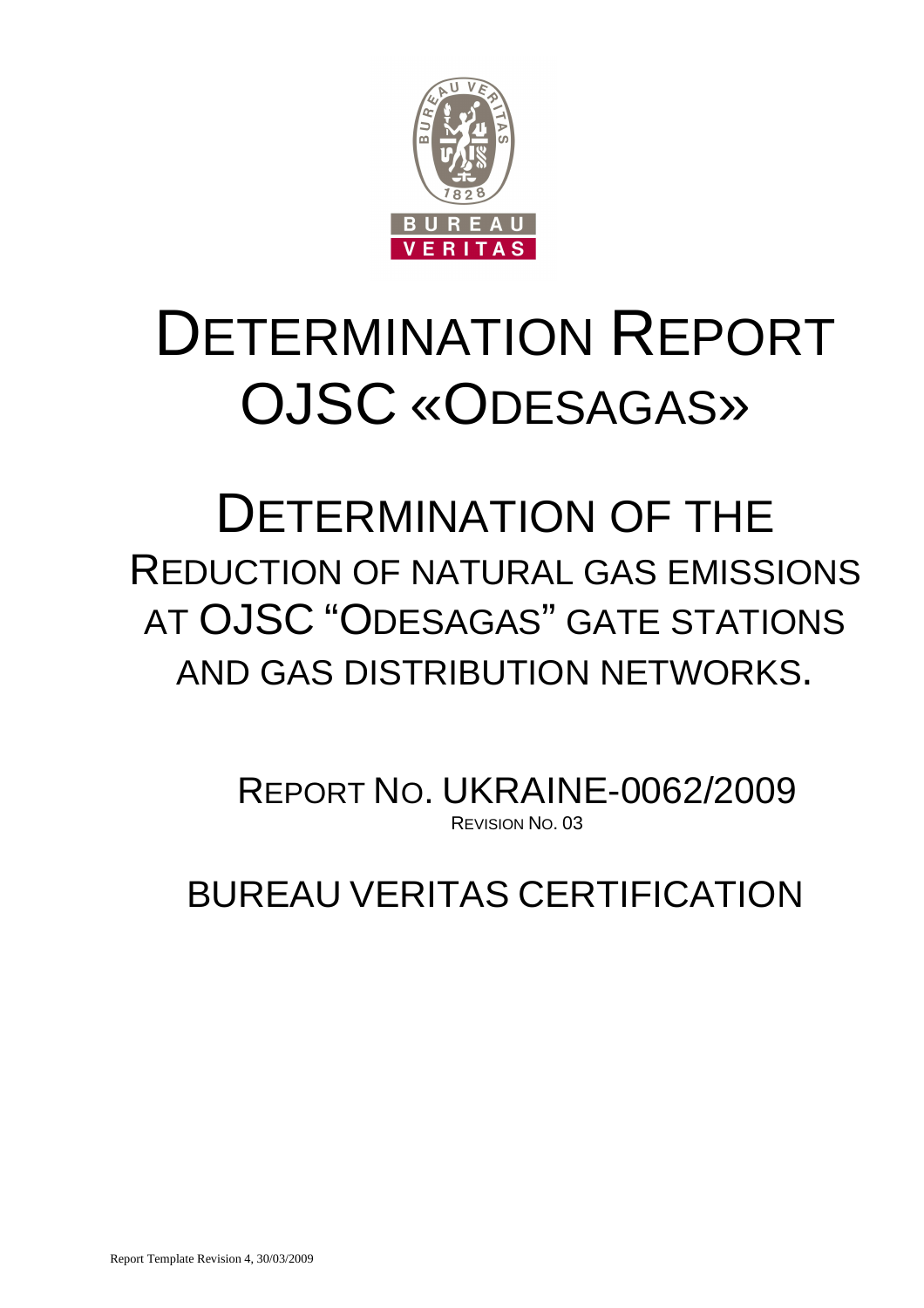

# DETERMINATION REPORT

| Date of first issue: | Organizational unit          |  |
|----------------------|------------------------------|--|
|                      | Bureau Veritas Certification |  |
| 26/12/2009           | <b>Holding SAS</b>           |  |
| Client:              | Client ref.:                 |  |
| OJSC «Odesagas»      | Mr. Vitaliy Gerasimenko      |  |

Summary:

Bureau Veritas Certification has made the determination of the «Reduction of natural gas leakages at the shutoff stations and natural gas networks of OJSC «Odesagas»» project of OJSC «Odesagas» located in Odesa city and Odesa region on the basis of UNFCCC criteria for the JI, as well as criteria given to provide for consistent project operations, monitoring and reporting. UNFCCC criteria refer to Article 6 of the Kyoto Protocol, the JI rules and modalities and the subsequent decisions by the JI Supervisory Committee, as well as the host country criteria.

The determination scope is defined as an independent and objective review of the project design document, the project's baseline study, monitoring plan and other relevant documents, and consisted of the following three phases: i) desk review of the project design and the baseline and monitoring plan; ii) follow-up interviews with project stakeholders; iii) resolution of outstanding issues and the issuance of the final determination report and opinion. The overall determination, from Contract Review to Determination Report & Opinion, was conducted using Bureau Veritas Certification internal procedures.

The first output of the determination process is a list of Clarification and Corrective Actions Requests (CL and CAR), presented in Appendix A. Taking into account this output, the project proponent revised its project design document.

In summary, it is Bureau Veritas Certification's opinion that the project correctly applies the baseline and monitoring methodology developed according the Guidance on Criteria for Baseline Setting and Monitoring and meets the relevant UNFCCC requirements for the JI and the relevant host country criteria.

Flavio Gomes, Bureau Veritas Certification Holding SAS Global Product Manager for Climate Change, approved final version of the Verification Report. Verification Report is signed by Ivan Sokolov authorized Bureau Veritas Certification Holding SAS Local product manager for Climate Change in Ukraine.

| Report No.:                                | Subject Group: |                                      |                                           |                                             |  |  |  |
|--------------------------------------------|----------------|--------------------------------------|-------------------------------------------|---------------------------------------------|--|--|--|
| <b>UKRAINE-0062/2009</b>                   | JI             |                                      | Indexing terms:                           |                                             |  |  |  |
| Report title:                              |                |                                      |                                           |                                             |  |  |  |
| Reduction of natural gas leakages at shut- |                |                                      |                                           |                                             |  |  |  |
| off stations and natural gas networks of   |                |                                      |                                           |                                             |  |  |  |
| OJSC «Odesagas»                            |                |                                      |                                           |                                             |  |  |  |
| Work carried out by:                       |                |                                      |                                           |                                             |  |  |  |
| Flavio Gomes - Team leader, Lead Verifier  |                |                                      | $\boxtimes$                               | No distribution without permission from the |  |  |  |
| Nadiya Kaiiun - Team member, Lead          |                |                                      | Client or responsible organisational unit |                                             |  |  |  |
| Verifier                                   |                |                                      |                                           |                                             |  |  |  |
| Kateryna Zinevych - Team member,           |                |                                      |                                           |                                             |  |  |  |
| Verifier                                   |                |                                      |                                           |                                             |  |  |  |
|                                            |                | <b>Bureau Verita's Certification</b> |                                           |                                             |  |  |  |
| Work verified by:                          |                |                                      |                                           |                                             |  |  |  |
| Ivan Sokolov - Internal Technical Reviewer |                |                                      | Limited distribution                      |                                             |  |  |  |
|                                            |                |                                      |                                           |                                             |  |  |  |
| Date of this revision:<br>Rev. No.:        |                | Number of pages:                     |                                           |                                             |  |  |  |
| 03<br>18/04/2011                           |                | 53                                   |                                           | Unrestricted distribution                   |  |  |  |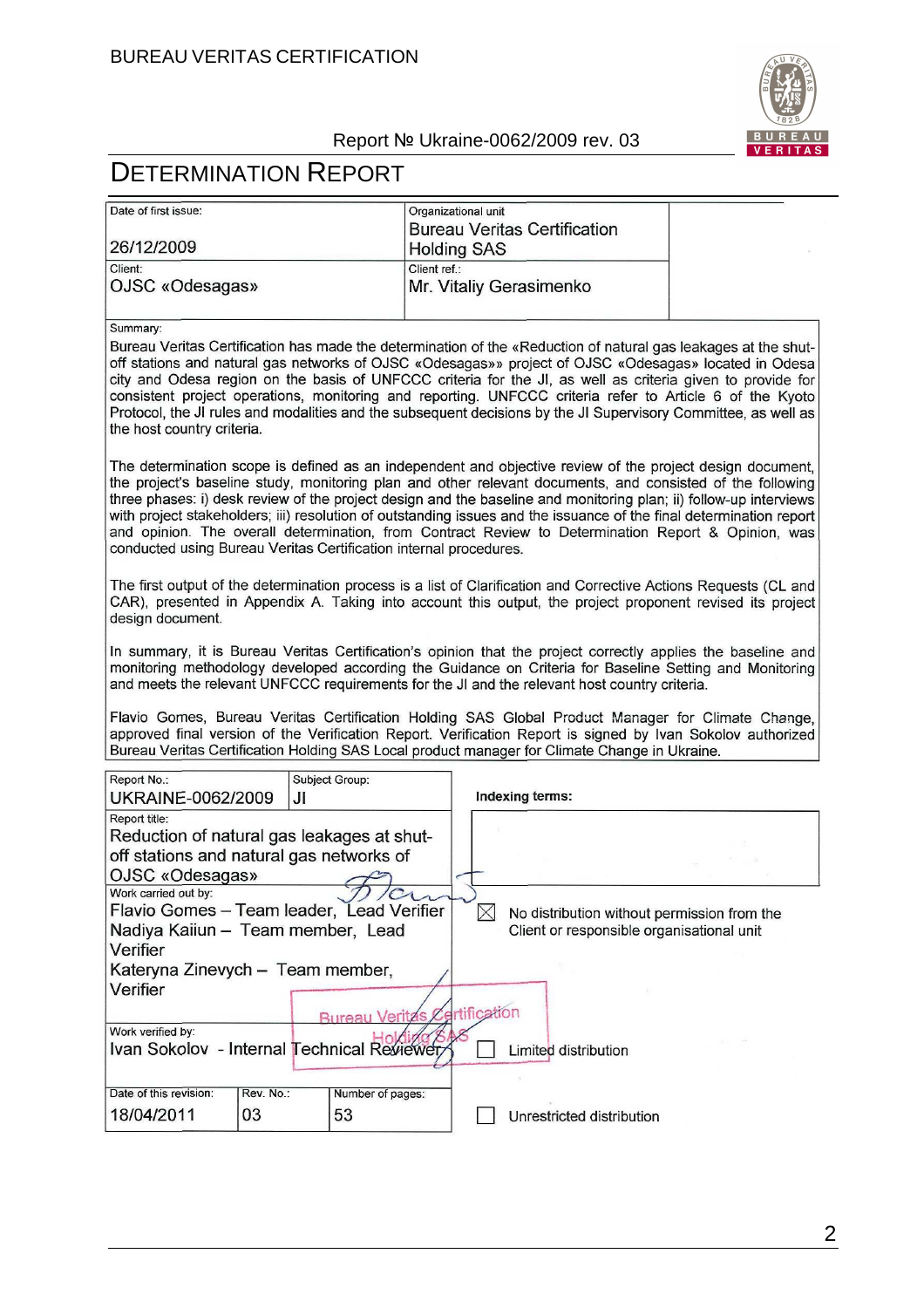

# DETERMINATION REPORT

# **Abbreviations**

| <b>CAR</b>      | <b>Corrective Action Request</b>                        |
|-----------------|---------------------------------------------------------|
| <b>CGDP</b>     | <b>Cabinet Gas Distribution Post</b>                    |
| CL              | <b>Clarification Request</b>                            |
| CO              | Carbon Monoxide                                         |
| CO <sub>2</sub> | <b>Carbon Dioxide</b>                                   |
| CH <sub>4</sub> | Methane                                                 |
| <b>EIA</b>      | <b>Environmental Impact Assessment</b>                  |
| ERU             | <b>Emission Reduction Unit</b>                          |
| <b>FCCC</b>     | <b>Framework Convention On Climate Changes</b>          |
| <b>GDP</b>      | <b>Gas Distribution Post</b>                            |
| <b>GHG</b>      | Green House Gas(es)                                     |
| JI              | Joint Implementation                                    |
| <b>JIP</b>      | Joint Implementation Projects                           |
| <b>JISC</b>     | Joint Implementation Supervisory Committee              |
| <b>JSC</b>      | Joint-Stock Company                                     |
|                 | Interview                                               |
| IE.             | <b>Independent Entity</b>                               |
| <b>IETA</b>     | <b>International Emissions Trading Association</b>      |
| MoV             | <b>Means of Verification</b>                            |
| <b>NG</b>       | <b>Natural Gas</b>                                      |
| <b>PDD</b>      | <b>Project Design Document</b>                          |
| <b>PETM</b>     | <b>Purposeful Examination and Technical Maintenance</b> |
| <b>PP</b>       | <b>Project Participant</b>                              |
| <b>SP</b>       | Sub Project                                             |
| <b>UNFCCC</b>   | United Nations Framework Convention for Climate Change  |
| <b>UES</b>      | <b>United Energy System</b>                             |
|                 |                                                         |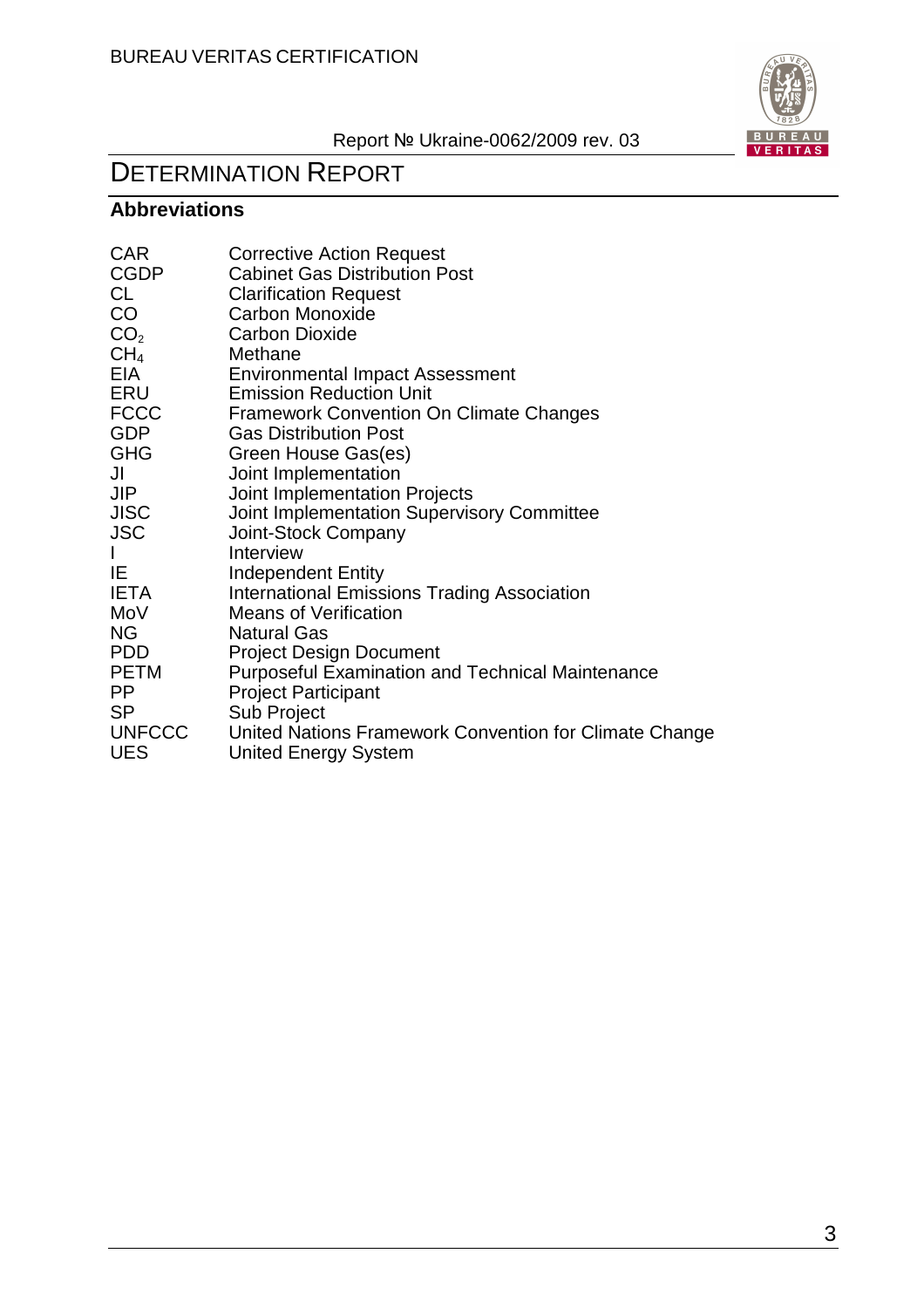

# DETERMINATION REPORT

# **Table of Contents Page**

| $\mathbf{1}$   |                                                            | .5             |
|----------------|------------------------------------------------------------|----------------|
| 1.1            | Objective                                                  | 5              |
| 1.2            | Scope                                                      | 5              |
| 1.3            | <b>GHG Project Description</b>                             | 5              |
| 1.4            | <b>Determination Team</b>                                  | $\overline{7}$ |
| $\overline{2}$ |                                                            | .7             |
| 2.1            | <b>Review of Documents</b>                                 | 9              |
| 2.2            | Follow-up Interviews                                       | 10             |
| 2.3            | Resolution of Clarification and Corrective Action Requests | 10             |
| 3              |                                                            | .11            |
| 3.1            | <b>Project Design</b>                                      | 12             |
| 3.2            | <b>Baseline and Additionality</b>                          | 12             |
| 3.3            | <b>Monitoring Plan</b>                                     | 14             |
| 3.4            | <b>Calculation of GHG Emissions</b>                        | 14             |
| 3.5            | <b>Environmental Impacts</b>                               | 15             |
| 4              |                                                            |                |
| 5              |                                                            |                |
| 6              |                                                            |                |
|                |                                                            |                |

Appendix A: Determination Protocol Appendix B: Verifiers CV's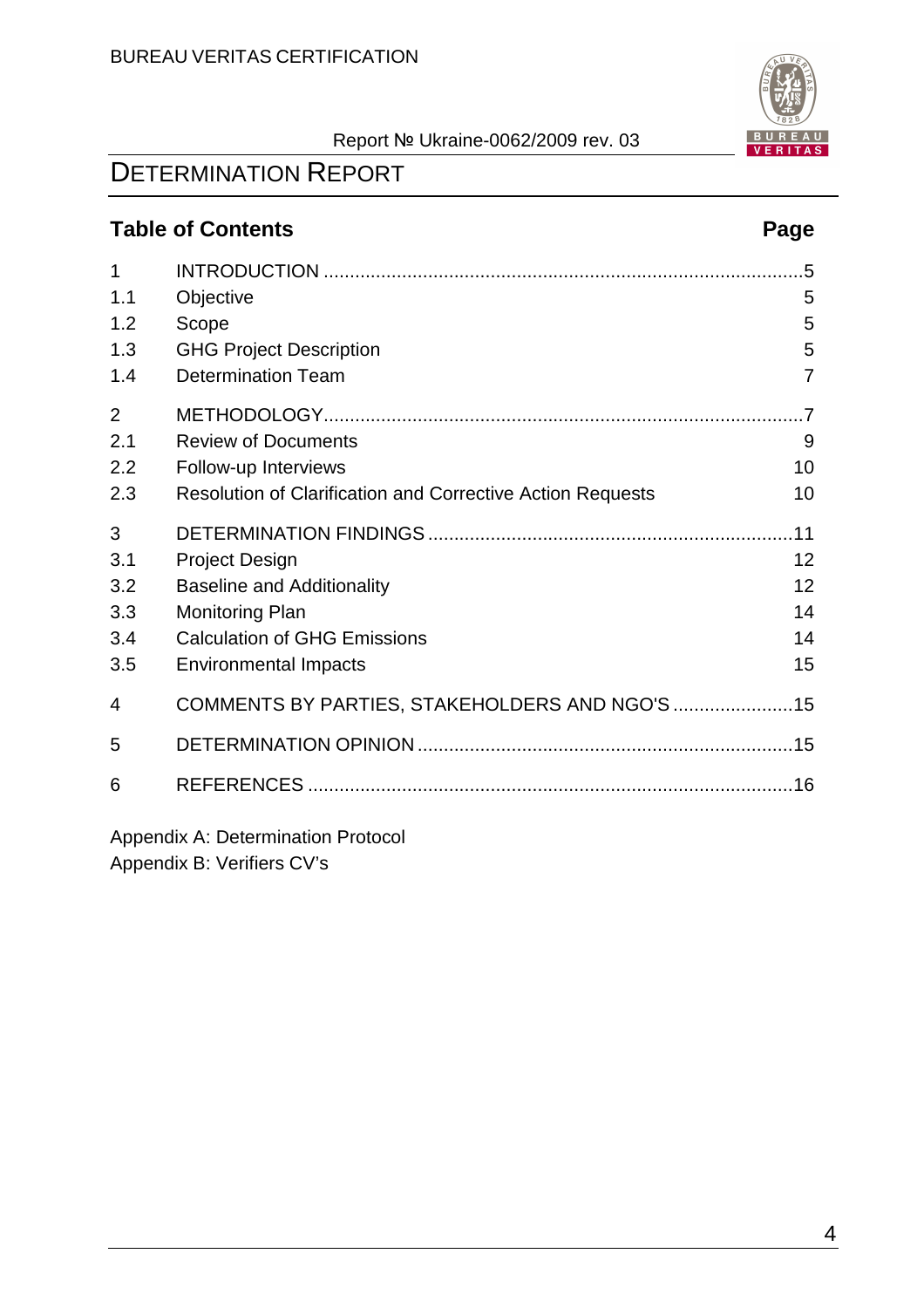

# DETERMINATION REPORT

# **1 INTRODUCTION**

OJSC «Odesagas» has commissioned Bureau Veritas Certification to determinate the JI project Improvement of the Reduction of natural gas emissions at OJSC "Odesagas" gate stations and gas distribution networks.

This report summarizes the findings of the determination of the project, performed on the basis of UNFCCC criteria, as well as criteria given to provide for consistent project operations, monitoring and reporting.

### **1.1 Objective**

The determination serves as project design verification and is a requirement of all projects. The determination is an independent third party assessment of the project design. In particular, the project's baseline, the monitoring plan, and the project's compliance with relevant UNFCCC and host country criteria are determined in order to confirm that the project design, as documented, is sound and reasonable, and meet the stated requirements and identified criteria. Determination is a requirement for all JI projects and is seen as necessary to provide assurance to stakeholders of the quality of the project and its intended generation of emission reduction units (ERUs).

UNFCCC criteria refer to Article 6 of the Kyoto Protocol, the JI rules and modalities and the subsequent decisions by the JI Supervisory Committee, as well as the host country criteria.

### **1.2 Scope**

The determination scope is defined as an independent and objective review of the project design document, the project's baseline study and monitoring plan and other relevant documents. The information in these documents is reviewed against Kyoto Protocol requirements, UNFCCC rules and associated interpretations.

The determination is not meant to provide any consulting towards the Client. However, stated requests for clarifications and/or corrective actions may provide input for improvement of the project design.

### **1.3 GHG Project Description**

OJSC Odesagas is the company uniting gas supply facilities of 26 districts in Odesa region and gas supply facility in Odesa, and providing natural gas transportation and supply to industrial and domestic consumers. OJSC Odesagas controls 1917 gasdistribution posts, cabinet gas-distribution posts, among them 1851 (GDP, CGDP) are the OJSC Odesagas property. The structure of current gas transportation rates does not include depreciation and investment needs and costs of gas distribution enterprises, which does not ensure receipt of funds for performance of necessary repair works and modernization of gas networks, purchase of appropriate engineering equipment and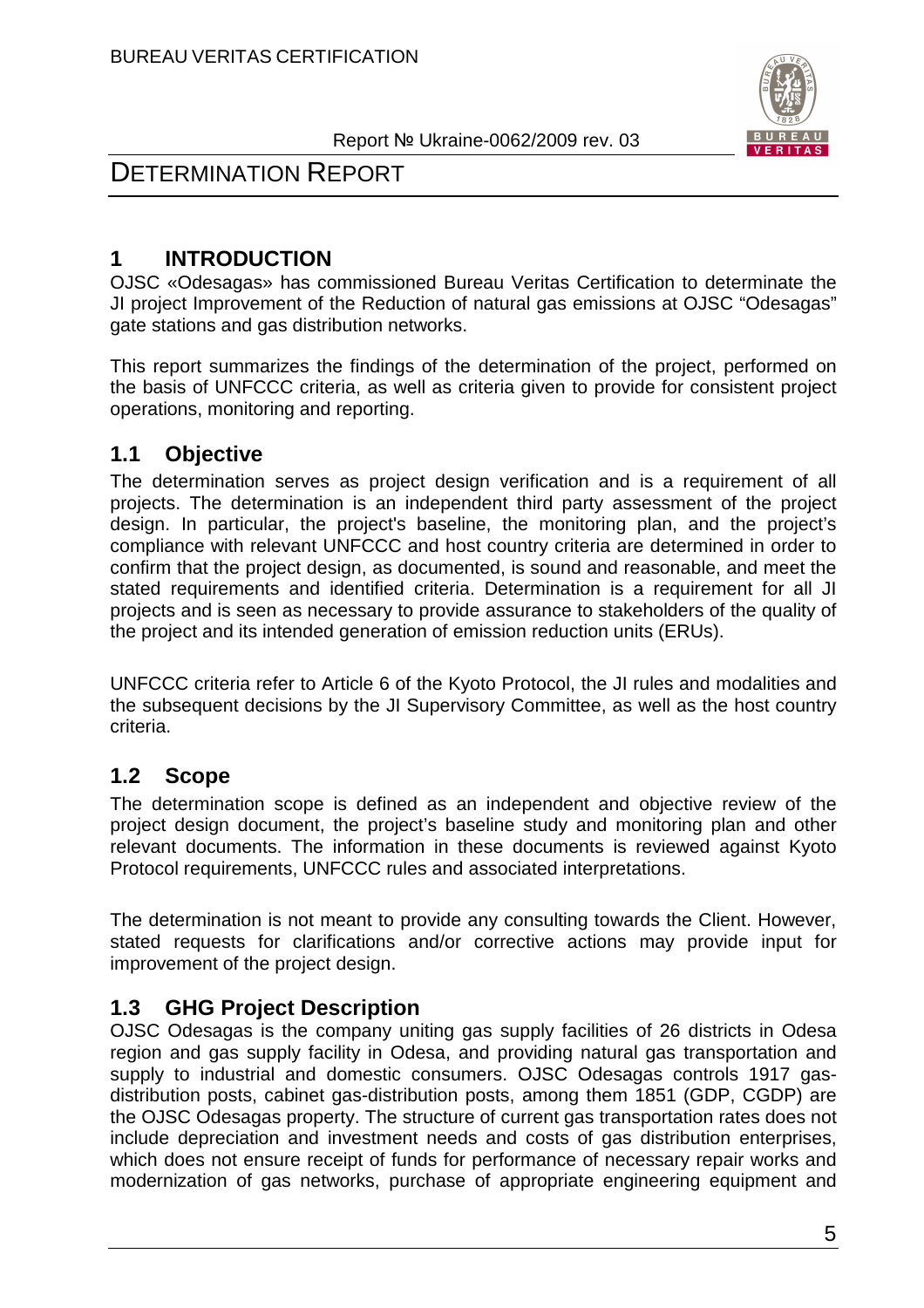

# DETERMINATION REPORT

components, and also results in increase of natural gas leakage at the infrastructure of OJSC Odesagas.

At the moment OJSC «Odesagas» only detects leakages with the help of detectors according to the Ukrainian Gas Supply System Safety Rules in order to avoid emergency and explosive situations. Measurement of the leakage volume, its registration and accounting are not performed, and appropriate measuring devices are missing. According to the conducted research leakage volume of natural gas for OJSC «Odesagas» can make 41 million m<sup>3</sup> per year.

The main goal of the project is reduction of natural gas (methane) leakages in gas distribution posts and in cabinet gas distribution posts. The main sources of leakage are junctions of the elements of gas-distribution posts and cabinet gas-distribution posts. Many connecting parts of GDP and CGDP require repair in the result of quick wear of compactor elements. Within the scope of the project for repair of GDP and CGDP equipment, for the purpose of leakage elimination, modern compacting materials will be used, replacing service and repair practice based on rubberized asbestos fabric and rubber gaskets, and compacting padding made of cotton fiber with fat soakage and asbestos graphite filler, which results in additional methane leakage, which is a greenhouse gas.

The project activity includes:

- Implementation of purposeful examination and technical maintenance (PETM) of gas-distribution posts and cabinet gas-distribution posts – modern and economically most efficient practice, which allows not only detection of leaking areas, but also determination of leakage volume (i.e., potential volume of gas leakage reduction. This is a key information for substantiation of types of repair and priority choice of its objects, which is important under short financing for elimination of all leakages. This activity will include purchase and calibration of modern measuring equipment, appropriate training of employees, development of monitoring map with the list of all equipment components to be regularly examined, creation of leakage data collection and storage system, and implementation of internal audit and quality system for elimination and accounting of methane leakage.
- Detection and measurement of leakage: monitoring system of leakages, including eliminated leakages (repaired equipment components) will be exercised on a regular basis (once in four days or once in a week, depending on the type of equipment) by specially trained personnel. Each component will be checked according to the monitoring map, and detected leakage will be duly marked with individual number; gas leakage volumes will be measured and registered in the database.
- Elimination of all detected leakages: repair of leaking junctions of GDP and CGDP elements within the scope of this project will vary from replacement of gaskets and wedge plugs, use of new sealants or compacting materials, to capital repair and replacement of safety valves of pressure regulators, piston rods, installation of natural gas gauges. Repaired GDP and CGDP equipment components will be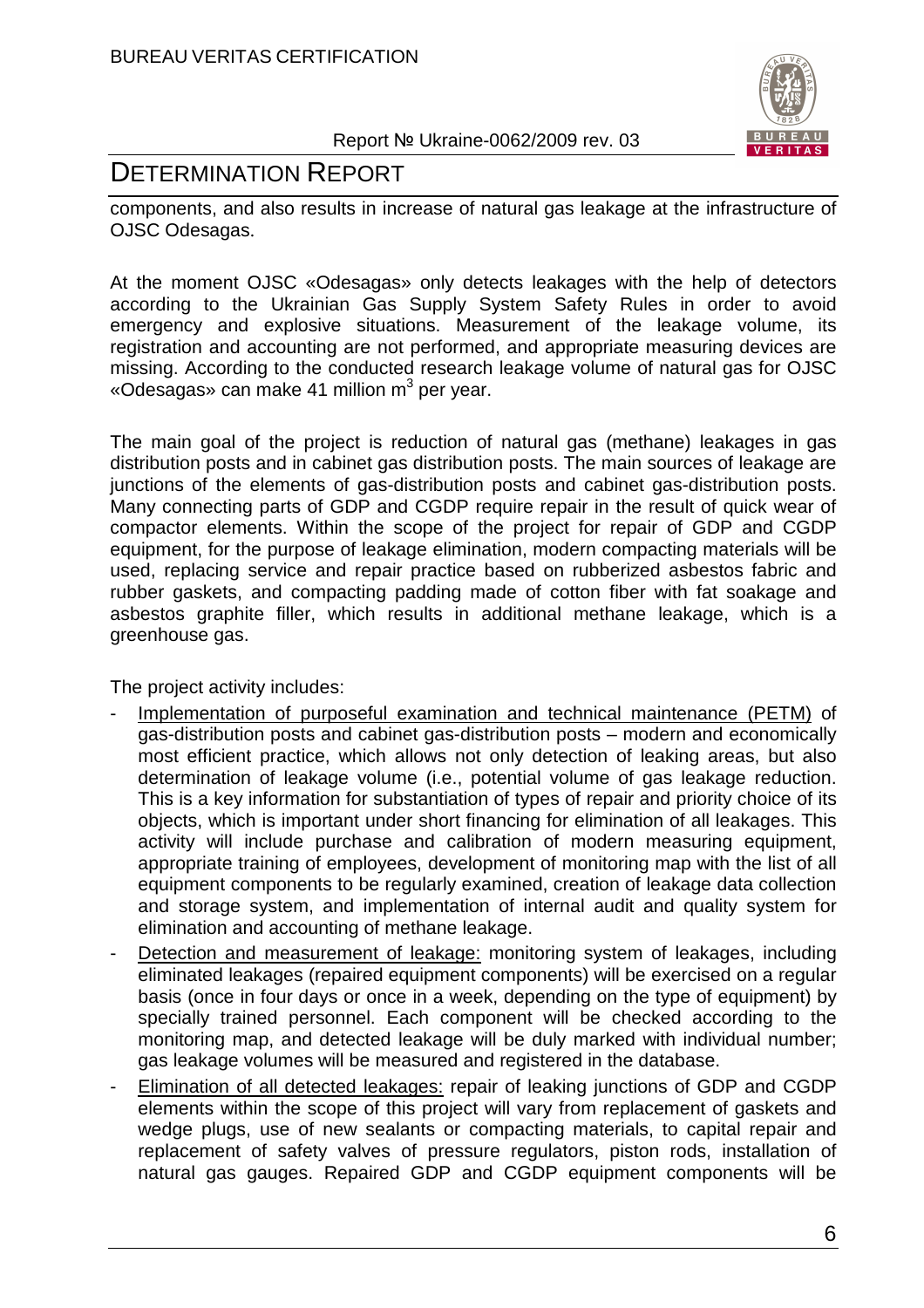

# DETERMINATION REPORT

regularly checked as a part of a standard monitoring program (see above) to make sure they have not become the source of leakage again.

Duration of the project is not limited, as PETM, monitoring and leakage elimination programs are aimed to become a part of work of OJSC «Odesagas». Reduction of emissions equivalent to CO2 is stated for one period of crediting (18 years) according to modality and Joint Implementation Procedures.

#### **1.4 Determination Group**

The determination team consists of the following personnel:

| <b>Flavio Gomes</b><br><b>Bureau Veritas Certification</b>     | Team leader, Lead Climate Change Verifier    |
|----------------------------------------------------------------|----------------------------------------------|
| Nadiya Kaiiun<br><b>Bureau Veritas Certification</b>           | Team member, Leading Climate Change Verifier |
| Kateryna Zinevych -                                            |                                              |
| <b>Bureau Veritas Certification</b><br>Report was reviewed by: | Team member, Climate Change Verifier         |
|                                                                |                                              |

Ivan Sokolov Bureau Veritas Certification Internal Technical Reviewer

### **2. METHODOLOGY**

The overall determination, from Contract Review to Determination Report & Opinion, was conducted using Bureau Veritas Certification internal procedures.

In order to ensure transparency, a determination protocol was customized for the project, according to the Determination and Verification Manual (IETA/PCF). The protocol shows, in a transparent manner, criteria (requirements), means of verification and the results from validating the identified criteria. The determination protocol serves the following purposes:

It organizes, details and clarifies the requirements JI project is expected to meet;

It ensures a transparent determination process where the determinator will document how a particular requirement has been validated and the result of the determination.

The determination protocol consists of five tables. The different columns in these tables are described in Figure 1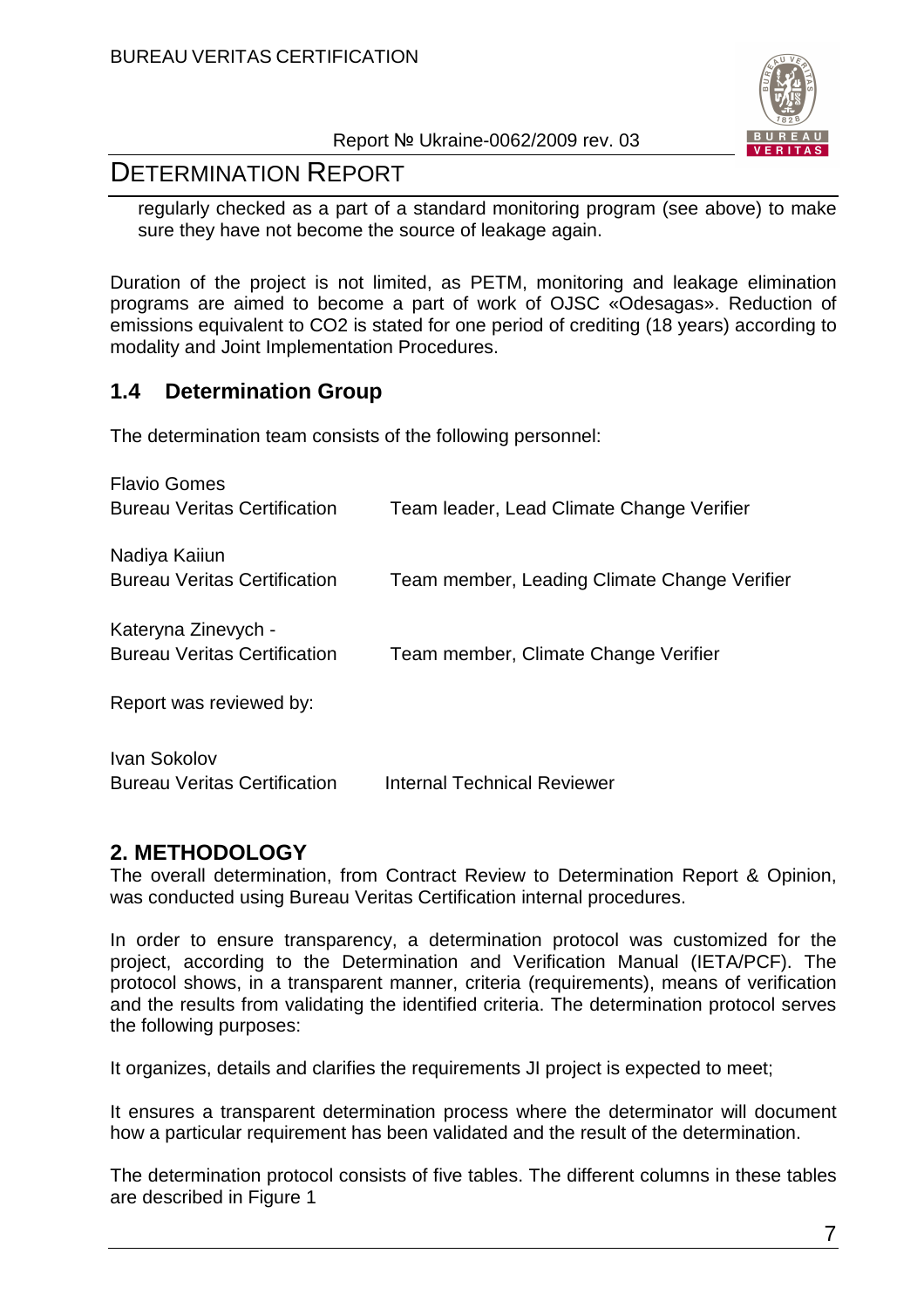

# DETERMINATION REPORT

The completed determination protocol is enclosed in Appendix A to this report.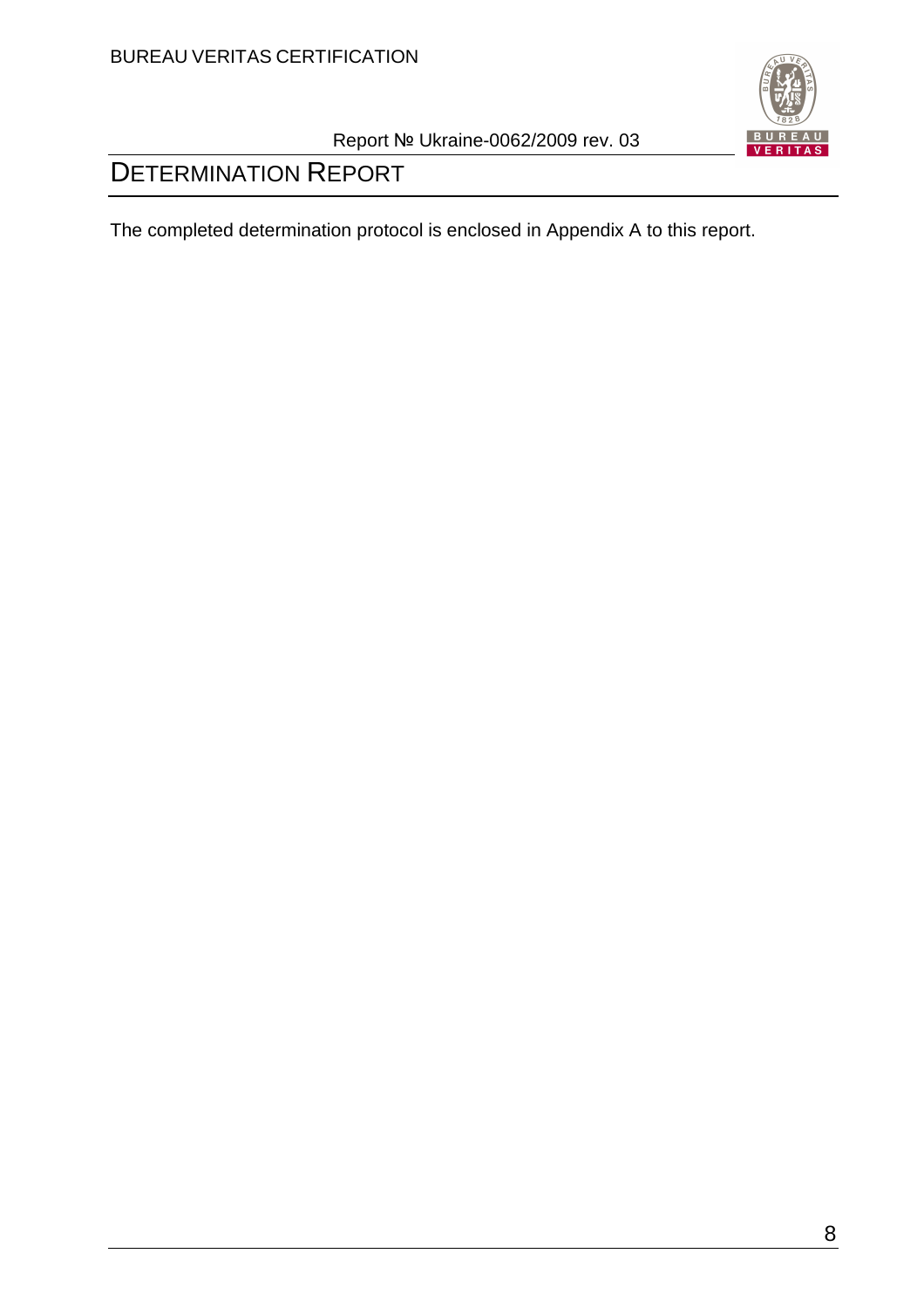

| <b>Determination Protocol Table 1: Mandatory Requirements</b> |                                                                                                |                                                                                                                                                                                                                                                                                                                                                                        |                                                                                                                                                                                                                         |  |  |  |
|---------------------------------------------------------------|------------------------------------------------------------------------------------------------|------------------------------------------------------------------------------------------------------------------------------------------------------------------------------------------------------------------------------------------------------------------------------------------------------------------------------------------------------------------------|-------------------------------------------------------------------------------------------------------------------------------------------------------------------------------------------------------------------------|--|--|--|
| Requirement                                                   | <b>Reference</b>                                                                               | <b>Conclusion</b>                                                                                                                                                                                                                                                                                                                                                      | <b>Cross reference</b>                                                                                                                                                                                                  |  |  |  |
| The requirements the<br>project must meet.                    | Gives reference to<br>legislation or<br>the<br>agreement where<br>the requirement is<br>found. | This is either<br>acceptable<br>evidence<br>based<br>on<br>provided<br>(OK),<br>a<br><b>Corrective</b><br><b>Action</b><br>(CAR)<br>Reguest<br>or<br>a a<br><b>Clarification Request (CL)</b><br>of risk or non-compliance<br>with stated requirements.<br>The CAR's and CL's are<br>numbered and presented to<br>client<br>the<br>the<br>in.<br>Determination Report. | Used to<br>refer<br>the<br>to<br>relevant<br>protocol<br>questions in Tables 2, 3<br>and 4 to show how the<br>specific<br>requirement is<br>determined. This is to<br>transparent<br>ensure a<br>determination process. |  |  |  |

| <b>Determination Protocol Table 2: Requirements checklist</b>                                                                                                                                                                                                                                             |                                                                                                                                      |                                                                                                                                                                                                                                        |                                                                                                                                                                                                                                 |                                                                                                                                                                                                                                                                                                                                                                   |  |
|-----------------------------------------------------------------------------------------------------------------------------------------------------------------------------------------------------------------------------------------------------------------------------------------------------------|--------------------------------------------------------------------------------------------------------------------------------------|----------------------------------------------------------------------------------------------------------------------------------------------------------------------------------------------------------------------------------------|---------------------------------------------------------------------------------------------------------------------------------------------------------------------------------------------------------------------------------|-------------------------------------------------------------------------------------------------------------------------------------------------------------------------------------------------------------------------------------------------------------------------------------------------------------------------------------------------------------------|--|
| <b>Checklist Question</b>                                                                                                                                                                                                                                                                                 | <b>Reference</b>                                                                                                                     | <b>Means</b><br>of<br>verification<br>(MoV)                                                                                                                                                                                            | <b>Comment</b>                                                                                                                                                                                                                  | <b>Final</b><br><b>Draft</b><br>and/or<br><b>Conclusion</b>                                                                                                                                                                                                                                                                                                       |  |
| The<br>various<br>requirements in Table<br>linked<br>to<br>are<br>checklist questions the<br>project should meet.<br>checklist<br>The<br>is<br>organized in several<br>sections. Each section<br>further sub-<br>is then<br>divided.<br>lowest<br>The<br>constitutes<br>level<br>a<br>checklist question. | Gives<br>reference<br>to<br>documents<br>where<br>the<br>to<br>answer<br>the<br>checklist<br>question or<br>section<br>is.<br>found. | <b>Explains</b><br>how<br>conformance with<br>checklist<br>the<br>question<br>is<br>investigated.<br>Examples<br>οf<br>οf<br>means<br>verification<br>are<br>document review<br>(DR) or interview<br>(I). N/A means not<br>applicable. | section<br>The<br>is<br>used<br>to<br>elaborate<br>and<br>discuss<br>the<br>checklist<br>question and/or<br>the<br>conformance to<br>the question. It<br>further used<br>is.<br>explain<br>the<br>to<br>conclusions<br>reached. | This is either acceptable<br>evidence<br>based<br>on.<br>provided (OK),<br>or a<br><b>Corrective</b><br><b>Action</b><br>Request (CAR) due to<br>non-compliance with the<br>checklist question. (See<br><b>Clarification</b><br>below).<br>Request (CL) is used<br>when the determination<br>has identified a<br>team<br>for<br>further<br>need<br>clarification. |  |
| Determination Protocol Table 3: Baseline and Monitoring Methodologies                                                                                                                                                                                                                                     |                                                                                                                                      |                                                                                                                                                                                                                                        |                                                                                                                                                                                                                                 |                                                                                                                                                                                                                                                                                                                                                                   |  |
| <b>Checklist Question</b>                                                                                                                                                                                                                                                                                 | <b>Reference</b>                                                                                                                     | <b>Means</b><br>of<br>verification<br>(MoV)                                                                                                                                                                                            | <b>Comment</b>                                                                                                                                                                                                                  | <b>Final</b><br>and/or<br><b>Draft</b><br><b>Conclusion</b>                                                                                                                                                                                                                                                                                                       |  |
| The<br>various<br>requirements<br>οf<br>baseline<br>and                                                                                                                                                                                                                                                   | Gives<br>reference<br>to.                                                                                                            | <b>Explains</b><br>how<br>conformance with<br>checklist<br>the                                                                                                                                                                         | The<br>section<br>is<br>used<br>to<br>elaborate<br>and                                                                                                                                                                          | This is either acceptable<br>evidence<br>based<br><b>on</b><br>$(OK)$ .<br>provided<br>or al                                                                                                                                                                                                                                                                      |  |

| .<br>,,,,,,,,             |               | - ~ ~ ~ ~ ~<br>.                   | 11000000011<br>.     | <b>THIS IS SITION ASSOCIATION</b> |
|---------------------------|---------------|------------------------------------|----------------------|-----------------------------------|
| requirements<br>οf        | reference     | conformance with                   | used<br>to           | evidence<br>based<br>on           |
| baseline<br>and           | to            | checklist  <br>the                 | elaborate<br>and     | provided (OK),<br>or a            |
| monitoring                | documents     | question<br>İS.                    | the<br>discuss       | Corrective<br>Action              |
| methodologies should      | where<br>the  | investigated.                      | checklist            | Request (CAR) due to              |
| be met. The checklist     | answer<br>to  | Examples<br>of I                   | and/or I<br>question | non-compliance with the           |
| is organized in several   | the           | οf<br>means                        | the                  | checklist question. (See          |
| sections. Each section    | checklist     | verification<br>are                | conformance to       | <b>Clarification</b><br>below).   |
| is then further sub-      | question or   | document review   the question. It |                      | <b>Request (CL)</b> is used       |
| divided. The lowest       | section<br>is | (DR) or interview I                | is further used      | when the determination            |
| constitutes<br>level<br>a | found.        | $(I)$ . N/A means not              | to explain the       | team has identified a             |
| checklist question.       |               | applicable.                        | conclusions          | further<br>for<br>need            |
|                           |               |                                    | reached.             | clarification.                    |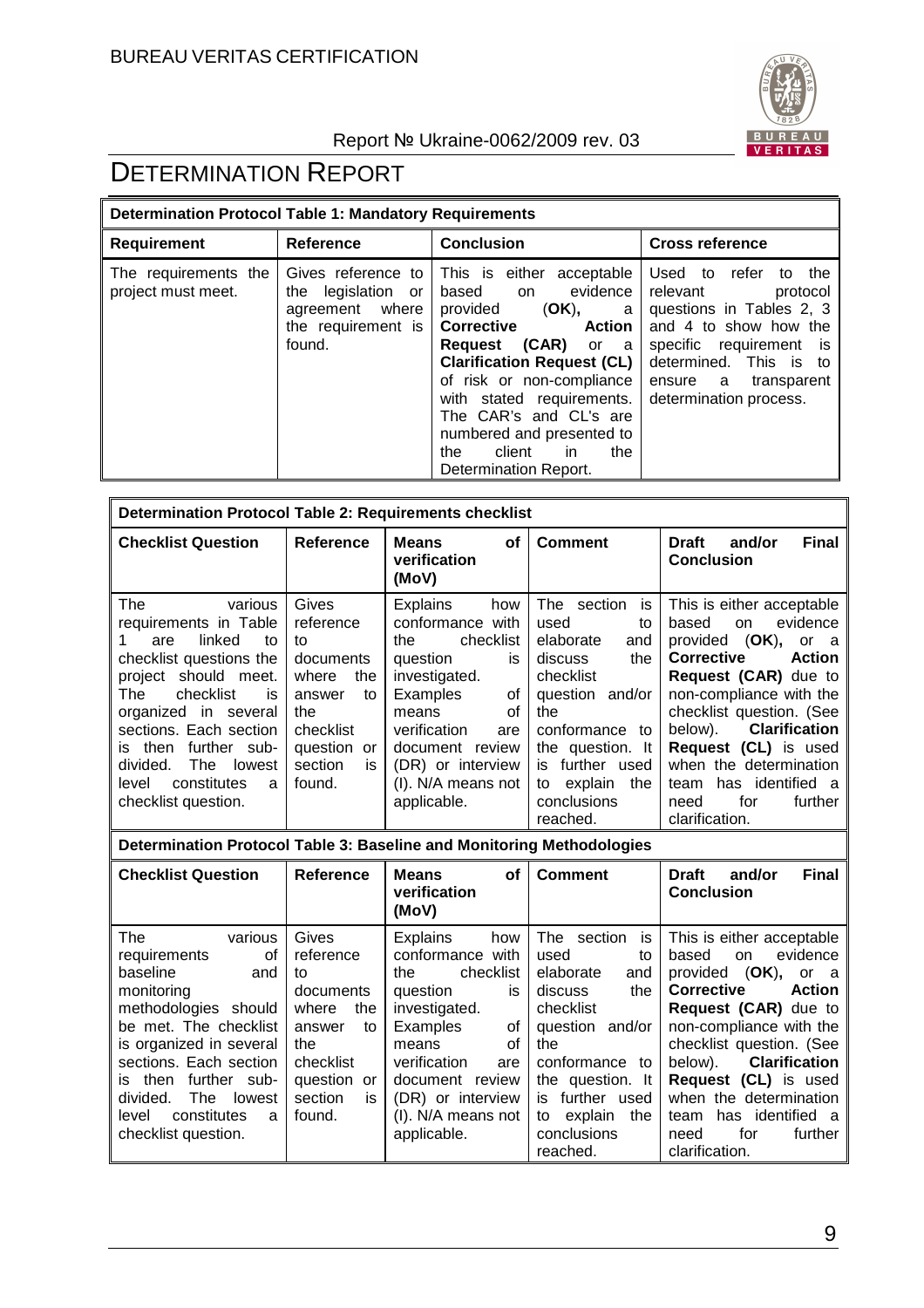

# DETERMINATION REPORT

| <b>Determination Protocol Table 4: Legal requirements</b>                                                                                                                          |                                                                                                                                     |                                                                                                                                                                                           |                                                         |                                                                                                                                                                                                              |                                                                                                                                                                                                                                                                                                                                                                              |
|------------------------------------------------------------------------------------------------------------------------------------------------------------------------------------|-------------------------------------------------------------------------------------------------------------------------------------|-------------------------------------------------------------------------------------------------------------------------------------------------------------------------------------------|---------------------------------------------------------|--------------------------------------------------------------------------------------------------------------------------------------------------------------------------------------------------------------|------------------------------------------------------------------------------------------------------------------------------------------------------------------------------------------------------------------------------------------------------------------------------------------------------------------------------------------------------------------------------|
| <b>Checklist Question</b>                                                                                                                                                          | Reference                                                                                                                           | <b>Means</b><br>verification<br>(MoV)                                                                                                                                                     | <b>of</b>                                               | <b>Comment</b>                                                                                                                                                                                               | <b>Final</b><br>and/or<br><b>Draft</b><br><b>Conclusion</b>                                                                                                                                                                                                                                                                                                                  |
| The<br>national<br>legal<br>requirements<br>the<br>project must meet.                                                                                                              | Gives<br>reference<br>to<br>documents<br>the<br>where<br>to<br>answer<br>the<br>checklist<br>question or<br>section<br>is<br>found. | <b>Explains</b><br>conformance with<br>the<br>question<br>investigated.<br>Examples<br>means<br>verification<br>document review<br>(DR) or interview<br>(I). N/A means not<br>applicable. | how<br>checklist<br>is<br>οf<br>οf<br>are               | The section<br>used<br>elaborate<br>and<br>the<br>discuss<br>checklist<br>question and/or<br>the<br>conformance to<br>the question. It<br>is further used<br>explain<br>the<br>to<br>conclusions<br>reached. | This is either acceptable<br>is<br>evidence<br>based<br>to<br>on<br>provided (OK),<br>or a<br><b>Action</b><br><b>Corrective</b><br>Request (CAR) due to<br>non-compliance with the<br>checklist question. (See<br>below).<br><b>Clarification</b><br>Request (CL) is used<br>when the determination<br>has identified a<br>team<br>for<br>further<br>need<br>clarification. |
| Determination Protocol Table 5: Resolution of Corrective Action and Clarification Requests                                                                                         |                                                                                                                                     |                                                                                                                                                                                           |                                                         |                                                                                                                                                                                                              |                                                                                                                                                                                                                                                                                                                                                                              |
| clarifications<br>Report<br>and corrective action<br>requests                                                                                                                      | Ref.<br>to<br>question<br>1/2/3/4                                                                                                   | checklist<br>in tables                                                                                                                                                                    |                                                         | Summary of project<br>owner response                                                                                                                                                                         | <b>Determination conclusion</b>                                                                                                                                                                                                                                                                                                                                              |
| If the conclusions from<br>the Determination are<br>Corrective<br>either<br>a<br>Action<br>Request or a<br>Clarification<br>Request,<br>these should be listed in<br>this section. | Reference<br>checklist<br>number in Tables 2, 3<br>$\overline{4}$<br>and<br>Corrective<br>Request<br>Clarification<br>is explained. | the<br>to<br>question<br>where<br>the<br>Action<br>or<br>Request                                                                                                                          | project<br>during<br>communications<br>in this section. | The responses given<br>by the Client or other<br>participants<br>the<br>with<br>the determination team<br>should be summarized                                                                               | <b>This</b><br>should<br>section<br>the<br>summarize<br>determination<br>team's<br>final<br>responses<br>and<br>conclusions.<br>The<br>conclusions should also be<br>included in Tables 2, 3 and<br>4, under "Final Conclusion".                                                                                                                                             |

**Figure 1 Determination protocol tables** 

#### **2.1 Review of Documents**

The Project Design Document (PDD version 05) submitted by OJSC «Odesagas» 07/11/2009 and additional background documents related to the project design and baseline, i.e. country Law, Guidelines for Completing the Project Design Document (JI-PDD), methodology, Kyoto Protocol, Clarifications on Determination Requirements to be Checked by an Independent Entity were reviewed.

To address Bureau Veritas Certification corrective action and clarification requests, OJSC «Odesagas» revised the PDD and resubmitted it on 10/12/2009, version 06.

In order to close the last CAR considering project approval by the parties involved this revision (third) of the Determination Report was issued.

The determination findings presented in this report relate to the project as described in the PDD, revision 05.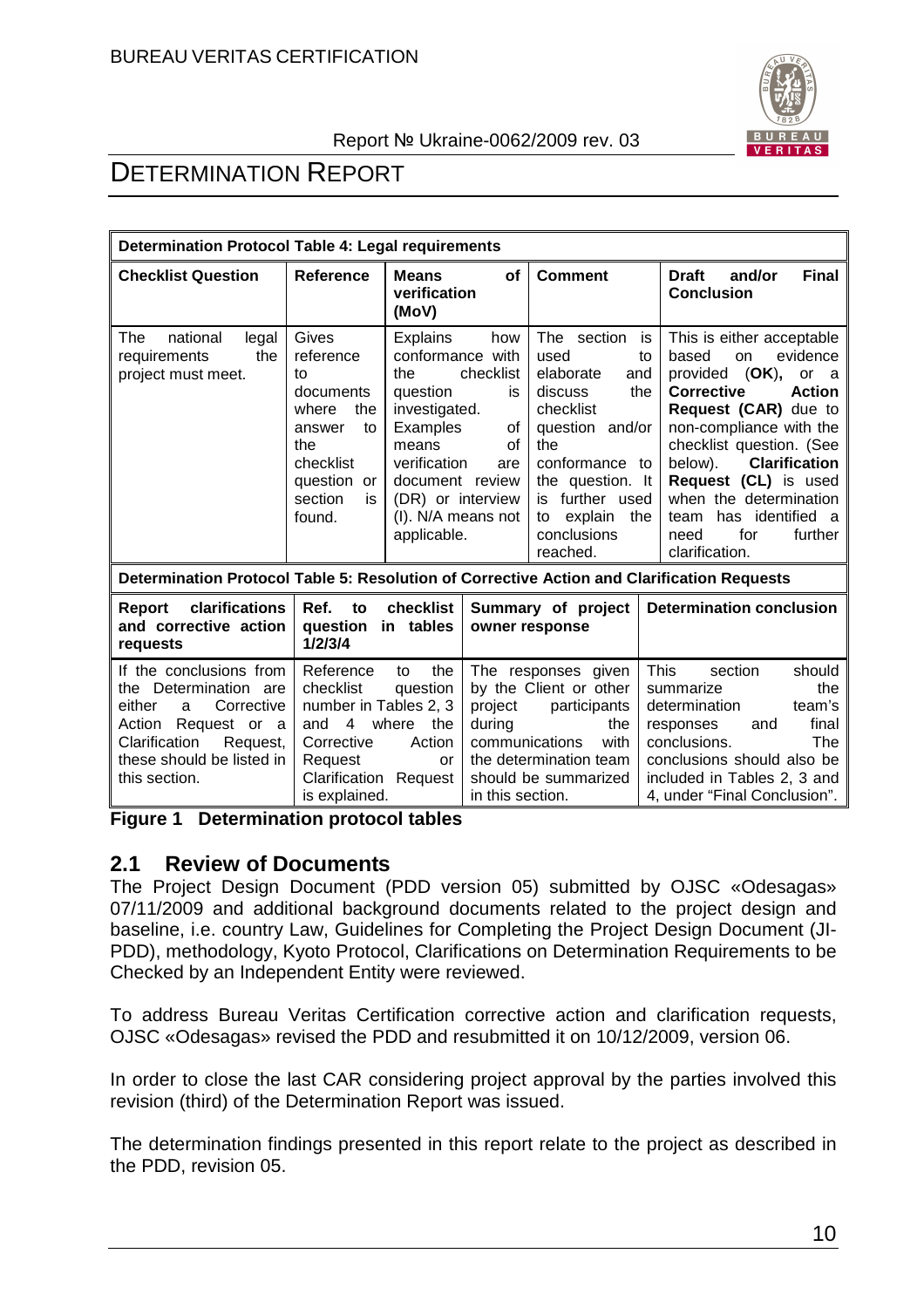

# DETERMINATION REPORT

#### **2.2 Follow-Up Interviews**

On 26/11/2009 Bureau Veritas Certification performed interviews with project stakeholders to confirm selected information and to resolve issues identified in the document review.

Representatives of OJSC «Odesagas» were interviewed (see References). The main topics of the interviews are summarized in Table 1.

#### **Table 1 Interview topics**

| Interviewed organization | <b>Interviews Topics</b>                                                                                                                                                                                                                                                        |
|--------------------------|---------------------------------------------------------------------------------------------------------------------------------------------------------------------------------------------------------------------------------------------------------------------------------|
| JSC «Odesagas»           | Organizational structure.<br>Responsibilities and authorities.<br>Training of personnel.<br>Quality management procedures and technology.<br>Rehabilitation /Implementation of equipment (records).<br>Metering equipment control.<br>Metering record keeping system, database. |
| ITI Biotekhnika UAAN.    | Baseline methodology.<br>Monitoring plan.<br>Monitoring report.<br>Deviations from PDD.                                                                                                                                                                                         |

#### **2.3 Resolution of Clarification and Corrective Action Requests**

The objective of this phase of the determination is to raise the requests for corrective actions and clarification and any other outstanding issues that needed to be clarified for Bureau Veritas Certification positive conclusion on the project design.

To guarantee the transparency of the determination process, the concerns raised are documented in more detail in the determination protocol in Appendix A.

### **3 DETERMINATION FINDINGS**

In the following sections, the findings of the determination are stated. The determination findings for each determination subject are presented as follows:

- 1) The findings from the desk review of the original project design documents and the findings from interviews during the follow up visit are summarized. A more detailed record of these findings can be found in the Determination Protocol in Appendix A.
- 2) Where Bureau Veritas Certification had identified issues that needed clarification or that represented a risk to the fulfillment of the project objectives, a Clarification or Corrective Action Request, respectively, have been issued. The Clarification and Corrective Action Requests are stated, where applicable, in the following sections and are further documented in the Determination Protocol in Appendix A. The determination of the Project resulted in 12 Corrective Action Requests and 12 Clarification Requests.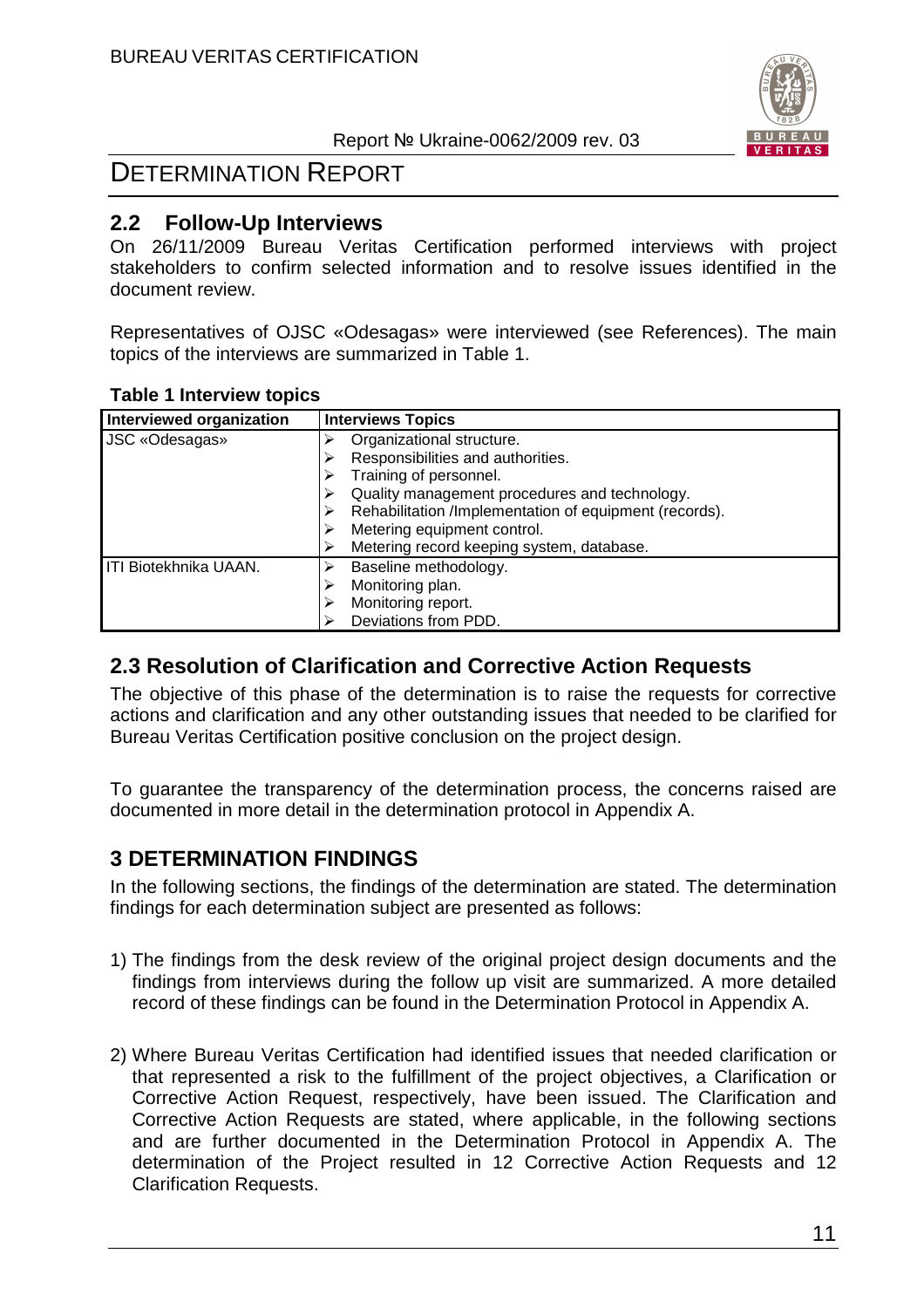

# DETERMINATION REPORT

3) The conclusions for determination subject are presented.

#### **3.1 Project Design**

Bureau Veritas Certification recognizes that OJSC «Odesagas» Project is helping country fulfill its goals of promoting sustainable development. The project is expected to be in line with host-country specific JI requirements.

The Project Scenario is considered additional in comparison to the baseline scenario, and therefore eligible to receive Emissions Reductions Units (ERUs) under the JI, based on an analysis, presented by the PDD, of investment, technological and other barriers, and prevailing practice.

The project design is sound and the geographical and temporal (18 years) boundaries of the project are clearly defined.

Outstanding issues related to project design are given in the Table 5 below (see CAR1, CAR2, CAR3, CAR7).

#### **3.2 Baseline and Additionality**

To measure and to calculate natural gas leaks there is an approved methodology under Clean Development Mechanism AM—23 Reduction of Natural Gas Emissions at Compressor or Measurement Stations of Gas Lines (http://cdm.unfccc.int).

Method AM0023/Revision 03 states that it can be applied for the projects for natural gas leak reduction at compressor, gas-distribution stations in the system of main gas lines, as well as for equipment of gas-distribution systems, including gas-pressure adjusting stations.

Lawfulness of using this methodology in this project arises from the following analysis.

According to Methodology AM0023/Revision 03 the following three conditions shall be fulfilled:

1. Companies – operators of gas-distribution networks do not use the system allowing systematic detection and elimination of methane leaks by the moment of project implementation;

2. Natural gas leaks can be detected and measured precisely;

3. Monitoring system can be implemented to make sure eliminated methane leaks will not occur again.

The Project fully complies with the second and the third conditions, and with the first condition subject to some notes given below.

Under the first condition, before the beginning of the project OJSC «Odesagas» only detects leakages with the help of detectors according to the Ukrainian Gas Supply System Safety Rules in order to avoid emergency and explosive situations.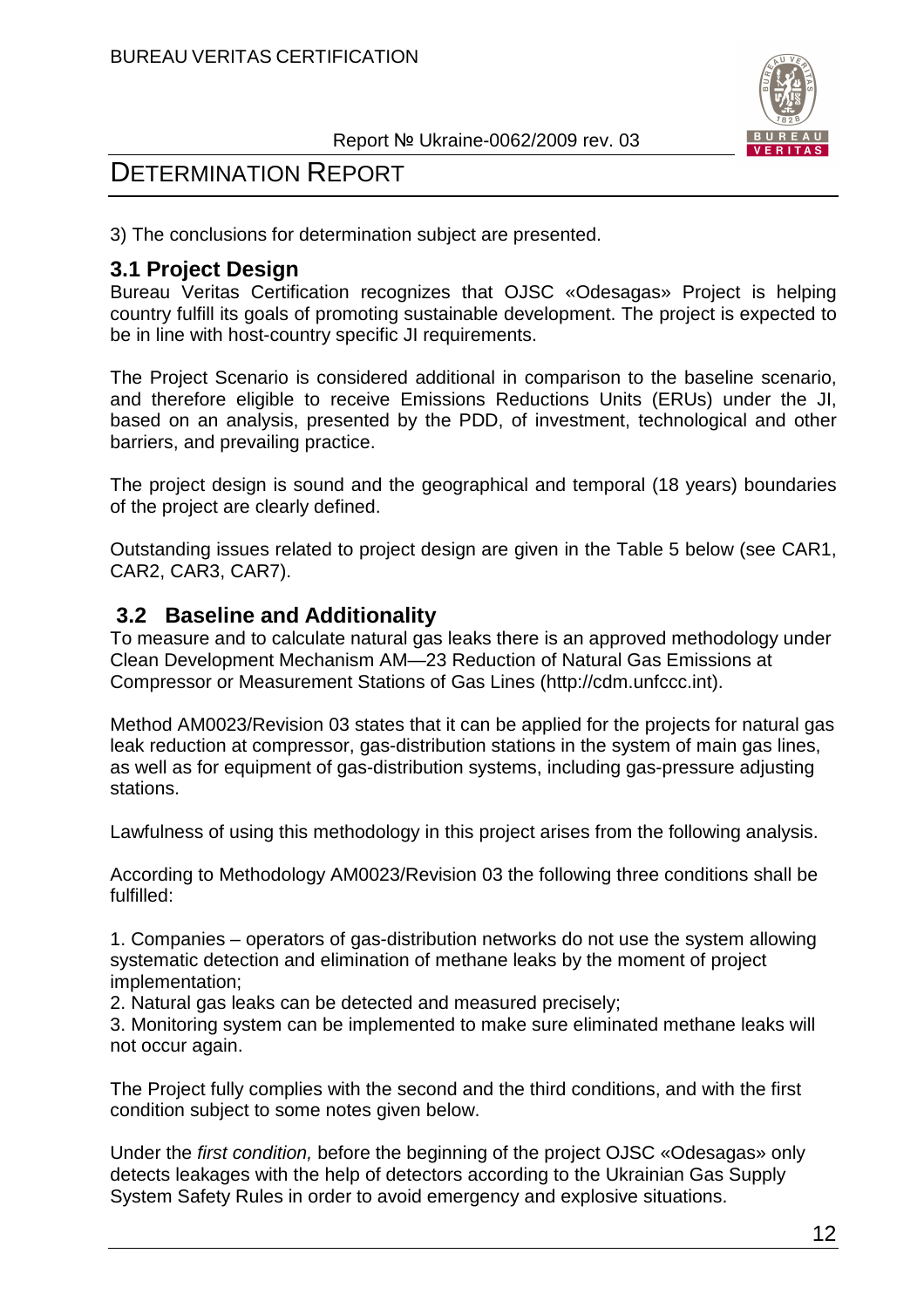

# DETERMINATION REPORT

Measurement of the leakage volume, its registration and accounting are not performed, and appropriate measuring devices are missing. Theoretical calculations of leak volumes on the basis of approved natural gas leak limits for conditionally hermetic gas distribution system of OJSC «Odesagas» can made 10 million m<sup>3</sup> per year.

But the above-specified measures are not able to eliminate leaks during the period between the dates of regular checkups, and does not give an idea about real volumes of leaks mainly through using of old compacting materials. The project does not provide for more frequent checkups, but provides for using more up-to-date compacting material.

By the results of international experience and data from the regions where this material has been already used, Gore-Tex shall significantly reduce leak volumes at shutters with stuffing-box seals.

Moreover, through the lack of modern equipment for detection and measurement of leak volumes it is expected that effective program for detection and elimination of leaks could not be applied while the project was absent. The Companies which were mainly motivated by the safety condition could only detect the fact of leak, but could not measure its volume.

In other words, we want to emphasize that the system for detection and elimination of leaks of OJSC «Odesagas» was not able to eliminate leaks included to this Project.

Under the second condition, purchase of up-to-date equipment for detection and measurement of leak volume and actual measurement of leak volume at the shutters have shown that leaks can be detected and measured precisely subject to application of modern practices and equipment.

Under the third condition, implementation of stepped procedures, creation of comprehensive database and use of additional equipment will enable reliable monitoring of repaired shutters and detection of newly appeared leaks (See Annex 3 to Monitoring Plan). On-site training of personnel and quality control at all stages will allow accurate realization of Monitoring Plan.

There are only 2 options of pre conditions, which can be considered as possible and reliable alternatives for the ProjectÑ

(a) Keeping the current system for detection and elimination of leaks

(b) Implementation of this Project not as JI project.

Option (a) fits the best of all the suggested and determined options, and makes a basic option against all basic considered options.

Outstanding questions connected with baseline and additionality are given in Table 5 below (See CAR4, CAR5, CAR6, CL1, CL2).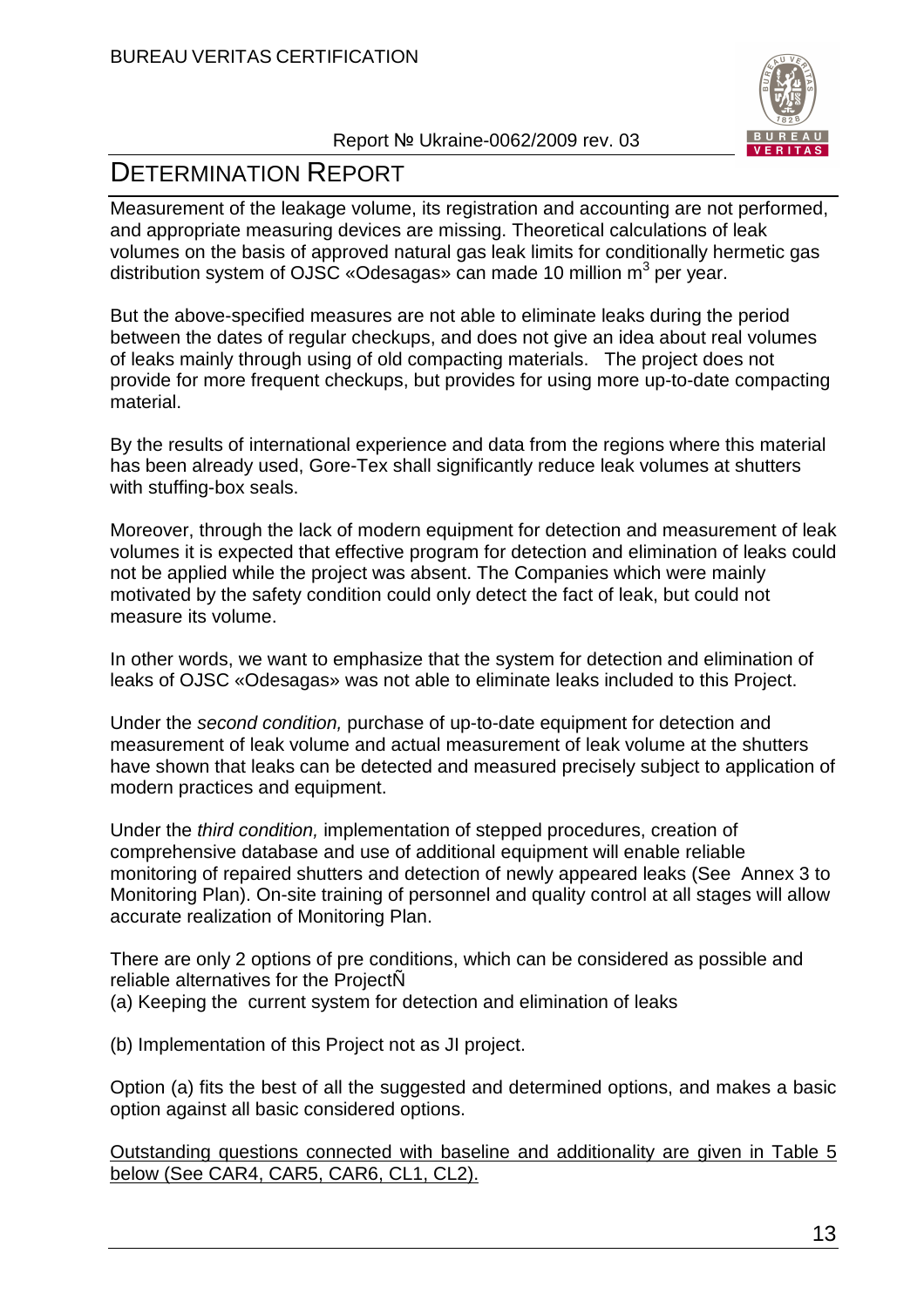

# DETERMINATION REPORT

#### **3.3 Monitoring plan**

The Project uses the approved consolidated monitoring methodology AM0023 ("Reduction of natural gas leaks at compressor or measurement stations of gas lines" (version 03)). Refer to section 3.2 above.

Outstanding questions connected with monitoring plan are given in Table 5 below (See CAR8, CAR9, CAR10, CL).

## **3.4 Calculation of GHG Emissions**

Using the method of measuring leak volumes with the help of hermetic capacity, volume of methane leaks from one equipment can be calculated by the formula:

 $F_{CH4,i}$  = Vbag \*  $W_{sampleCH4,i}$  \* 3600 /  $t_i$ 

Where:

 $F<sub>CH4</sub>$  = Methane emissions through leaks and through leaking (m<sup>3</sup>/h);

*Vbag* = Capacity of sealed tank for measurement  $(m^3)$ ;

 $W_{sampleCH4,i}$  = Methane concentration in a sample of leak *i*, which is a difference of concentrations in the beginning and in the end of measurement (%);

 $t_i$  = Average duration of tank filling for leak *i* after reconstruction (seconds)

Annual methane leaks are calculated by the formula:

Q*уР* = ConvFactor \*Σ[F*СН*<sup>4</sup> \* Ti,y \* (*1 - URi*)]\*GWP*СН*<sup>4</sup>\*0.9

Where:

Qy*Р* = Methane emissions for the period y for equipment (tCO2eq).

ConvFactor = Conversion factor  $M^3CH4$  into tCH4, at standard temperature and pressure (0 degree Celsius and 101.3 kPa) it makes 0.0007168 tCH4/м<sup>3</sup>CH4

 $URi =$  Factor taking into account uncertainty of measurement method

 $Ti. \gamma$  = Hour (in hours) for respective component and during which it used to operate during the period under consideration (monitoring period) y, taking into account the methodology given above (for example, for calculation of incoming leaks) GWPCH4 = Potential of Methane Global Warming (21 tCO2eq/tCH4)

0.9 = Factor taking into account equipment error.

Total expected emission reductions of the Project:

For the period 2005-2007 – 350000 t СО2 eq., average annual – 116666 t СО2 eq

For the period 2008-2012 – 1990000 t СО2 eq., average annual – 398000 t СО2 eq.

For the period 2013-2022 рр. – 4600000 t СО2 eq., average annual – 460000 t СО2 eq.

#### Outstanding questions connected with GHG calculations are given in Table 5 below (See CL6, CL7, CL8, CL9).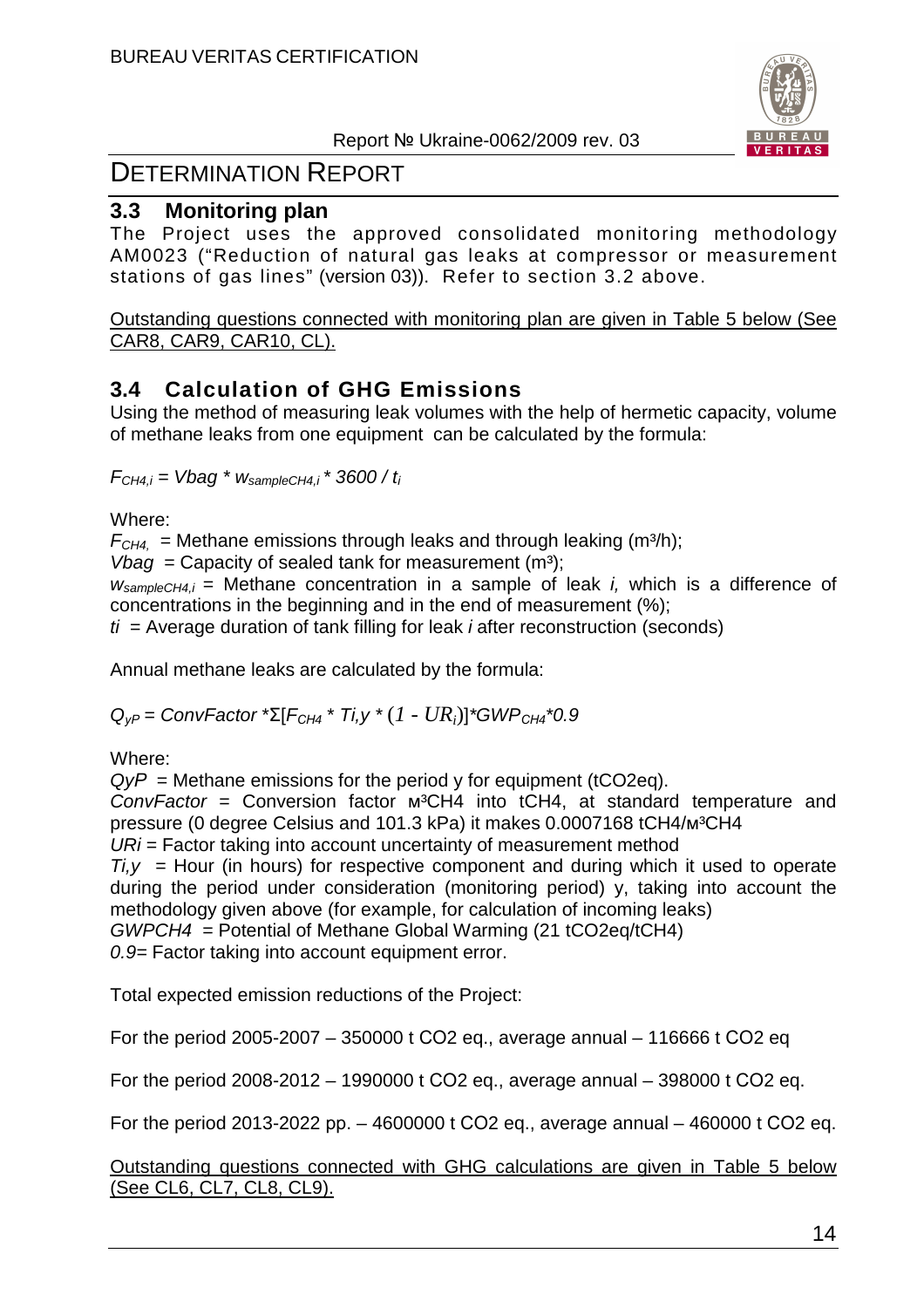

# DETERMINATION REPORT

### **3.5 Environmental impacts**

According to ecologic norms of Ukraine natural gas emissions into the air are not considered polluting. Therefore no ecologic permits are required. The only environmental impact is reduction of natural gas emissions into the air.

Implementation of this project will allow increasing safe operation of gas equipment, which in its turn will reduce probability of explosions or fires. Experience of OJSC «Odesagas» employees and observance of PBSGU norms will allow reduction to minimum of the probability of emergencies during the project implementation.

The project implementation does not provide for any harmful environmental impacts.

Outstanding questions connected with baseline and additionality are given in Table 5 below (See CAR11, CAR12, CAR10, CL11, CL12).

## **4 COMMENTS BY PARTIES, STAKEHOLDERS AND NGOS**

According to the modalities for the Determination of JI projects, the AIE shall make publicly available the project design document and receive, within 30 days, comments from Parties, stakeholders and UNFCCC accredited non-governmental organizations and make them publicly available.

Bureau Veritas Certification published the project documents on the website (http://www.bureauveritas.com/) on 10/11/2009 and invited comments within 10/12/2009 by Parties, stakeholders and non-governmental organizations.

There are no comments from stakeholders.

#### **5 DETERMINATION OPINION**

Bureau Veritas Certification has performed a determination of Reduction of natural gas emissions at OJSC "Odesagas" gate stations and gas distribution networks Project. The determination was performed on the basis of UNFCCC criteria and host country criteria and also on the criteria given to provide for consistent project operations, monitoring and reporting.

The determination consisted of the following three phases: i) a desk review of the project design and the baseline and monitoring plan; ii) follow-up interviews with project stakeholders; iii) the resolution of outstanding issues and the issuance of the final determination report and opinion.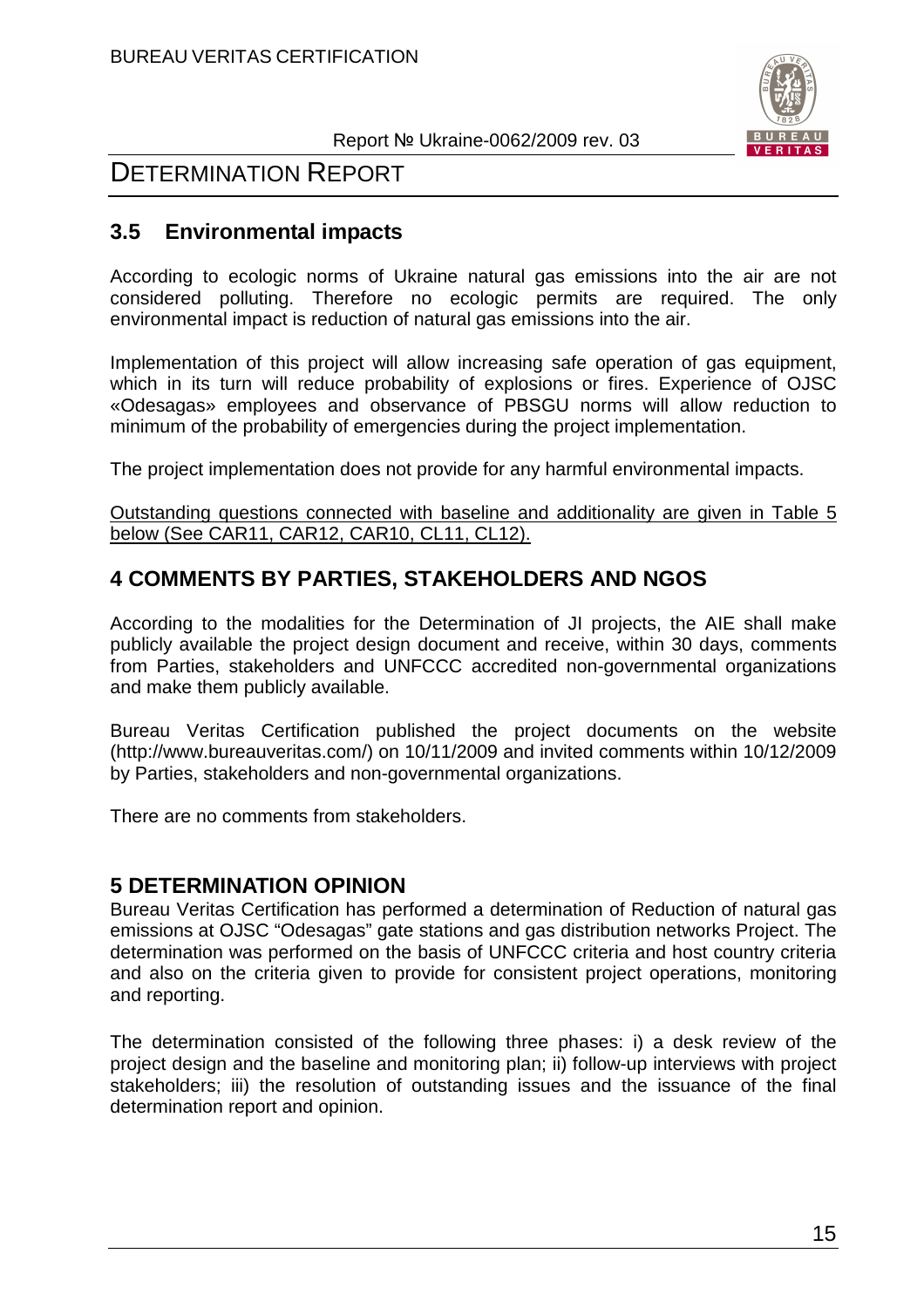

# DETERMINATION REPORT

Project participant/s used the latest tool for demonstration of the additionality. In line with this tool, the PDD provides analysis of investment and other barriers to determine that the project activity itself is not the baseline scenario.

Reduction of natural gas emissions at OJSC "Odesagas" gate stations and gas distribution networks. An analysis of the investment and other barriers demonstrates that the proposed project activity is not a likely baseline scenario. Emission reductions attributable to the project are hence additional to any that would occur in the absence of the project activity. Given that the project is implemented and maintained as designed, the project is likely to achieve the estimated amount of emission reductions.

The review of the project design documentation (06) and the subsequent follow-up interviews have provided Bureau Veritas Certification with sufficient evidence to determine the fulfillment of stated criteria. In our opinion, the project correctly applies and meets the relevant UNFCCC requirements for the JI and the relevant host country criteria, meeting the expectations of interested parties.

The determination is based on the information made available to us and the engagement conditions detailed in this report

# **6 REFERENCES**

#### **Category 1 Documents:**

Documents provided by OJSC «Odesagas» that related directly to the GHG components of the project.

- 1 PPD Reduction of natural gas emissions at OJSC "Odesagas" gate stations and gas distribution networks, Revision 05, 04/10/2009.
- 2 PPD Reduction of natural gas emissions at OJSC "Odesagas" gate stations and gas distribution networks, Revision 06, 10/12/2009.
- 3 Guidelines for Users of the Joint Implementation Project Design Document Form/Version 03, JISC.
- 4 Glossary of JI terms/Version 01, JISC.
- 5 Guidance on criteria for baseline setting and monitoring. Version 01. JISC.
- 6 Tool for the demonstration and assessment of additionality. Version 05.2.
- 7 Reduction of natural gas leakage from compressors and shut-off stations/AM0023, Version 03.
- 8 Decree of Ukaine CM #206 dated 22 February 2006.
- 9 A Letter of Endorsement of National Environmental Investment Agency

#### **Category 2 Documents:**

Background documents related to the design and/or methodologies employed in the design or other reference documents.

- /1/. Contract with ITI Biotekhnika UAAN.
- /2/. An Order on Working Team creation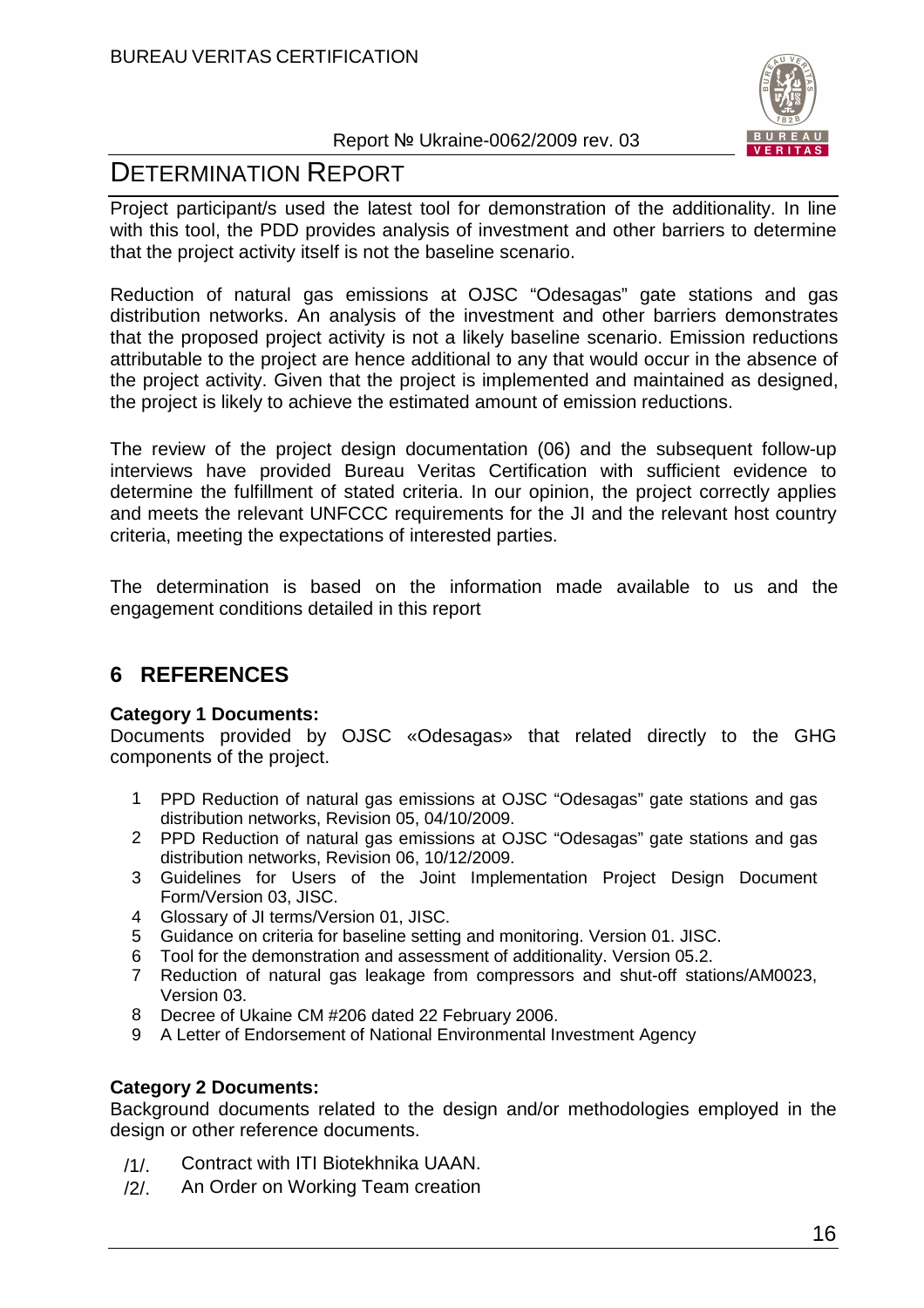

# DETERMINATION REPORT

- /3/. Register of equipment of GRP OJSC «Odesagas»
- /4/. Recommendations on monitoring of methane leaks at gas distribution posts of OJSC «Odesagas»
- /5/. Gas analyzer passport EX-TEC® SR5.
- /6/. Certificate of state metrological certification EX-TEC® SR5, year 2005
- /7/. Certificate of state metrological certification EX-TEC® SR5, year 2006
- /8/. Certificate of state metrological certification EX-TEC® SR5, year 2007
- /9/. Certificate of state metrological certification EX-TEC® SR5, year 2008
- /10/. Certificate of state metrological certification EX-TEC® SR5, year 2009
- /11/. Inspection certificate of gas analyzer EX-TEC® SR5.
- /12/. Photos of gas analyzer EX-TEC® SR5.
- /13/. Photos of a plant for measurement of methane leaks volumes
- /14/. Photos of GDP 074 49, Liniya str., 22, Shevchenko str.
- /15/. Photos of GDP 027 11a, Golovna str.
- /16/. Photos of GDP 085 Kryzhanivka village, Veteraniv str.
- /17/. Photos of GDP 007 Ilinivka village, Kirova str.
- /18/. Photos of GDP 012 Avgustovka village, 8-а Kotovskogo str.
- /19/. Photos of CGDP 094 63, Spartakovska str.
- /20/. Photos of GDP 137 Gladkova str.
- /21/. Photos of GDP 060 13, Belynskogo str.
- /22/. Photos of CGDP 142 17/21, Liderovsky str.
- /23/. Photos of GDP 003 76а, Geroiv Stalingrada

#### **Persons interviewed:**

List persons interviewed during the determination or persons that contributed with other information that are not included in the documents listed above.

- /1/ Vitaliy Gerasymenko executive director OJSC «Odesagas»
- /2/ Yakiv Zatynaiko lead engineer OJSC «Odesagas»
- /3/ Natalya Orlova chief of production and technical department OJSC «Odesagas»
- /4/ Dmytro Oks chief of production and technical department OJSC «Odesagas»
- /5/ Lyudmila Kulbida engineer OJSC «Odesagas»
- /6/ Kateryna Burova engineer OJSC «Odesagas»
- /7/ Sergiy Stryzhak chief of department OJSC «Odesagas»
- /8/ Vyacheslav Ivchuk lead engineer of Odesa inter-district administration
- /9/ Valeriy Yakimchuk lead engineer of Berezovsky administration

- o0o -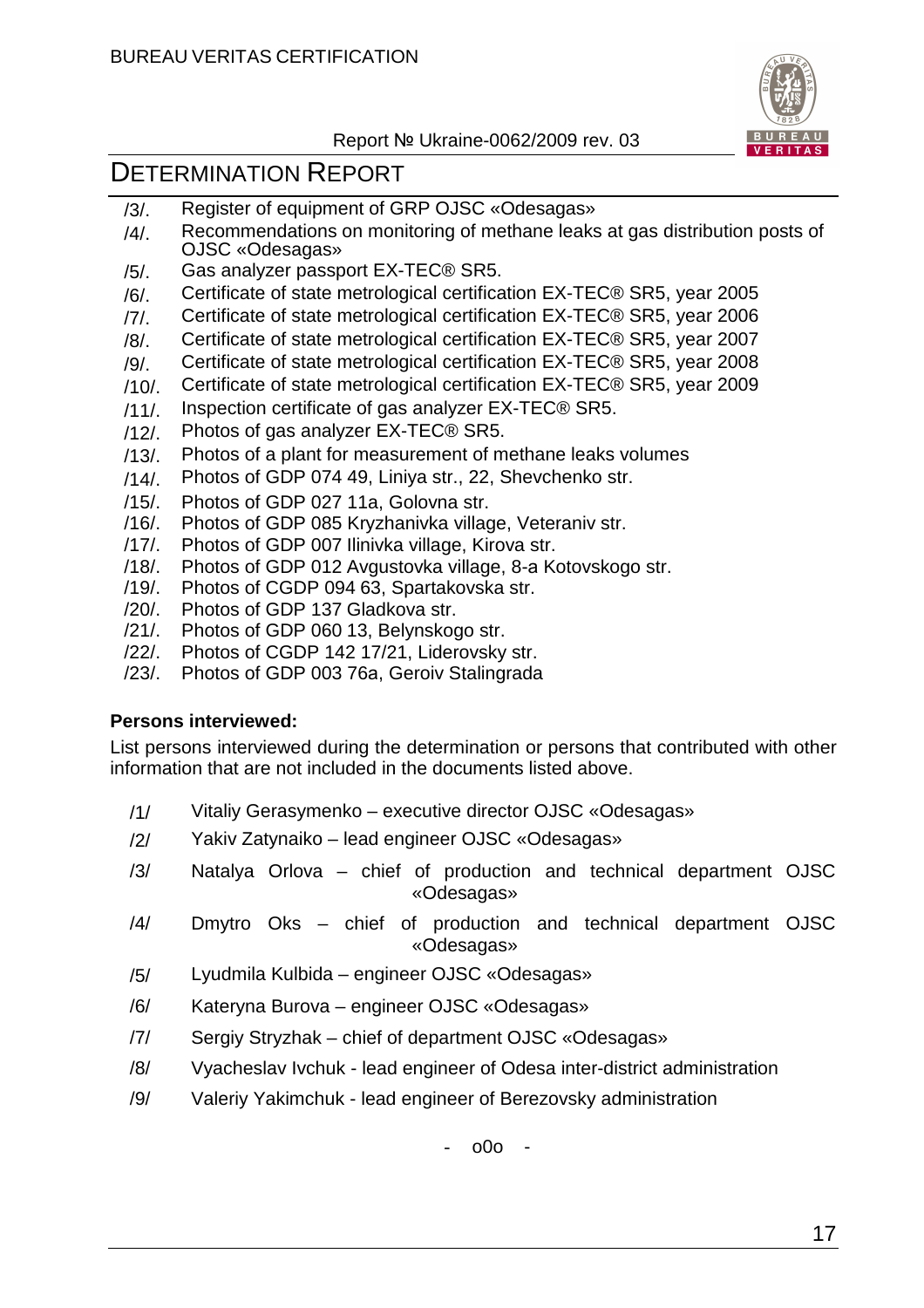

DETERMINATION REPORT

#### **APPENDIX A: DETERMINATION PROTOCOL**

BUREAU VERITAS CERTIFICATION HOLDING SAS

Report No. Ukraine-0062/2009 rev. 03

DETERMINATION REPORT – <sup>R</sup>EDUCTION OF NATURAL GAS EMISSIONS AT OJSC "ODESAGAS" GATE STATIONS AND GAS

DISTRIBUTION NETWORKS

#### **JI PROJECT DETERMINATION PROTOCOL**

#### **Table 1 Mandatory Requirements for Joint Implementation (JI) Projects**

| <b>REQUIREMENT</b>                                             | <b>REFERENCE</b>           | <b>CONCLUSION</b>                                                                                                                                                                                                                                                                                                                                                                 | <b>Cross Reference to</b><br>this protocol |
|----------------------------------------------------------------|----------------------------|-----------------------------------------------------------------------------------------------------------------------------------------------------------------------------------------------------------------------------------------------------------------------------------------------------------------------------------------------------------------------------------|--------------------------------------------|
| 1. The project shall have the approval of the Parties involved | Kyoto<br>Article $6.1$ (a) | Protocol See CAR3.<br>After finishing of<br>project<br>determination report, the PDD<br>and Determination Report will<br>presented to National<br>be<br>Environmental Investments<br>Ukraine<br>Agency of<br>for<br>receiving of the Letter of<br>Approval. The Letter<br>of<br>Approval from the country -<br>investor will be provided after<br>approval of project by Ukraine. | Table 2, section A.5.                      |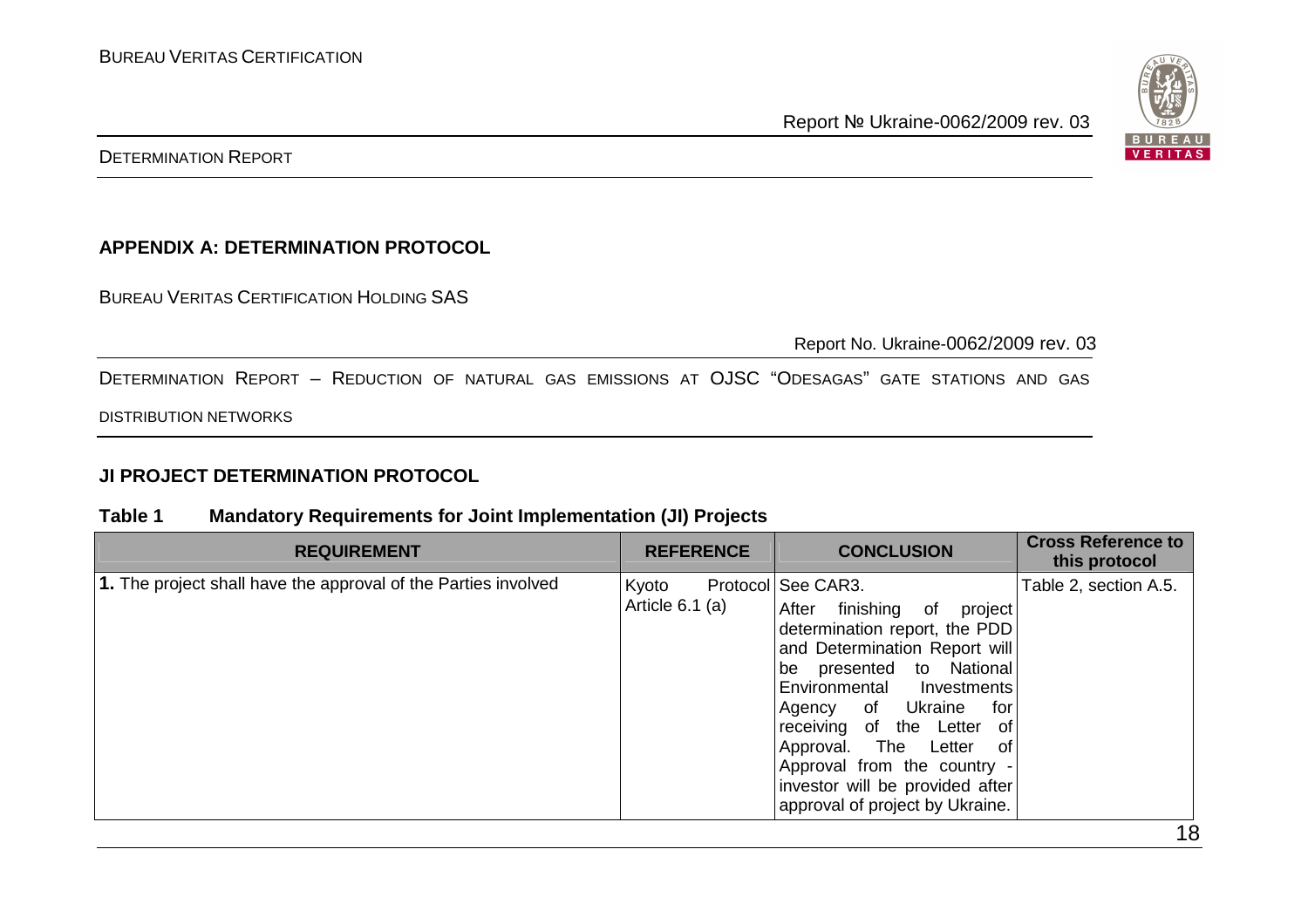

| <b>REQUIREMENT</b>                                                   | <b>REFERENCE</b> | <b>CONCLUSION</b>                                                                                                                                                           | <b>Cross Reference to</b><br>this protocol |
|----------------------------------------------------------------------|------------------|-----------------------------------------------------------------------------------------------------------------------------------------------------------------------------|--------------------------------------------|
|                                                                      |                  | <b>National Environmental</b><br><b>Investment Agency of Ukraine</b>                                                                                                        |                                            |
|                                                                      |                  | 35, Urytskogo str.                                                                                                                                                          |                                            |
|                                                                      |                  | 03035 Kiev                                                                                                                                                                  |                                            |
|                                                                      |                  | Ukraine                                                                                                                                                                     |                                            |
|                                                                      |                  | Email: info.neia@gmail.com                                                                                                                                                  |                                            |
|                                                                      |                  | Mr. Igor Lupaltsov<br>Head<br><b>National Environmental</b><br>Investment Agency of Ukraine<br>Phone: +380 44 594 9111<br>Fax: +380 44 594 9115<br>Email: lupaltsov@ukr.net |                                            |
|                                                                      |                  | Ministry of Climate and Energy<br>Danish Energy Agency<br>Amaliegade 44<br>DK-1256 Copenhagen K,<br><b>Denmark</b>                                                          |                                            |
|                                                                      |                  | Mr. Karim Arfaoui (<br>kar@ens.dk)                                                                                                                                          |                                            |
|                                                                      |                  | Phone: (45-33) 92 6700/6777<br>Fax: (45-33) 11 4743                                                                                                                         |                                            |
| 2. Emission reductions, or an enhancement of removal by sinks, Kyoto | Protocol OK      |                                                                                                                                                                             | Table 2, Section B                         |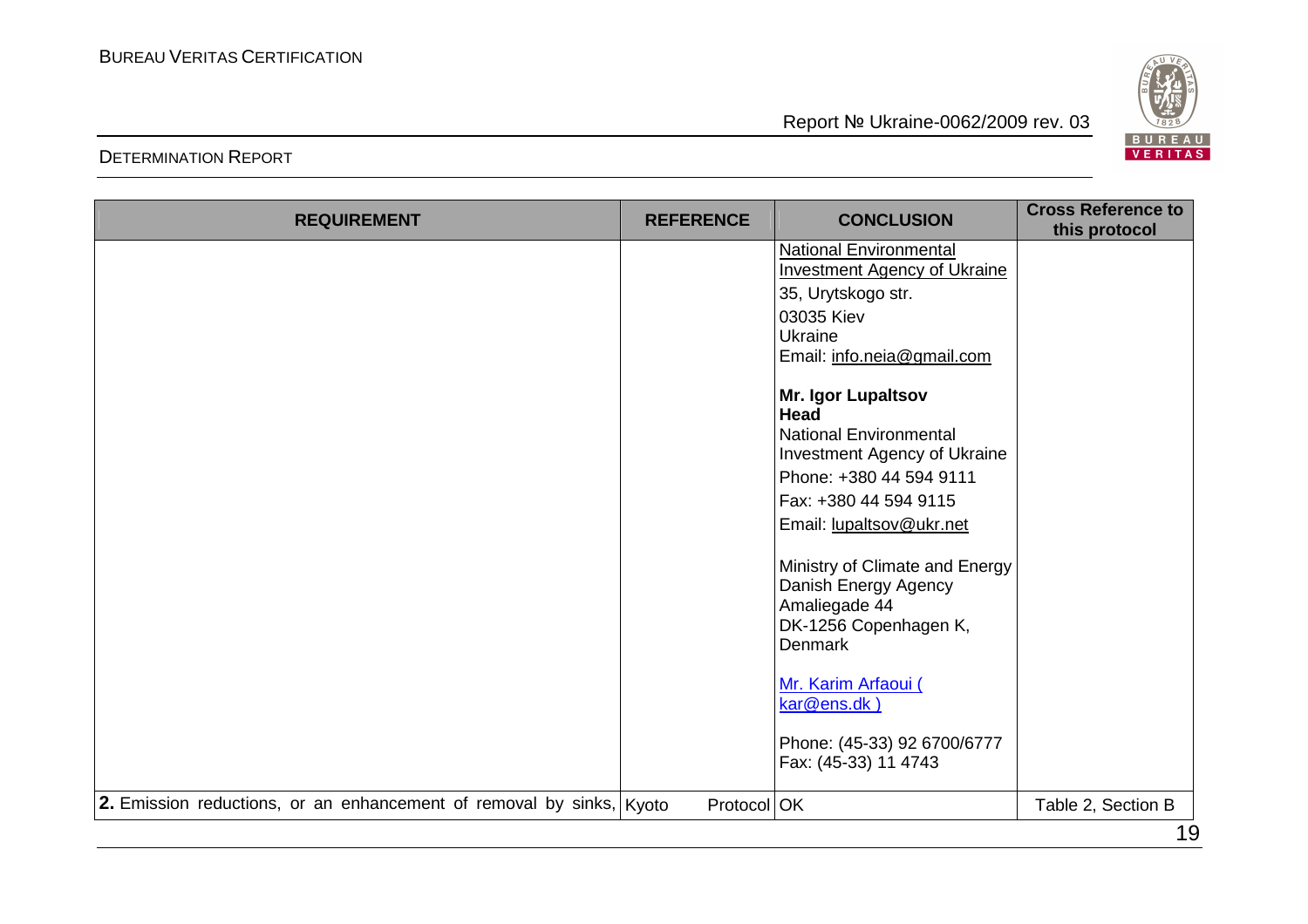

| <b>REQUIREMENT</b>                                                                                                                                                                                           | <b>REFERENCE</b>                                          | <b>CONCLUSION</b>                                                                                                                                                                                                                                                                                                                               | <b>Cross Reference to</b><br>this protocol |
|--------------------------------------------------------------------------------------------------------------------------------------------------------------------------------------------------------------|-----------------------------------------------------------|-------------------------------------------------------------------------------------------------------------------------------------------------------------------------------------------------------------------------------------------------------------------------------------------------------------------------------------------------|--------------------------------------------|
| shall be additional to any that would otherwise occur                                                                                                                                                        | Article $6.1$ (b)                                         |                                                                                                                                                                                                                                                                                                                                                 |                                            |
| 3. The sponsor Party shall not acquire emission reduction units if it   Kyoto<br>is not in compliance with its obligations under Articles 5 & 7                                                              | Protocol <sup>OK</sup><br>Article 6.1 (c)                 |                                                                                                                                                                                                                                                                                                                                                 |                                            |
| 4. The acquisition of emission reduction units shall be supplemental $K$ yoto<br>to domestic actions for the purpose of meeting commitments Article 6.1 (d)<br>under Article 3                               | Protocol OK                                               |                                                                                                                                                                                                                                                                                                                                                 |                                            |
| 5. Parties participating in JI shall designate national focal points for Marrakech<br>approving JI projects and have in place national guidelines and Accords,<br>procedures for the approval of JI projects | JI Modalities, §20                                        | National<br>Environmental<br><b>Investment Agency of Ukraine</b>                                                                                                                                                                                                                                                                                |                                            |
| 6. The host Party shall be a Party to the Kyoto Protocol                                                                                                                                                     | Marrakech<br>Accords,<br>Modalities,<br>JI.<br>\$21(a)/24 | The Ukraine is a Party (Annex<br>I Party) to the Kyoto Protocol<br>and has ratified the Kyoto<br>Protocol at April 12th, 2004.                                                                                                                                                                                                                  |                                            |
| 7. The host Party's assigned amount shall have been calculated Marrakech<br>and recorded in accordance with the modalities for the<br>accounting of assigned amounts                                         | Accords,<br>Modalities,<br>JI<br>\$21(b)/24               | <b>This</b><br>issue<br>cannot<br>be<br>answered finally as it is out of<br>the influence of the project<br>participants.<br>In the Initial Report submitted<br>by Ukraine on 29. Dec. 2006<br>the AAUs are quantified with:<br>925 362 174.39 (x 5) tCO2-e.<br>(compare<br>http://unfccc.int/national_repor<br>ts/initial_reports_under_the_ky |                                            |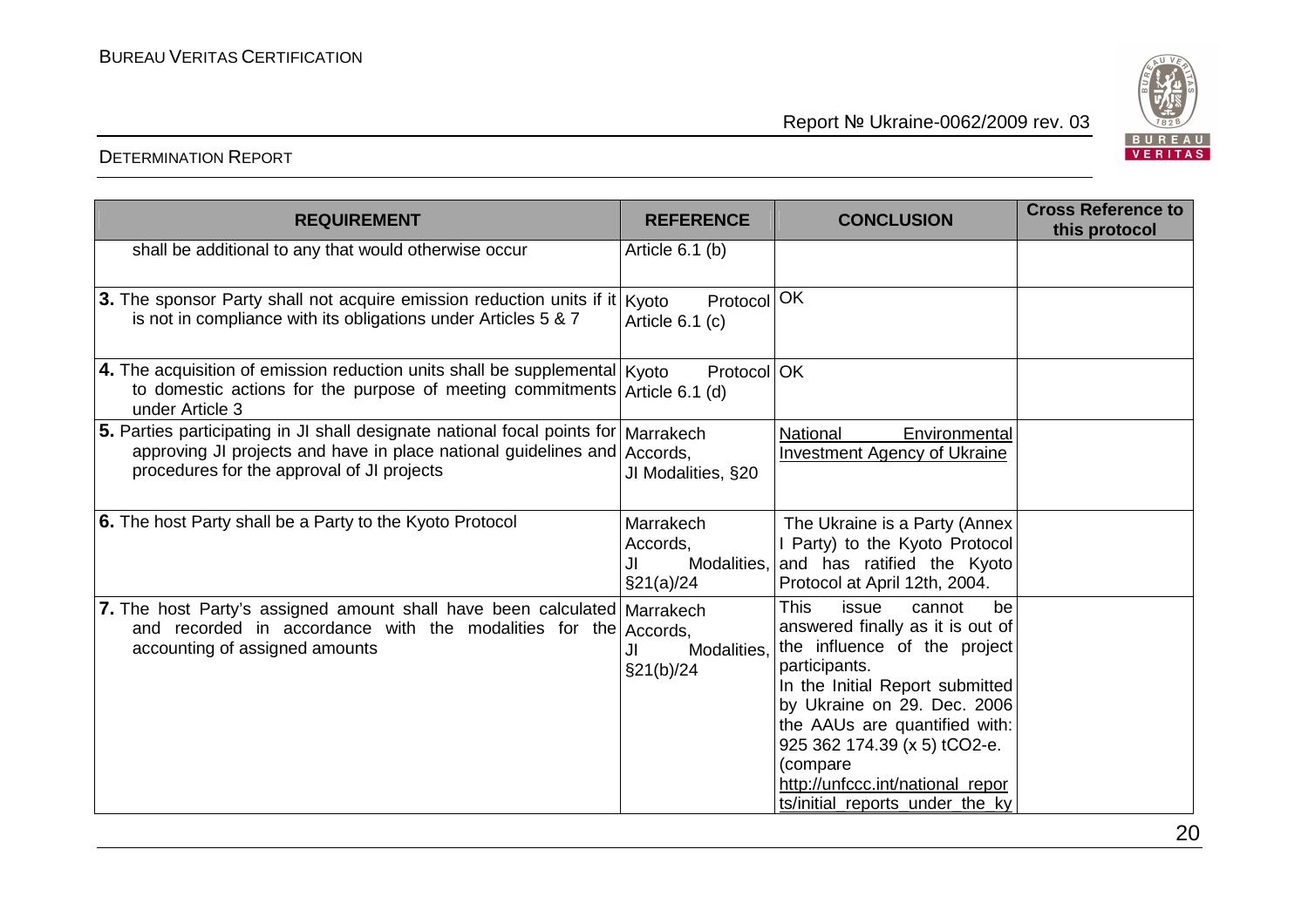

DETERMINATION REPORT

| <b>REQUIREMENT</b>                                                                                                                                                                                                                                                                                                                                                                                                                                                                                | <b>REFERENCE</b>                            | <b>CONCLUSION</b>                                                                                                                                                                                                                                                                                                 | <b>Cross Reference to</b><br>this protocol |
|---------------------------------------------------------------------------------------------------------------------------------------------------------------------------------------------------------------------------------------------------------------------------------------------------------------------------------------------------------------------------------------------------------------------------------------------------------------------------------------------------|---------------------------------------------|-------------------------------------------------------------------------------------------------------------------------------------------------------------------------------------------------------------------------------------------------------------------------------------------------------------------|--------------------------------------------|
| <b>8.</b> The host Party shall have in place a national registry in Marrakech<br>accordance with Article 7, paragraph 4                                                                                                                                                                                                                                                                                                                                                                           | Accords,<br>Modalities,<br>JI<br>\$21(d)/24 | oto_protocol/items/3765.php)<br>The designed system of the<br>national registry has been<br>outlined in the Initial Report<br>(see link above). This issue is<br>out of the influence of the<br>project owner.<br>The National Registry is not a<br>direct requirement for project<br>registration.               |                                            |
| <b>9.</b> Project participants shall submit to the independent entity a Marrakech<br>project design document that contains all information needed Accords,<br>for the determination                                                                                                                                                                                                                                                                                                               | JI Modalities, §31                          | <b>OK</b>                                                                                                                                                                                                                                                                                                         |                                            |
| 10. The project design document shall be made publicly available Marrakech<br>and Parties, stakeholders and UNFCCC accredited observers Accords,<br>shall be invited to, within 30 days, provide comments                                                                                                                                                                                                                                                                                         | JI Modalities, §32                          | 16 July 09 - 16 Aug 09                                                                                                                                                                                                                                                                                            |                                            |
| 11. Documentation on the analysis of the environmental impacts of Marrakech<br>the project activity, including transboundary impacts, in $ $ Accords,<br>accordance with procedures as determined by the host Party JJ Modalities, §33<br>shall be submitted, and, if those impacts are considered $(d)$<br>significant by the project participants or the Host Party, an<br>environmental impact assessment in accordance with<br>procedures as required by the Host Party shall be carried out. |                                             | According to ecologic norms   Table 2, section F<br>Ukraine<br>natural<br>Ωf<br>qas<br>emissions into the air are not<br>considered<br>polluting.<br>Therefore no ecologic permits<br>are required.<br>The<br>only<br>environmental<br>impact<br>is.<br>natural<br>reduction of<br>gas<br>emissions into the air. |                                            |

21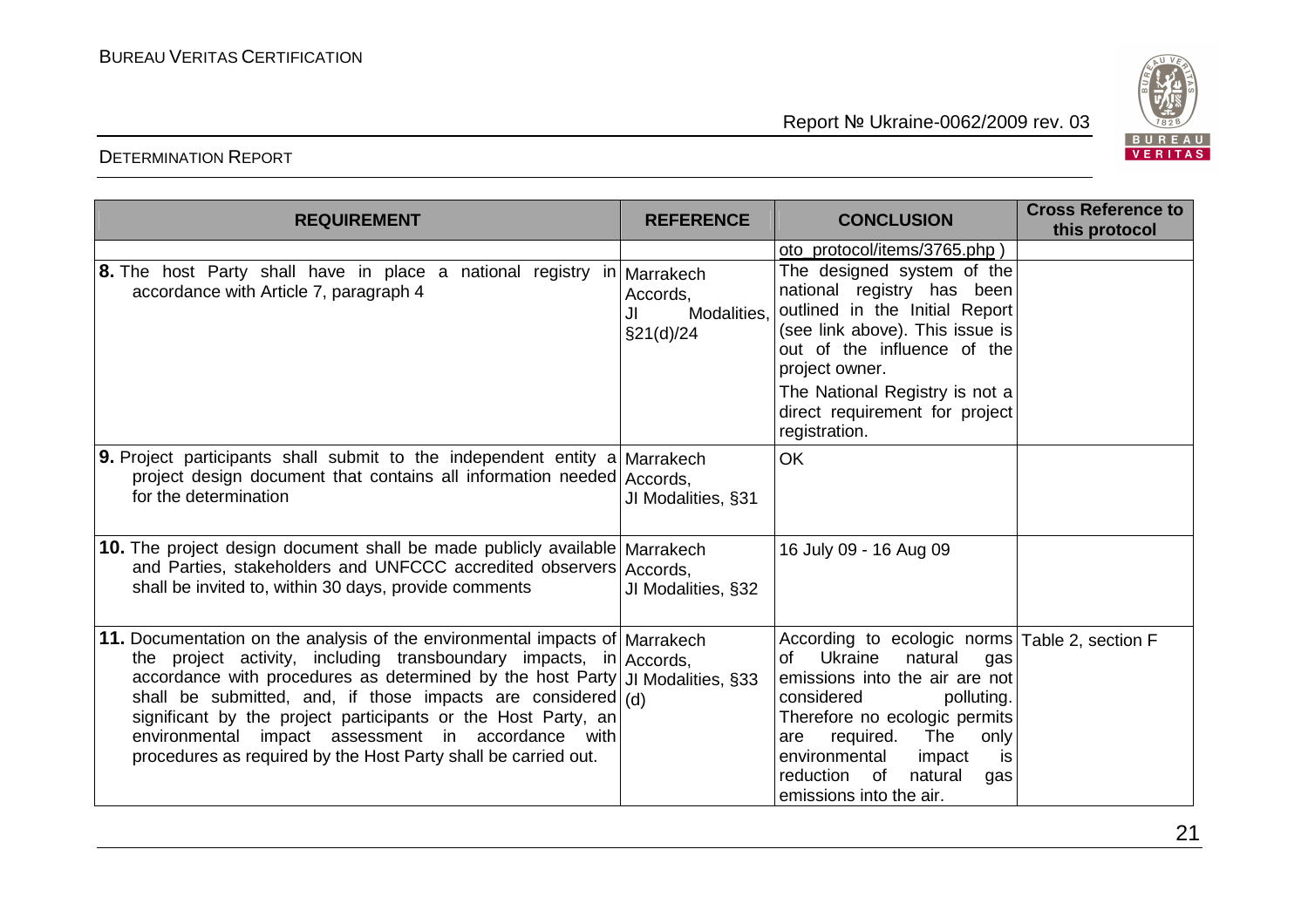

| <b>REQUIREMENT</b>                                                                                                                                                                                      | <b>REFERENCE</b>                 | <b>CONCLUSION</b>                                                                                                                                                                                                                                                                                                                                                                                                                                                                       | <b>Cross Reference to</b><br>this protocol |
|---------------------------------------------------------------------------------------------------------------------------------------------------------------------------------------------------------|----------------------------------|-----------------------------------------------------------------------------------------------------------------------------------------------------------------------------------------------------------------------------------------------------------------------------------------------------------------------------------------------------------------------------------------------------------------------------------------------------------------------------------------|--------------------------------------------|
|                                                                                                                                                                                                         |                                  | Implementation of this project<br>will allow increasing safe<br>operation of gas equipment,<br>which in its turn will reduce<br>probability of explosions or<br>fires. Experience of OJSC<br>«Odesagas» employees and<br>observance of PBSGU norms<br>allow<br>reduction<br>will<br>to<br>minimum of the probability of<br>emergencies<br>during<br>the<br>project implementation.<br>project implementation<br>The<br>does not provide for any<br>harmful<br>environmental<br>impacts. |                                            |
| 12. The baseline for a JI project shall be the scenario that Marrakech<br>reasonably represents the GHG emissions or removal by Accords,<br>sources that would occur in absence of the proposed project | Modalities,<br>JI.<br>Appendix B | <b>OK</b>                                                                                                                                                                                                                                                                                                                                                                                                                                                                               | Table 2, Section B                         |
| 13. A baseline shall be established on a project-specific basis, in a Marrakech<br>transparent manner and taking into account relevant national Accords,<br>and/or sectoral policies and circumstances  | JI<br>Modalities,<br>Appendix B  | <b>OK</b>                                                                                                                                                                                                                                                                                                                                                                                                                                                                               | Table 2, Section B                         |
| 14. The baseline methodology shall exclude to earn ERUs for Marrakech<br>decreases in activity levels outside the project activity or due to Accords,                                                   |                                  | <b>OK</b>                                                                                                                                                                                                                                                                                                                                                                                                                                                                               | Table 2, Section B                         |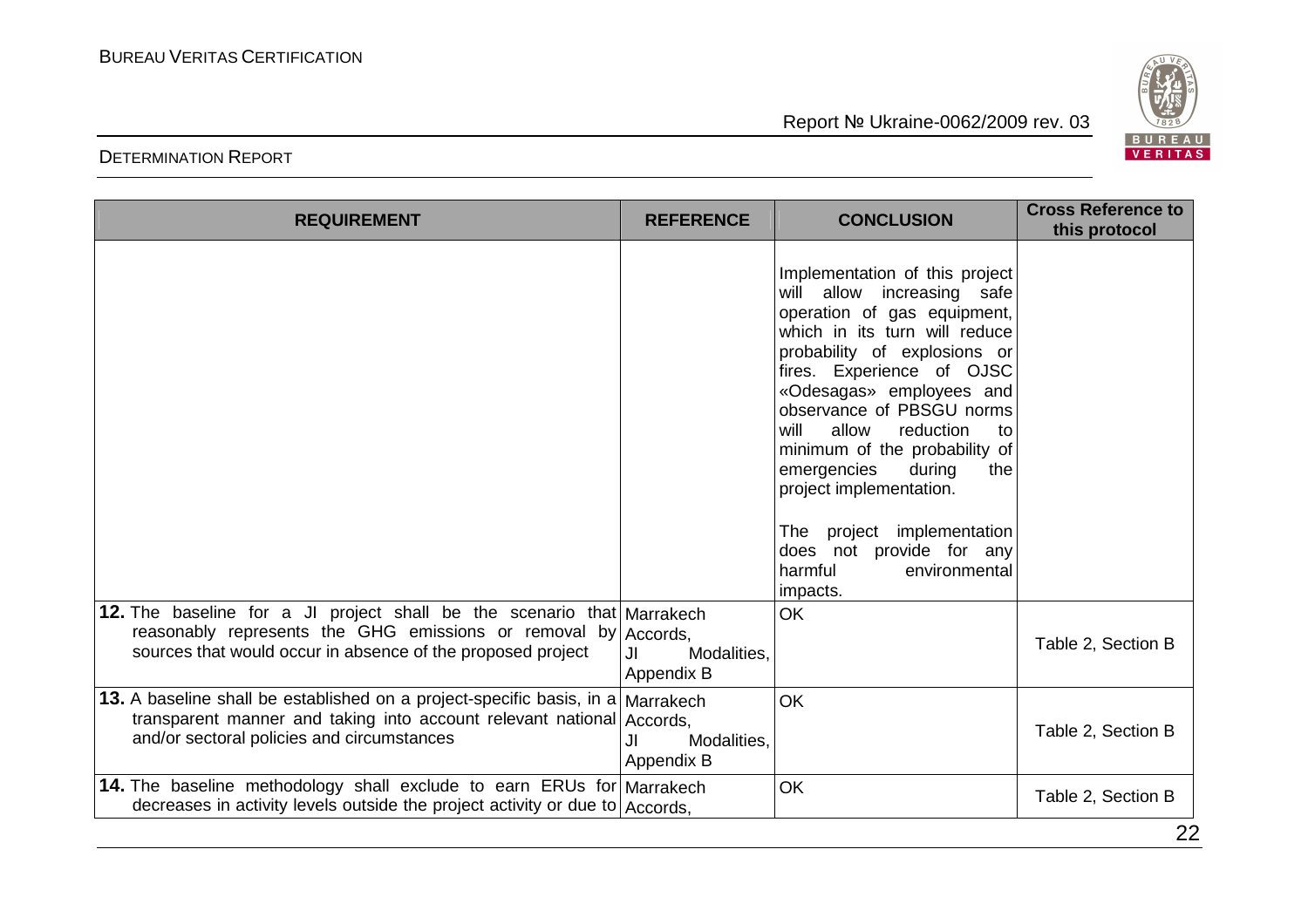

| <b>REQUIREMENT</b>                                                                                                                                                                                         | <b>REFERENCE</b>                                                                             | <b>CONCLUSION</b>                                                                                                                             |                              |
|------------------------------------------------------------------------------------------------------------------------------------------------------------------------------------------------------------|----------------------------------------------------------------------------------------------|-----------------------------------------------------------------------------------------------------------------------------------------------|------------------------------|
| force majeure                                                                                                                                                                                              | Modalities,<br>JI<br>Appendix B                                                              |                                                                                                                                               |                              |
| 15. The project shall have an appropriate monitoring plan                                                                                                                                                  | Marrakech<br>Accords,<br>Modalities,<br>JI<br>§33(c)                                         | OK                                                                                                                                            | Table 2, Section D           |
| <b>16.</b> A project participant may be: (a) A Party involved in the JI JJSC "Modalities See CAR3.<br>project; or (b) A legal entity authorized by a Party involved to of<br>participate in the JI project | communication<br>οt<br>Participants with participants<br>the<br>Version<br>01,<br>Clause A.3 | Conclusion is pending until<br>of<br>Letters<br>Approval<br>Project authorizing the<br>by<br><b>Parties</b><br>JISC" involved will be issued. | project   Table 2, Section A |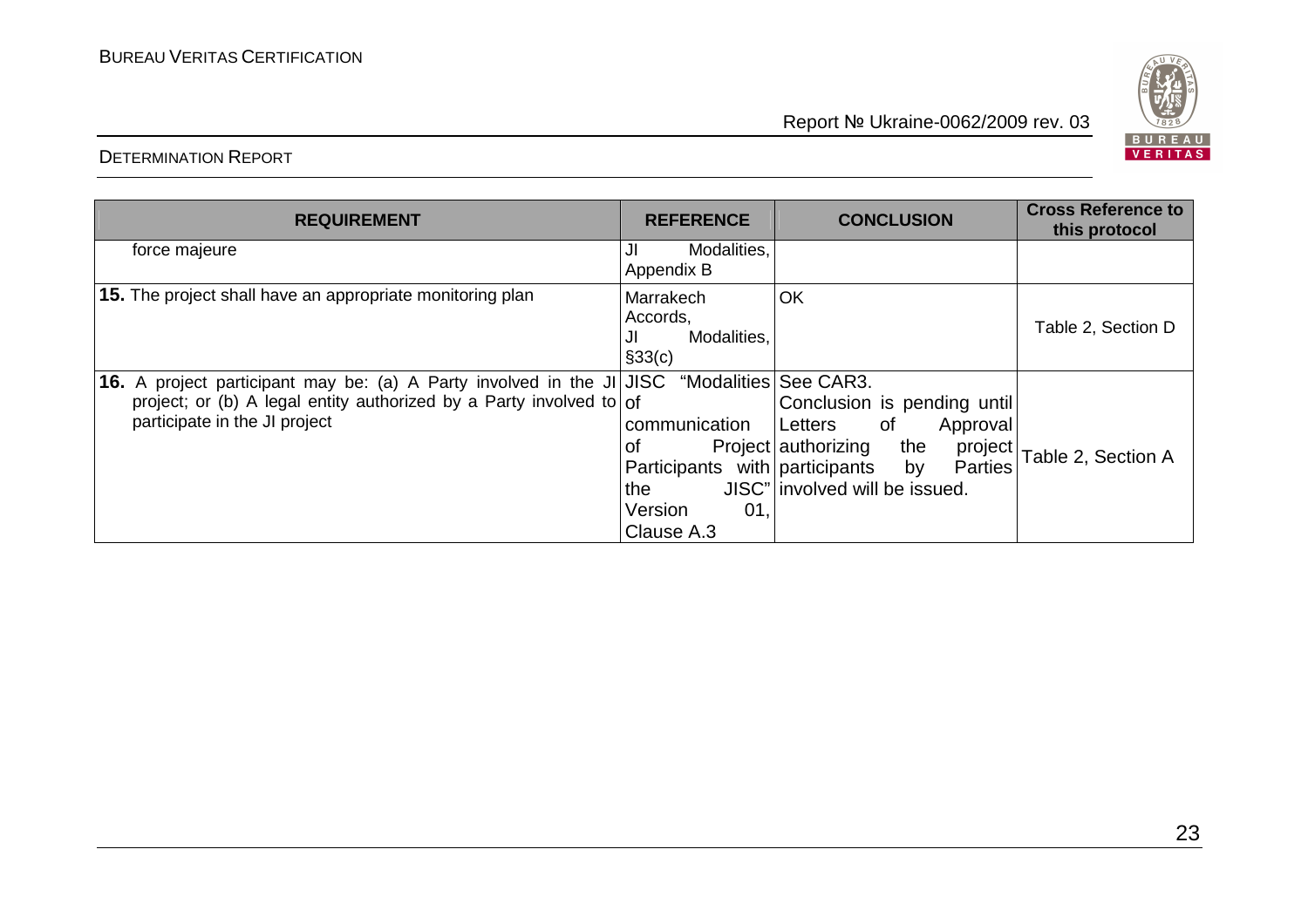

#### DETERMINATION REPORT

#### **Table 2 Requirements Checklist**

| <b>CHECKLIST QUESTION</b>                                                                     | Ref.          | MoV <sup>*</sup> | <b>COMMENTS</b>                                                                                                                                                                                                                                            | <b>Draft</b><br><b>Concl</b> | <b>Final</b><br><b>Concl</b> |
|-----------------------------------------------------------------------------------------------|---------------|------------------|------------------------------------------------------------------------------------------------------------------------------------------------------------------------------------------------------------------------------------------------------------|------------------------------|------------------------------|
| A. General Description of the project                                                         |               |                  |                                                                                                                                                                                                                                                            |                              |                              |
| A.1 Title of the project                                                                      |               |                  |                                                                                                                                                                                                                                                            |                              |                              |
| A.1.1. Is the title of the project activity presented?                                        | 1,2,3<br>,4   | <b>DR</b>        | Reduction of natural gas leaks at shut-off<br>stations and natural gas networks of OJSC<br>«Odesagas»                                                                                                                                                      | <b>OK</b>                    | <b>OK</b>                    |
| A.1.2. Is the current version number of the document<br>presented?                            | 1,2,3<br>,4   | <b>DR</b>        | <b>Revision 06</b>                                                                                                                                                                                                                                         | OK                           | <b>OK</b>                    |
| A.1.3. Is the date when the document was completed<br>presented?                              | 1, 2, 3<br>,4 | DR               | Dated December 10, 2009                                                                                                                                                                                                                                    | <b>OK</b>                    | <b>OK</b>                    |
| A.2. Description of the project                                                               |               |                  |                                                                                                                                                                                                                                                            |                              |                              |
| A.2.1.<br>Is the purpose of the project activity<br>included?                                 | 1, 2, 3<br>,4 | <b>DR</b>        | The main goal of the project is reduction of<br>natural gas (methane) leakages in gas<br>distribution posts and in cabinet<br>gas<br>distribution posts, which will result in<br>reduction of methane emissions into the air,<br>which is a greenhouse gas | <b>OK</b>                    | <b>OK</b>                    |
| A.2.2. Is it explained how the proposed project activity<br>reduces greenhouse gas emissions? | 1,2,3<br>,4   | DR               | See section A.2 PPD                                                                                                                                                                                                                                        | OK                           | <b>OK</b>                    |
| A.3. Project participants                                                                     |               |                  |                                                                                                                                                                                                                                                            |                              |                              |
| A.3.1.<br>Are project participants and Party(ies)<br>involved in the project listed?          | 1,2,3         | <b>DR</b>        | Ukraine (Host Party):<br>JSC «Odesagas»                                                                                                                                                                                                                    | OK                           | <b>OK</b><br>$\Omega$        |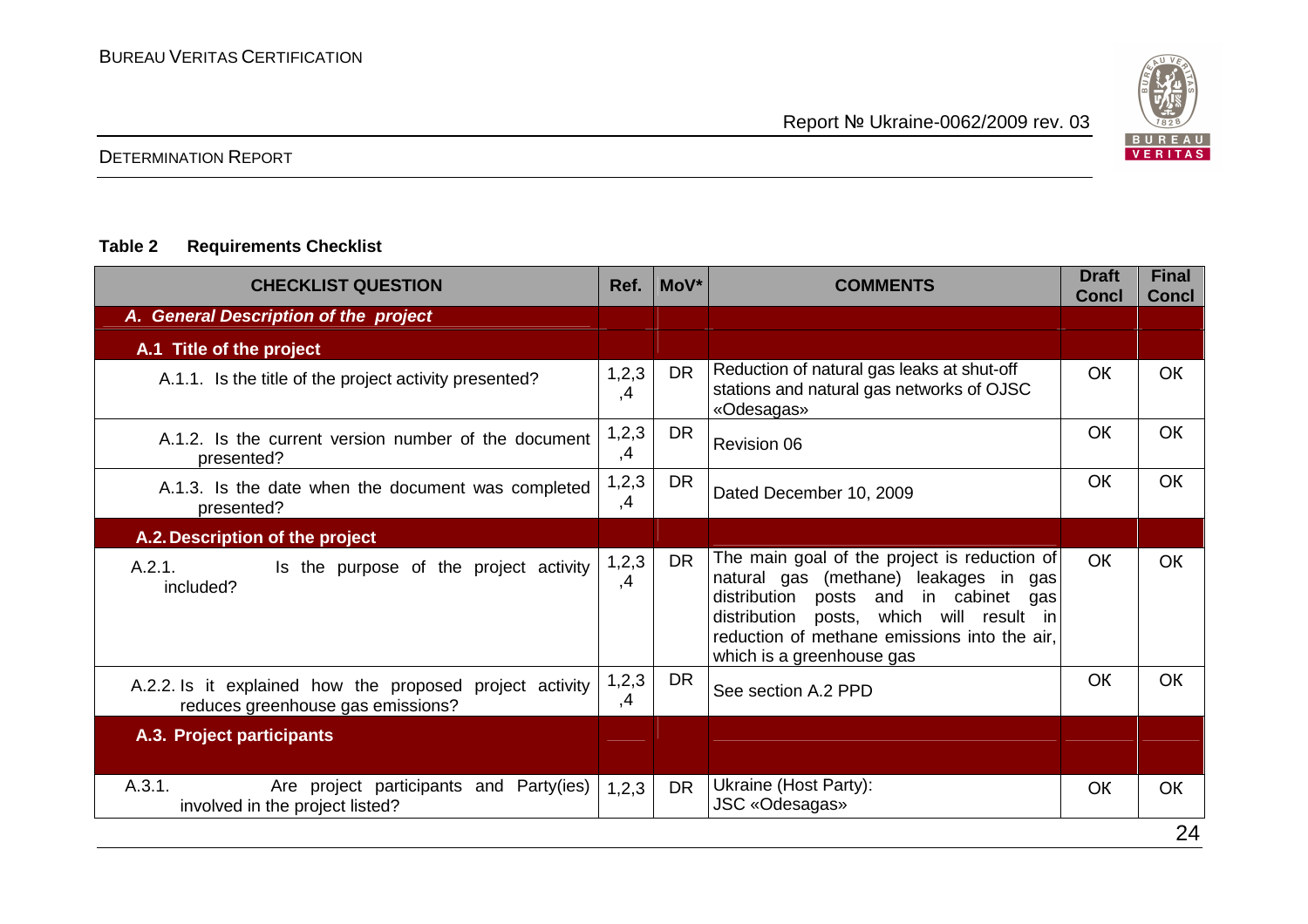

| <b>CHECKLIST QUESTION</b> | Ref. | MoV* | <b>COMMENTS</b>           | <b>Draft</b><br><b>Concl</b> | Final<br><b>Concl</b> |
|---------------------------|------|------|---------------------------|------------------------------|-----------------------|
|                           | Д    |      | Switzerland:<br>Vema S.A. |                              |                       |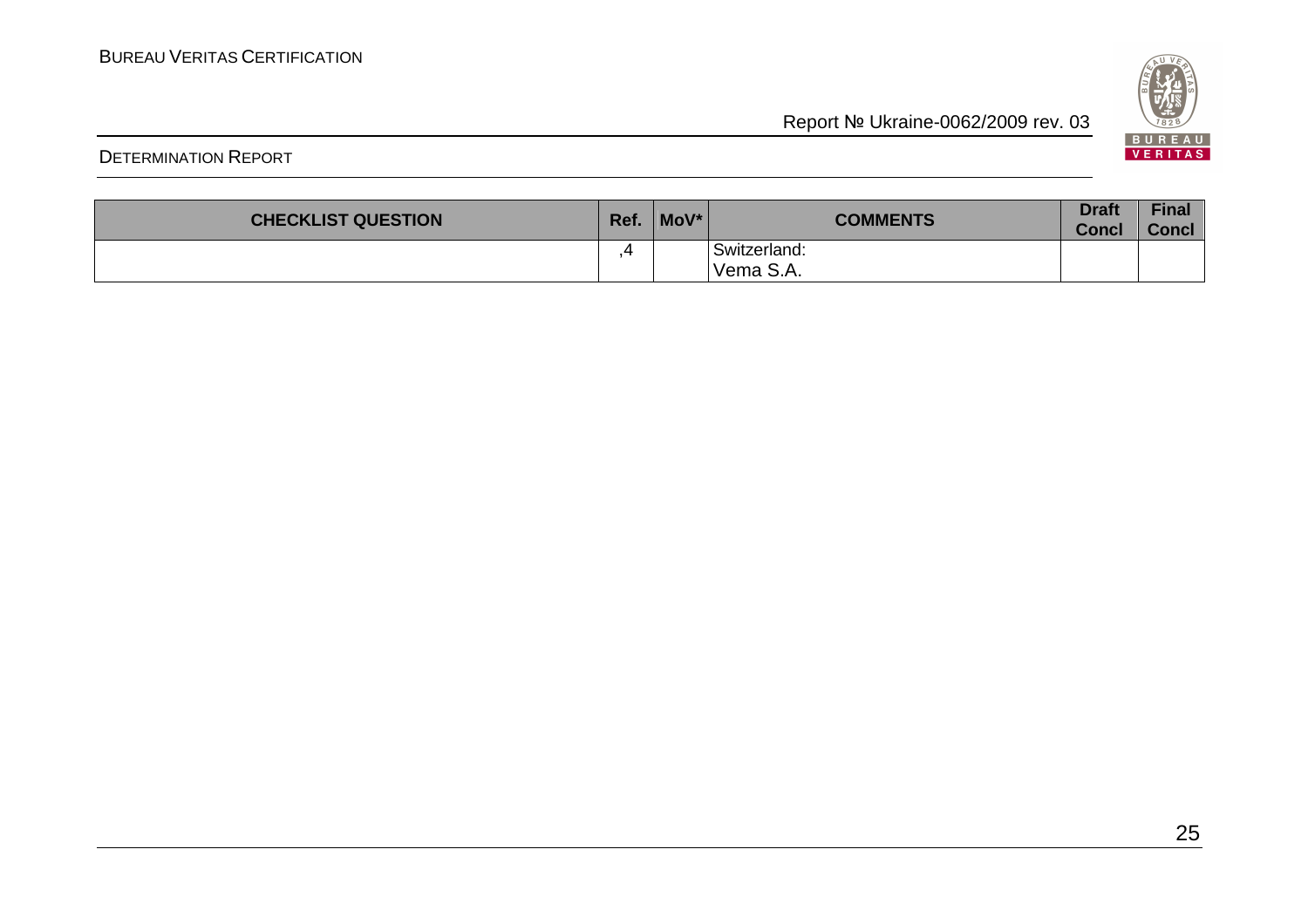

| A.3.2. Are project participants authorized by a Party<br>1,2,3<br><b>DR</b><br>See section A.3 PPD<br><b>OK</b><br><b>OK</b><br>involved?<br>,4<br>A.3.3. The data of the project participants are presented in<br>1,2,3<br><b>DR</b><br>See section A.3 PPD<br>OK<br>OK<br>tabular format?<br>,4<br>Is contact information provided in annex 1 of the<br>A.3.4.<br>1,2,3<br><b>DR</b><br>OK<br>OK<br>See section 1 PPD<br>PDD?<br>,4<br>A.3.5.<br>Is it indicated, if it is the case, if the Party<br>1,2,3<br><b>DR</b><br>OK<br>OK<br>Ukraine (Host Party)<br>involved is a host Party?<br>,4<br>A.4. Technical description of the project<br>Location of the project activity<br>A.4.1.<br>A.4.1.1.<br>Host Party(ies)<br>OK<br>1,2,3<br><b>DR</b><br>OK<br>Ukraine<br>,4<br>A.4.1.2.<br>Region/State/Province etc.<br>1,2,3<br>OK<br>OK<br><b>DR</b><br>The project is located in Odesa region.<br>,4<br>A.4.1.3.<br>City/Town/Community etc.<br>1, 2, 3<br>OK<br>OK<br><b>DR</b><br>Odesa city and Odesa region<br>,4<br>A.4.1.4.<br>Detail of the physical location, including<br>1,2,3<br><b>DR</b><br>See section A.4 PPD.<br>OK<br>OK<br>information allowing the unique identification of the<br>,4<br>project. (This section should not exceed one page)<br>Technology(ies) to be employed, or measures,<br>A.4.2.<br>operations or actions to be implemented by the<br>project<br>A.4.2.1.<br>Does the project design engineering reflect<br>See section A.4.2 PPD<br><b>DR</b><br>1,2,3<br>OK<br>OK<br>current good practices?<br>A.4.2.2.<br>Does the project use state of the art<br><b>DR</b><br>See section A.4.2 PPD<br>1,2,3<br>OK<br>OK | <b>CHECKLIST QUESTION</b> | Ref. | MoV* | <b>COMMENTS</b> | <b>Draft</b><br><b>Concl</b> | <b>Final</b><br><b>Concl</b> |
|--------------------------------------------------------------------------------------------------------------------------------------------------------------------------------------------------------------------------------------------------------------------------------------------------------------------------------------------------------------------------------------------------------------------------------------------------------------------------------------------------------------------------------------------------------------------------------------------------------------------------------------------------------------------------------------------------------------------------------------------------------------------------------------------------------------------------------------------------------------------------------------------------------------------------------------------------------------------------------------------------------------------------------------------------------------------------------------------------------------------------------------------------------------------------------------------------------------------------------------------------------------------------------------------------------------------------------------------------------------------------------------------------------------------------------------------------------------------------------------------------------------------------------------------------------------------------------------------------------------------------------------------------------------|---------------------------|------|------|-----------------|------------------------------|------------------------------|
|                                                                                                                                                                                                                                                                                                                                                                                                                                                                                                                                                                                                                                                                                                                                                                                                                                                                                                                                                                                                                                                                                                                                                                                                                                                                                                                                                                                                                                                                                                                                                                                                                                                              |                           |      |      |                 |                              |                              |
|                                                                                                                                                                                                                                                                                                                                                                                                                                                                                                                                                                                                                                                                                                                                                                                                                                                                                                                                                                                                                                                                                                                                                                                                                                                                                                                                                                                                                                                                                                                                                                                                                                                              |                           |      |      |                 |                              |                              |
|                                                                                                                                                                                                                                                                                                                                                                                                                                                                                                                                                                                                                                                                                                                                                                                                                                                                                                                                                                                                                                                                                                                                                                                                                                                                                                                                                                                                                                                                                                                                                                                                                                                              |                           |      |      |                 |                              |                              |
|                                                                                                                                                                                                                                                                                                                                                                                                                                                                                                                                                                                                                                                                                                                                                                                                                                                                                                                                                                                                                                                                                                                                                                                                                                                                                                                                                                                                                                                                                                                                                                                                                                                              |                           |      |      |                 |                              |                              |
|                                                                                                                                                                                                                                                                                                                                                                                                                                                                                                                                                                                                                                                                                                                                                                                                                                                                                                                                                                                                                                                                                                                                                                                                                                                                                                                                                                                                                                                                                                                                                                                                                                                              |                           |      |      |                 |                              |                              |
|                                                                                                                                                                                                                                                                                                                                                                                                                                                                                                                                                                                                                                                                                                                                                                                                                                                                                                                                                                                                                                                                                                                                                                                                                                                                                                                                                                                                                                                                                                                                                                                                                                                              |                           |      |      |                 |                              |                              |
|                                                                                                                                                                                                                                                                                                                                                                                                                                                                                                                                                                                                                                                                                                                                                                                                                                                                                                                                                                                                                                                                                                                                                                                                                                                                                                                                                                                                                                                                                                                                                                                                                                                              |                           |      |      |                 |                              |                              |
|                                                                                                                                                                                                                                                                                                                                                                                                                                                                                                                                                                                                                                                                                                                                                                                                                                                                                                                                                                                                                                                                                                                                                                                                                                                                                                                                                                                                                                                                                                                                                                                                                                                              |                           |      |      |                 |                              |                              |
|                                                                                                                                                                                                                                                                                                                                                                                                                                                                                                                                                                                                                                                                                                                                                                                                                                                                                                                                                                                                                                                                                                                                                                                                                                                                                                                                                                                                                                                                                                                                                                                                                                                              |                           |      |      |                 |                              |                              |
|                                                                                                                                                                                                                                                                                                                                                                                                                                                                                                                                                                                                                                                                                                                                                                                                                                                                                                                                                                                                                                                                                                                                                                                                                                                                                                                                                                                                                                                                                                                                                                                                                                                              |                           |      |      |                 |                              |                              |
|                                                                                                                                                                                                                                                                                                                                                                                                                                                                                                                                                                                                                                                                                                                                                                                                                                                                                                                                                                                                                                                                                                                                                                                                                                                                                                                                                                                                                                                                                                                                                                                                                                                              |                           |      |      |                 |                              |                              |
|                                                                                                                                                                                                                                                                                                                                                                                                                                                                                                                                                                                                                                                                                                                                                                                                                                                                                                                                                                                                                                                                                                                                                                                                                                                                                                                                                                                                                                                                                                                                                                                                                                                              |                           |      |      |                 |                              |                              |
|                                                                                                                                                                                                                                                                                                                                                                                                                                                                                                                                                                                                                                                                                                                                                                                                                                                                                                                                                                                                                                                                                                                                                                                                                                                                                                                                                                                                                                                                                                                                                                                                                                                              |                           |      |      |                 |                              |                              |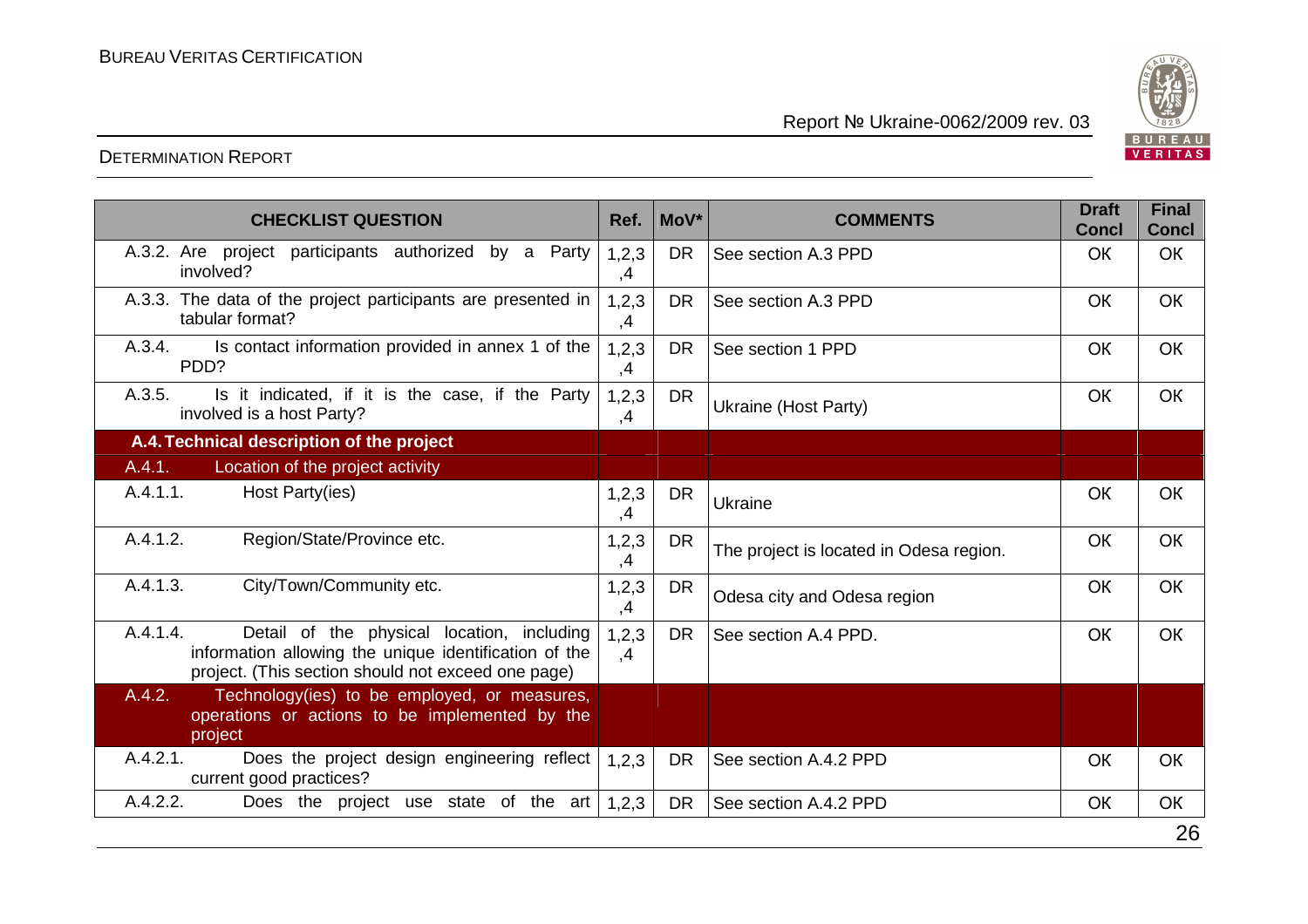

| <b>CHECKLIST QUESTION</b>                                                                                                                                                                                                                                                                                                        | Ref.                | MoV*      | <b>COMMENTS</b>                                                                                                                                                                                                                                                | <b>Draft</b><br><b>Concl</b> | <b>Final</b><br><b>Concl</b> |
|----------------------------------------------------------------------------------------------------------------------------------------------------------------------------------------------------------------------------------------------------------------------------------------------------------------------------------|---------------------|-----------|----------------------------------------------------------------------------------------------------------------------------------------------------------------------------------------------------------------------------------------------------------------|------------------------------|------------------------------|
| technology or would the technology result in a<br>significantly better performance than any commonly<br>used technologies in the host country?                                                                                                                                                                                   |                     |           |                                                                                                                                                                                                                                                                |                              |                              |
| A.4.2.3.<br>Is the project technology likely to be<br>substituted by other or more efficient technologies<br>within the project period?                                                                                                                                                                                          | 1,2,3               | <b>DR</b> | During<br>implementation<br>of<br>the<br>project<br>manufacturer<br>and equipment used<br>-in<br>detection and elimination of leaks can be<br>replaced depending on appearance of more<br>up-to-date and improved technologies and<br>equipment at the market. | <b>OK</b>                    | <b>OK</b>                    |
| A.4.2.4.<br>Does the project require extensive initial<br>training and maintenance efforts in order to work as<br>presumed during the project period?                                                                                                                                                                            | 1,2,3               | <b>DR</b> | See section A.4.2 PPD                                                                                                                                                                                                                                          | OK                           | <b>OK</b>                    |
| A.4.2.5.<br>Does the project make provisions for meeting<br>training and maintenance needs?                                                                                                                                                                                                                                      | 1,2,3               | DR.       | See section A.4.2 PPD                                                                                                                                                                                                                                          | OK                           | <b>OK</b>                    |
| A.4.3.<br>Brief explanation of how the anthropogenic<br>emissions of greenhouse gases by sources are to<br>be reduced by the proposed JI project, including why<br>the emission reductions would not occur in the<br>absence of the proposed project, taking into account<br>national and/or sectoral policies and circumstances |                     |           |                                                                                                                                                                                                                                                                |                              |                              |
| A.4.3.1.<br>Is it stated how anthropogenic GHG emission<br>reductions are to be achieved? (This section should<br>not exceed one page)                                                                                                                                                                                           | 1,2,3<br>,4,5,<br>6 | <b>DR</b> | See section A.2.2 PPD                                                                                                                                                                                                                                          | OK                           | <b>OK</b>                    |
| A.4.3.2.<br>Is it provided the estimation of emission<br>reductions over the crediting period?                                                                                                                                                                                                                                   | 1,2,3<br>,4         | DR.       | Divide the table into the period<br>before<br>crediting 2005-2007, crediting period 2008-<br>2012, and period after crediting 2013-2022.<br>Give total amount and average amount for<br>each period.                                                           | CAR1                         | <b>OK</b>                    |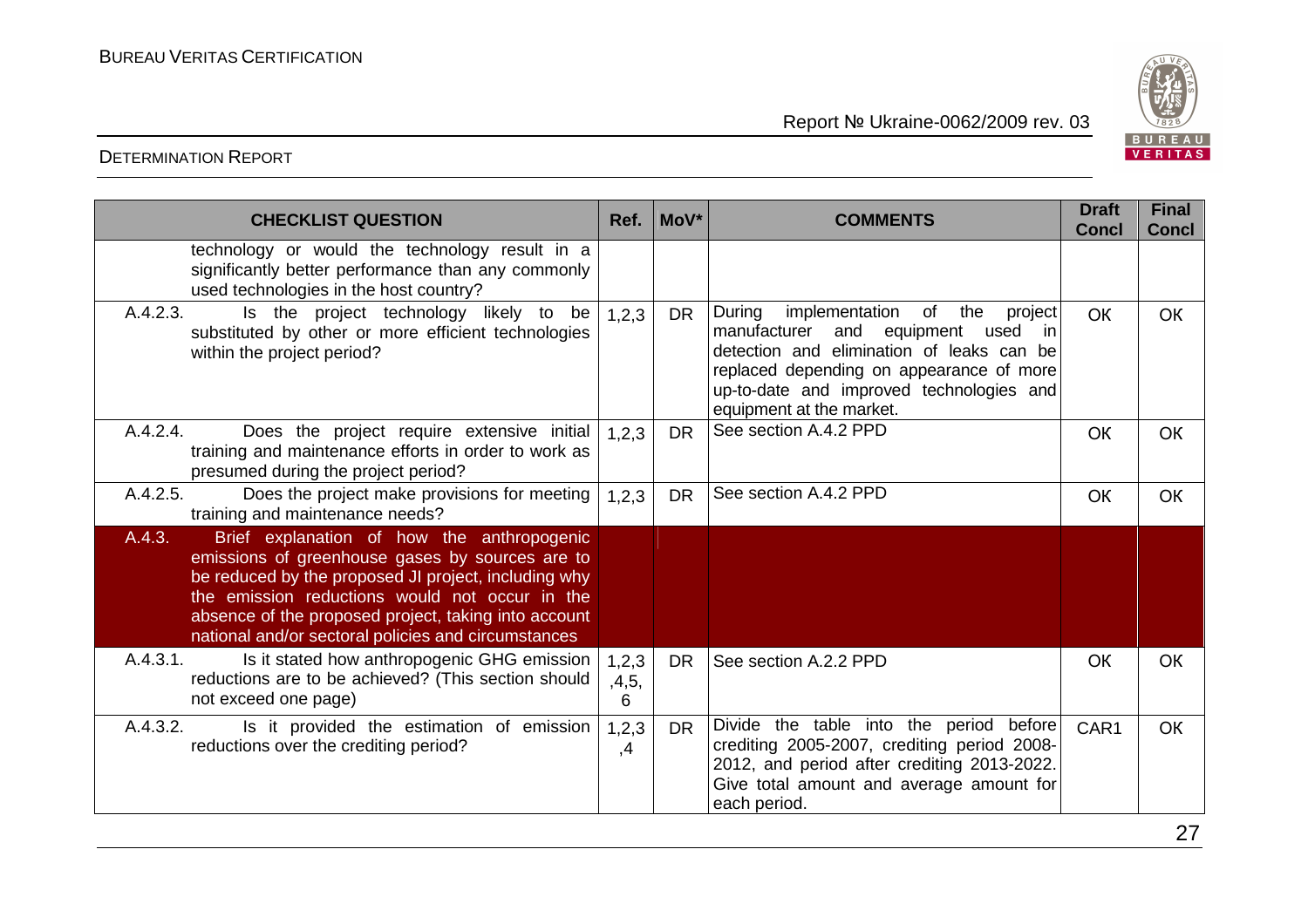

| <b>CHECKLIST QUESTION</b>                                                                                                          | Ref.                | MoV*      | <b>COMMENTS</b>                                                                                                                             | <b>Draft</b><br><b>Concl</b> | <b>Final</b><br><b>Concl</b> |
|------------------------------------------------------------------------------------------------------------------------------------|---------------------|-----------|---------------------------------------------------------------------------------------------------------------------------------------------|------------------------------|------------------------------|
| A.4.3.3.<br>Is it provided the estimated annual reduction<br>for the chosen credit period in $tCO2e$ ?                             | 1,2,3<br>,4         | <b>DR</b> | Estimated annual reduction of emissions in<br>the crediting period makes about 1990000 t<br>$CO2$ -equiv.                                   | <b>OK</b>                    | <b>OK</b>                    |
| A.4.3.4.<br>Are the data from questions A.4.3.2 to A.4.3.4<br>above presented in tabular format?                                   | 1,2,3<br>,4         | <b>DR</b> | It was not explained why the project will give<br>reduction after the crediting period.                                                     | CAR <sub>2</sub>             | <b>OK</b>                    |
| A.5. Project approval by the Parties involved                                                                                      |                     |           |                                                                                                                                             |                              |                              |
| A.5.1. Are written project approvals by the Parties<br>involved attached?                                                          | 1,2,3<br>,4         | <b>DR</b> | There is no evidence of written project<br>approvals by the Parties involved.<br>Pending untill LoAs by Parties involved will<br>be issued. | CAR <sub>3</sub>             | OK                           |
| <b>B.</b> Baseline                                                                                                                 |                     |           |                                                                                                                                             |                              |                              |
| B.1. Description and justification of the baseline chosen                                                                          |                     |           |                                                                                                                                             |                              |                              |
| B.1.1. Is the chosen baseline described?                                                                                           | 1, 2, 3<br>,4,6,    | DR        | See clause B.1 PPD.<br>Appropriate arguments not provided.                                                                                  | CL <sub>1</sub>              | <b>OK</b>                    |
| B.1.2. Is it justified the choice of the applicable baseline<br>for the project category?                                          | 1, 2, 3<br>,4,6,    | <b>DR</b> | See clause B.1, PDD                                                                                                                         |                              |                              |
|                                                                                                                                    | 7                   |           | See step 1. Differences from methodology<br>AM0023 were not described.                                                                      | CAR4                         | <b>OK</b>                    |
| B.1.3. Is it described how the methodology is applied in<br>the context of the project?                                            | 1,2,3<br>,4,6,<br>7 | <b>DR</b> | See clause B.1 PDD                                                                                                                          | OK                           | <b>OK</b>                    |
| B.1.4. Are the basic assumptions of the baseline<br>methodology in the context of the project activity<br>presented (See Annex 2)? | 1,2,3<br>,4,5,<br>6 | <b>DR</b> | See clause B.1 PDD                                                                                                                          | <b>OK</b>                    | OK                           |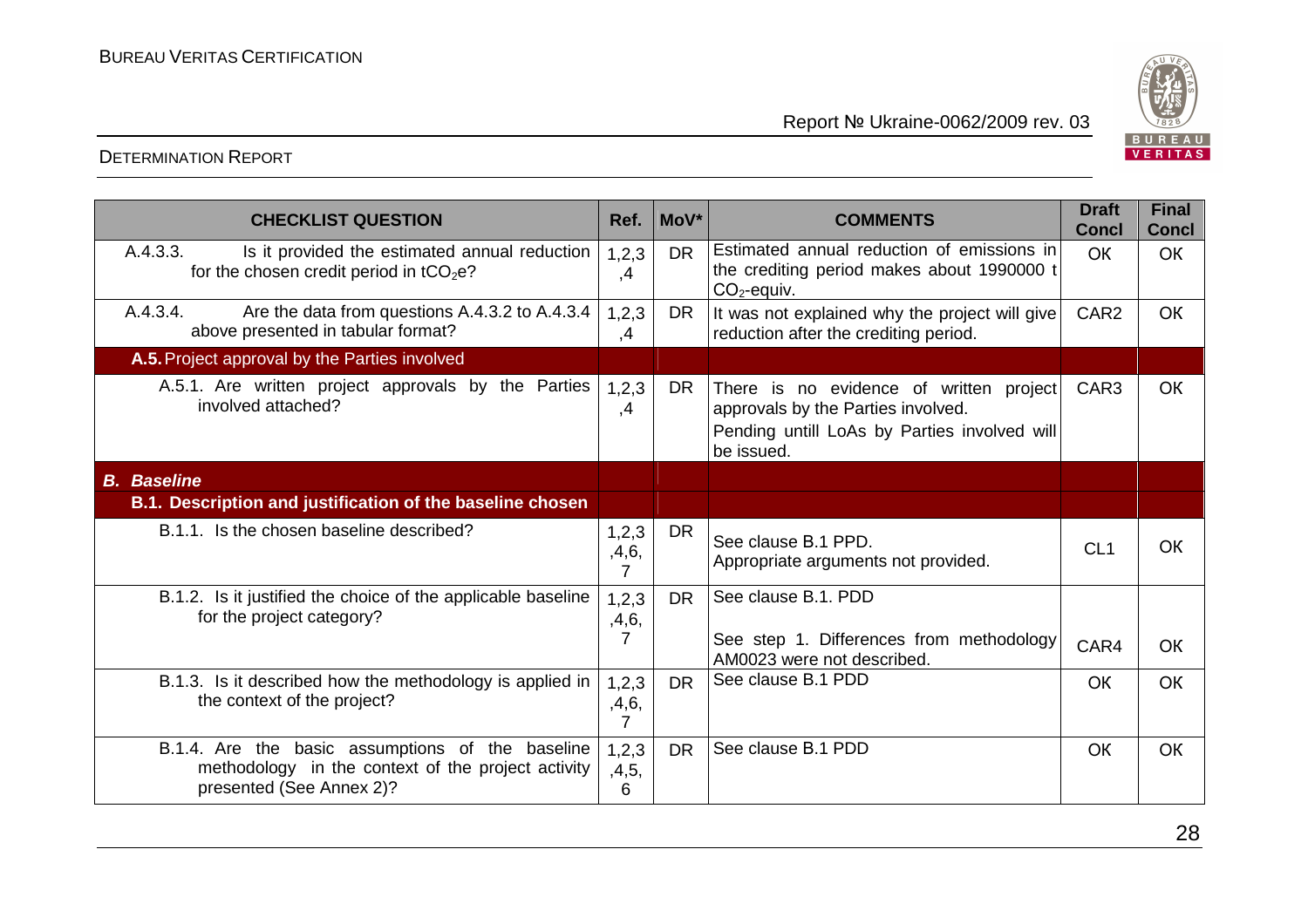

| <b>CHECKLIST QUESTION</b>                                                                                                                                                     | Ref.            | MoV*      | <b>COMMENTS</b>                                                                                                                 | <b>Draft</b><br><b>Concl</b> | <b>Final</b><br><b>Concl</b> |
|-------------------------------------------------------------------------------------------------------------------------------------------------------------------------------|-----------------|-----------|---------------------------------------------------------------------------------------------------------------------------------|------------------------------|------------------------------|
| B.1.5. Is all literature and sources clearly referenced?                                                                                                                      | 1,2,3<br>,4     | <b>DR</b> | Please, provide references to the source of<br>information about annual amount of methane<br>emissions.                         | CL <sub>2</sub>              | <b>OK</b>                    |
| B.2. Description of how the anthropogenic emissions of<br>greenhouse gases by sources are reduced below<br>those that would have occurred in the absence of<br>the JI project |                 |           |                                                                                                                                 |                              |                              |
| B.2.1. Is the proposed project activity additional?                                                                                                                           | 1,2,3           | <b>DR</b> | See section B.2 PPD                                                                                                             |                              |                              |
|                                                                                                                                                                               | ,4,6,<br>7      |           | Cost of saved methane was not calculated. It<br>is economic benefit.                                                            | CAR <sub>5</sub>             | <b>OK</b>                    |
|                                                                                                                                                                               |                 |           | Choice of Gore-Tex material and fittings<br>manufacturers (if compared to other ones)<br>was not explained.                     | CAR <sub>6</sub>             | <b>OK</b>                    |
| B.2.2. Is the baseline scenario described?                                                                                                                                    | 1,2,3<br>,4     | <b>DR</b> | See section B.2 PDD                                                                                                             | OK                           | <b>OK</b>                    |
| B.2.3. Is the project scenario described?                                                                                                                                     | 1,2,3<br>,4     | <b>DR</b> | See section B.1 and B.2 PDD                                                                                                     | <b>OK</b>                    | <b>OK</b>                    |
| B.2.4. Is an analysis showing why the emissions in the<br>baseline scenario would likely exceed<br>the<br>emissions in the project scenario incluede?                         | 1, 2, 3<br>,4,5 | <b>DR</b> | See section A.2.2 above                                                                                                         | <b>OK</b>                    | <b>OK</b>                    |
| B.2.5. Is it demonstrated that the project activity itself<br>is not a likely baseline scenario?                                                                              | 1, 2, 3<br>,4,6 | <b>DR</b> | Is it stated that continuing operation is the<br>most likely baseline scenario?                                                 | <b>OK</b>                    | OK                           |
| B.2.6. Are national policies and circumstances relevant<br>to the baseline of the proposed project activity<br>summarized?                                                    | 1,2,3<br>,4     | <b>DR</b> | There are no other programs except for this<br>Project and other projects implemented<br>under the mechanism established in the | <b>OK</b>                    | <b>OK</b>                    |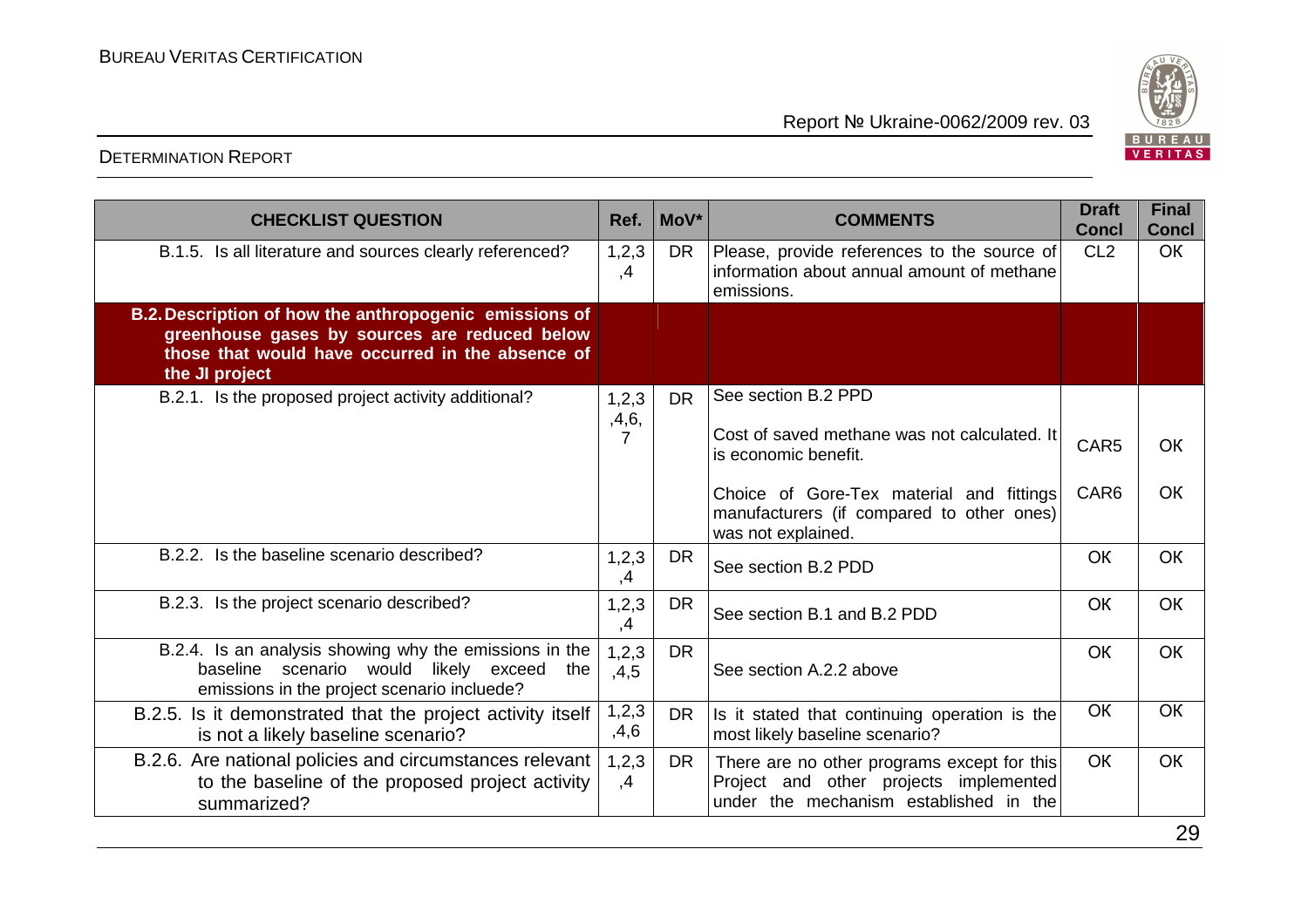

| <b>CHECKLIST QUESTION</b> | $Ref. \n\vert \text{MoV}^* \n\vert$ | <b>COMMENTS</b>                                                                                                                                                                                                                                                                                                                                                                            | <b>Draft</b><br><b>Concl</b> | <b>Final</b><br><b>Concl</b> |
|---------------------------|-------------------------------------|--------------------------------------------------------------------------------------------------------------------------------------------------------------------------------------------------------------------------------------------------------------------------------------------------------------------------------------------------------------------------------------------|------------------------------|------------------------------|
|                           |                                     | article 6 of Kyoto Protocol to UN Framework<br>Convention On Climate<br>Change,<br>implemented in Ukraine for direct detection<br>and elimination of natural gas leaks in gas<br>distribution networks. The Project provides<br>using modern technologies<br>l for<br>and<br>equipment for detection and measurement of<br>natural gas leaks. This equipment and its use<br>is rather new. |                              |                              |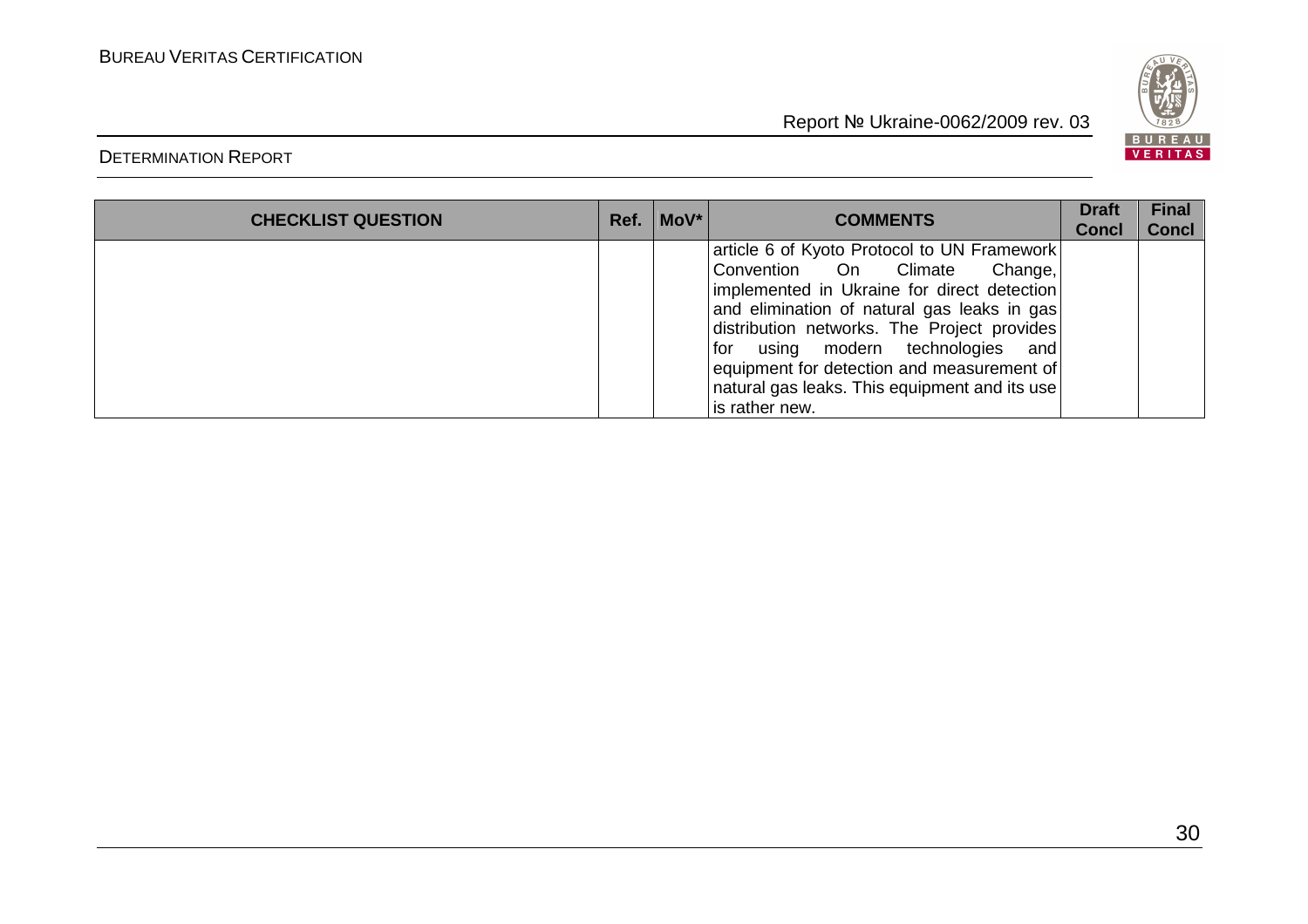

| <b>CHECKLIST QUESTION</b>                                                                                                                            | Ref.          | MoV*      | <b>COMMENTS</b>                                                                                                    | <b>Draft</b><br><b>Concl</b> | <b>Final</b><br><b>Concl</b> |
|------------------------------------------------------------------------------------------------------------------------------------------------------|---------------|-----------|--------------------------------------------------------------------------------------------------------------------|------------------------------|------------------------------|
| <b>B.3.</b><br>Description of how the definition of the<br>project boundary is applied to the project<br>activity                                    |               |           |                                                                                                                    |                              |                              |
| B.3.1.<br>Are<br>the<br>(geographical)<br>project's<br>spatial<br>boundaries clearly defined?                                                        | 1, 2, 3<br>,4 | <b>DR</b> | Please mark on the picture the objects of<br>determination.                                                        | OK                           | <b>OK</b>                    |
| Further baseline information, including<br>B.4.<br>the date of baseline setting and the name(s) of<br>the person(s)/entity(ies) setting the baseline |               |           |                                                                                                                    |                              |                              |
| B.4.1. Is the date of the baseline setting presented (in<br>DD/MM/YYYY)?                                                                             | 1,2,3<br>,4   | <b>DR</b> | 20/09/2005                                                                                                         | OK                           | <b>OK</b>                    |
| B.4.2. Is the contact information provided?                                                                                                          | 1, 2, 3<br>,4 | <b>DR</b> | Names/titles of persons/organizations who<br>determine baseline:<br>• ITI «Biotekhnika» UAAN<br>See Appendix 1 PPD | <b>OK</b>                    | <b>OK</b>                    |
| B.4.3. Is the person/entity also a project participant<br>listed in Annex 1 of PDD?                                                                  | 1,2,3<br>,4   | <b>DR</b> | See Appendix 1 PPD.                                                                                                | OK                           | <b>OK</b>                    |
| C. Duration of the small-scale project and crediting period                                                                                          |               |           |                                                                                                                    |                              |                              |
| <b>Starting date of the project</b><br>C.1.                                                                                                          |               |           |                                                                                                                    |                              |                              |
| C.1.1. Is the project's starting date clearly defined?                                                                                               | 1,2,3<br>,4,5 | <b>DR</b> | 12/01/2005                                                                                                         | OK                           | <b>OK</b>                    |
| C.2.<br>operational<br><b>lifetime</b><br><b>of</b><br><b>Expected</b><br>the<br>project                                                             |               |           |                                                                                                                    |                              |                              |
| C.2.1. Is the project's operational lifetime clearly<br>defined in years and months?                                                                 | 1,2,3<br>,4   | <b>DR</b> | 18 years/216 months                                                                                                | OK                           | OK                           |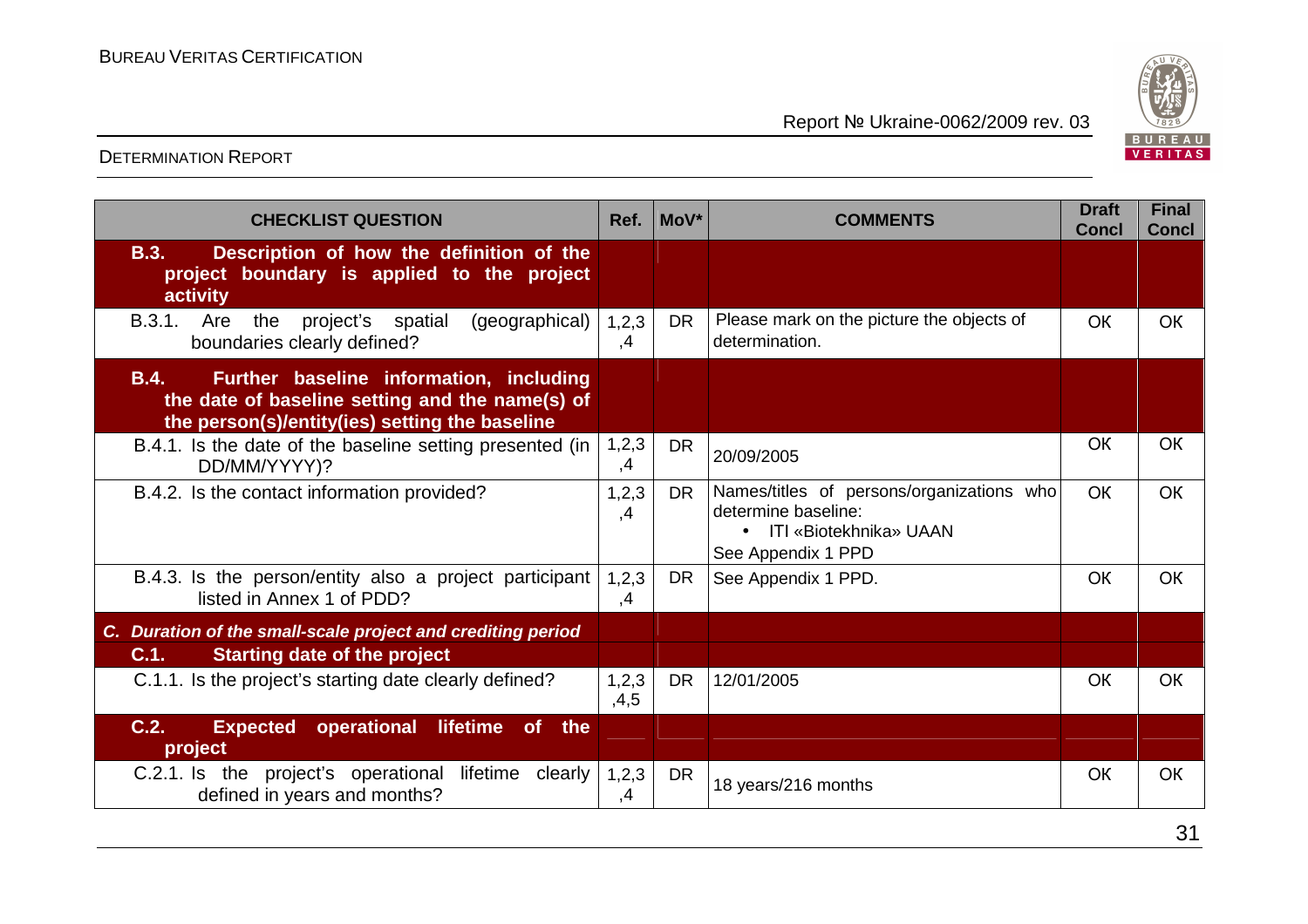

| <b>CHECKLIST QUESTION</b>                                                                                                                                                                                                | Ref.                 | MoV*      | <b>COMMENTS</b>                                                                                                              | <b>Draft</b><br><b>Concl</b> | <b>Final</b><br><b>Concl</b> |
|--------------------------------------------------------------------------------------------------------------------------------------------------------------------------------------------------------------------------|----------------------|-----------|------------------------------------------------------------------------------------------------------------------------------|------------------------------|------------------------------|
| C.3.<br>Length of the crediting period                                                                                                                                                                                   |                      |           |                                                                                                                              |                              |                              |
| C.3.1. Is the length of the crediting period specified in<br>years and months?                                                                                                                                           | 1,2,3<br>,4          | <b>DR</b> | Please give all periods in years and months.                                                                                 | CAR7                         | <b>OK</b>                    |
| <b>D. Monitoring Plan</b>                                                                                                                                                                                                |                      |           |                                                                                                                              |                              |                              |
| D.1.<br>Description of monitoring plan chosen                                                                                                                                                                            |                      |           |                                                                                                                              |                              |                              |
| D.1.1. Is the monitoring plan defined?                                                                                                                                                                                   | 1,2,3<br>,4,6        | <b>DR</b> | Add register of equipment of gas distribution<br>posts as references.                                                        | CAR <sub>8</sub>             | <b>OK</b>                    |
| D.1.2. Option $1$ – Monitoring of the emissions in the<br>project scenario and the baseline scenario.                                                                                                                    | 1,2,3<br>,4,7        | <b>DR</b> | See section D.1 PDD                                                                                                          | <b>OK</b>                    | <b>OK</b>                    |
| D.1.3. Data to be collected in order to monitor<br>emissions from the project, and how these data<br>will be archived.                                                                                                   | 1, 2, 3<br>,4,7      | <b>DR</b> | See section D.1.1.1 PDD                                                                                                      | <b>OK</b>                    | <b>OK</b>                    |
| D.1.4. Description of the formulae used to estimate<br>project emissions (for each gas, source etc.;<br>emissions in units of CO2 equivalent).                                                                           | 1,2,3<br>,4          | DR.       | See section D.1.1.2 PDD                                                                                                      | <b>OK</b>                    | <b>OK</b>                    |
| D.1.5. Relevant data necessary for determining the<br>baseline of anthropogenic emissions<br>- of<br>greenhouse gases by sources within<br>the<br>project boundary, and how such data will be<br>collected and archived. | 1,2,3<br>,4          | DR.       | See section D.1.1.3 PDD.<br>Please explain whether reduction of methane<br>volume to standard conditions is provided<br>for. | CL3                          | <b>OK</b>                    |
| D.1.6. Description of the formulae used to estimate<br>baseline emissions (for each gas, source etc,;<br>emissions in units of CO2 equivalent).                                                                          | 1,2,3<br>,4,9,<br>11 | <b>DR</b> | See section D.1.1.4 PDD                                                                                                      | <b>OK</b>                    | <b>OK</b>                    |
| D.1.7. Option 2 - Direct monitoring of emissions<br>reductions from the project (values should be                                                                                                                        | 1,2,3                | <b>DR</b> | N/A                                                                                                                          | OK                           | <b>OK</b><br>$\sim$          |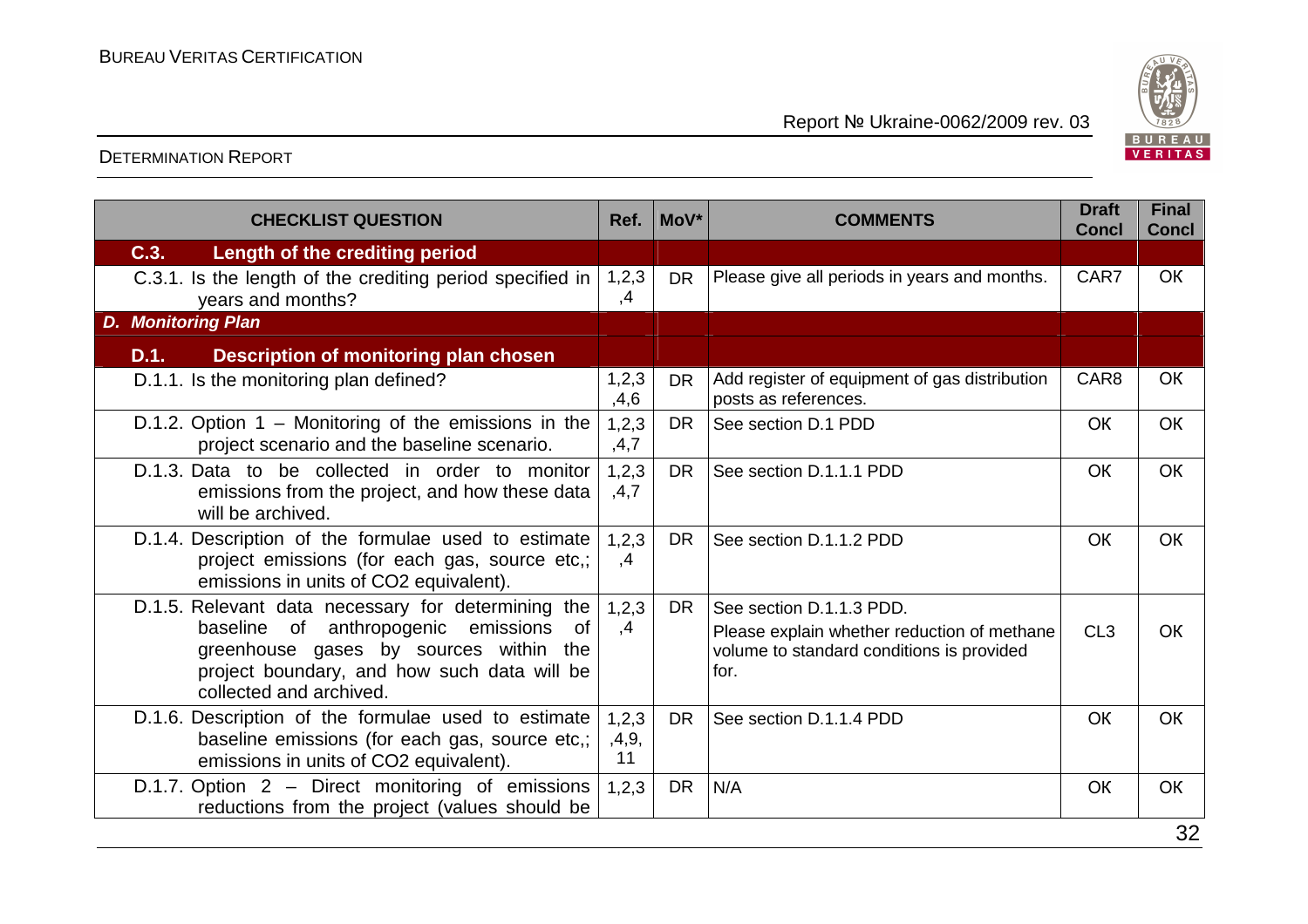

| <b>CHECKLIST QUESTION</b>                                                                                                                                                                             | Ref.          | MoV*      | <b>COMMENTS</b>                                                                                                                                   | <b>Draft</b><br><b>Concl</b> | <b>Final</b><br><b>Concl</b> |
|-------------------------------------------------------------------------------------------------------------------------------------------------------------------------------------------------------|---------------|-----------|---------------------------------------------------------------------------------------------------------------------------------------------------|------------------------------|------------------------------|
| consistent with those in section E)                                                                                                                                                                   | ,4            |           |                                                                                                                                                   |                              |                              |
| D.1.8. Data to be collected in order to monitor<br>emission reductions from the project, and how<br>these data will be archived.                                                                      | 1,2,3<br>,4   | <b>DR</b> | N/A                                                                                                                                               | OK                           | <b>OK</b>                    |
| D.1.9. Description of the formulae used to calculate<br>emission reductions from the project (for each<br>emissions/emission<br>$etc.$ ;<br>source<br>gas,<br>reductions in units of CO2 equivalent). | 1,2,3<br>,4   | <b>DR</b> | N/A                                                                                                                                               | <b>OK</b>                    | <b>OK</b>                    |
| D.1.10. If applicable, please describe the data and<br>information that will be collected in order to<br>monitor leakage effects of the project.                                                      | 1,2,3<br>,4,6 | <b>DR</b> | N/A                                                                                                                                               | OK                           | <b>OK</b>                    |
| D.1.11. Description of the formulae used to estimate<br>leakage (for each gas, source etc,; emissions<br>in units of CO2 equivalent).                                                                 | 1,2,3<br>,4   | <b>DR</b> | Methodology AM0023 does not provide for<br>leaks                                                                                                  | <b>OK</b>                    | <b>OK</b>                    |
| D.1.12. Description of the formulae used to estimate<br>emission reductions for the project (for each<br>gas, source etc,; emissions in units of CO2<br>equivalent).                                  | 1,2,3<br>,4   | <b>DR</b> | See section D.1.4 PDD                                                                                                                             | <b>OK</b>                    | <b>OK</b>                    |
| D.1.13. Is information on the collection and archiving of<br>information on the environmental impacts of<br>the project provided?                                                                     | 1, 2, 3<br>,4 | DR, I     | Information about information collection and<br>archiving on environmental impacts of the<br>project was not provided (See section D.1.5<br>PDD). | CAR <sub>9</sub>             | <b>OK</b>                    |
| D.1.14. Is reference to the relevant host Party<br>regulation(s) provided?                                                                                                                            | 1,2,3<br>,4   | DR, I     | Please provide references to appropriate<br>direction(-s) of host party.                                                                          | CL <sub>4</sub>              | OK                           |
| D.1.15. If not applicable, is it stated so?                                                                                                                                                           | 1,2,3         |           | DR, I Reference to section D.1.14 (CL4) above                                                                                                     |                              |                              |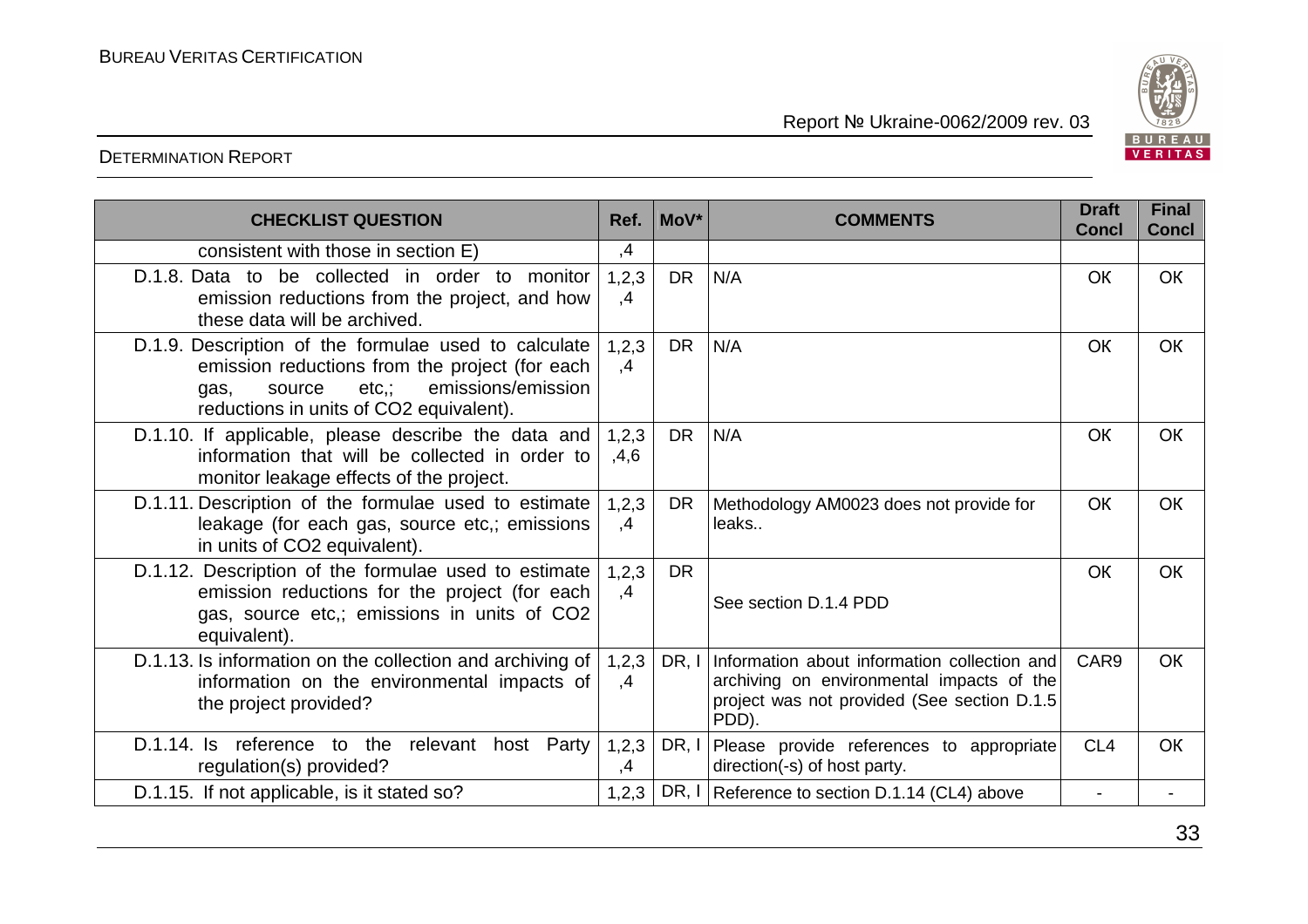

| <b>CHECKLIST QUESTION</b> | Ref. | MoV* | <b>COMMENTS</b> | <b>Draft</b><br><b>Conc.</b> | <b>Fina.</b><br>Concl |
|---------------------------|------|------|-----------------|------------------------------|-----------------------|
|                           |      |      |                 |                              |                       |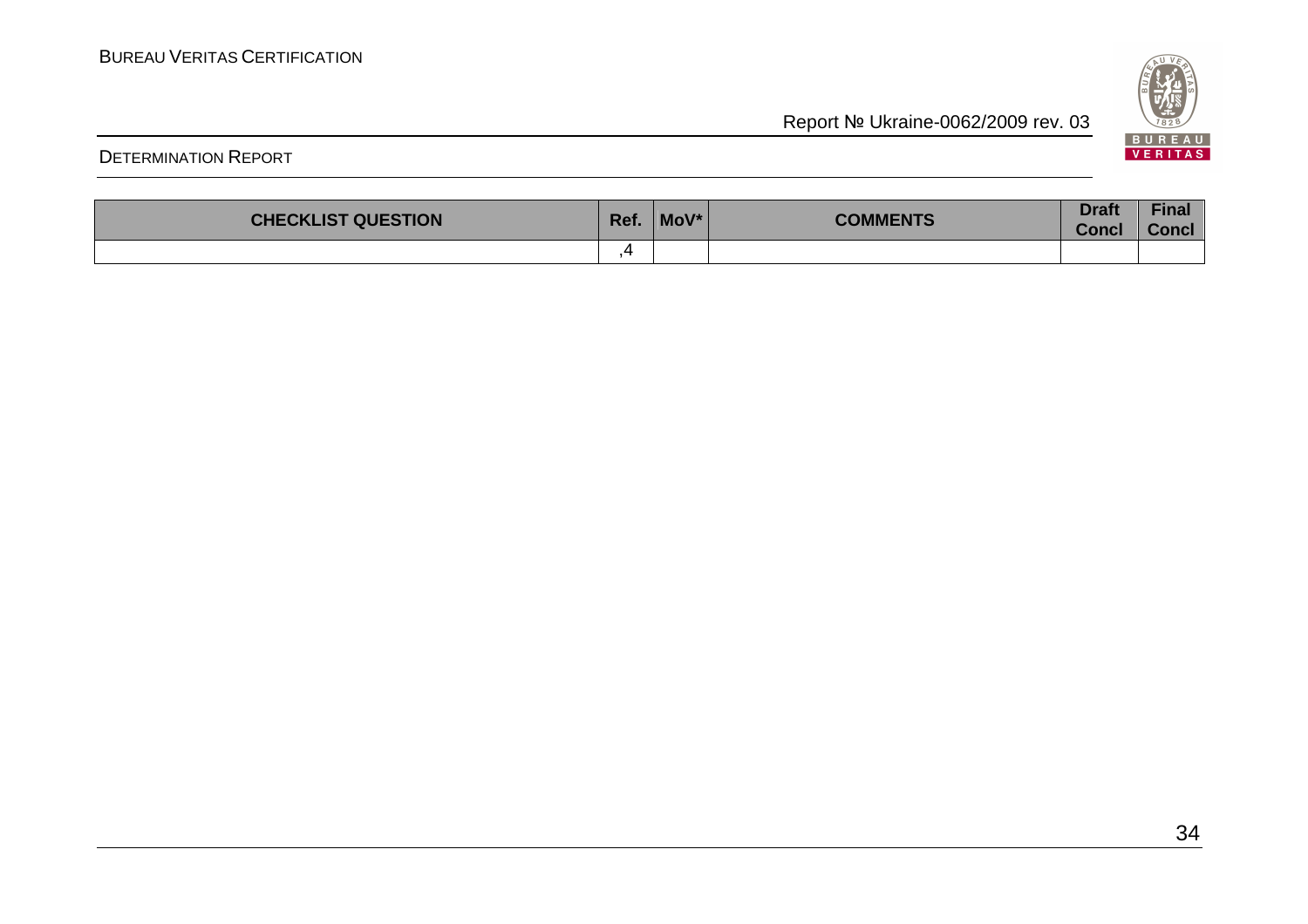

| <b>CHECKLIST QUESTION</b>                                                                                                                                                                                                               | Ref.        | $ $ MoV $*$ | <b>COMMENTS</b>                                                                    | <b>Draft</b><br><b>Concl</b> | <b>Final</b><br><b>Concl</b> |
|-----------------------------------------------------------------------------------------------------------------------------------------------------------------------------------------------------------------------------------------|-------------|-------------|------------------------------------------------------------------------------------|------------------------------|------------------------------|
| D.2.<br>Qualitative control (QC) and quality<br>assurance (QA) procedures undertaken for data<br>monitored                                                                                                                              |             |             |                                                                                    |                              |                              |
| D.2.1. Are there quality control and quality assurance<br>procedures to be used in the monitoring of the<br>measured data established?                                                                                                  | 1,2,3<br>,4 | <b>DR</b>   | See section D.2 PDD.                                                               | OK                           | <b>OK</b>                    |
| D.3.<br>Please describe of the operational and<br>management structure that the project operator<br>will apply in implementing the monitoring plan                                                                                      |             |             |                                                                                    |                              |                              |
| D.3.1. Is it described briefly the operational and<br>management structure that the<br>project<br>participants(s) will implement in order to<br>monitor emission reduction and any leakage<br>effects generated by the project activity | 1,2,3<br>,4 | <b>DR</b>   | See section D.3 PDD.<br>Diagram of data and information flow was not<br>displayed. | CAR <sub>10</sub>            | <b>OK</b>                    |
| D.4.<br>Name of person(s)/entity(ies) establishing<br>the monitoring plan                                                                                                                                                               |             |             |                                                                                    |                              |                              |
| D.4.1. Is the contact information provided?                                                                                                                                                                                             | 1,2,3<br>,4 | <b>DR</b>   | JSC «Odesagas»<br><b>ITI Biotekhnika UAAN</b><br>See Appendix 1 PPD.               | OK                           | <b>OK</b>                    |
| D.4.2. Is the person/entity also a project participant<br>listed in Annex 1 of PDD?                                                                                                                                                     | 1,2,3<br>,4 | <b>DR</b>   | See Appendix 1 PPD.                                                                | OK                           | <b>OK</b>                    |
| E. Estimation of greenhouse gases emission reductions                                                                                                                                                                                   |             |             |                                                                                    |                              |                              |
| <b>E.1. Estimated project emissions</b>                                                                                                                                                                                                 |             |             |                                                                                    |                              |                              |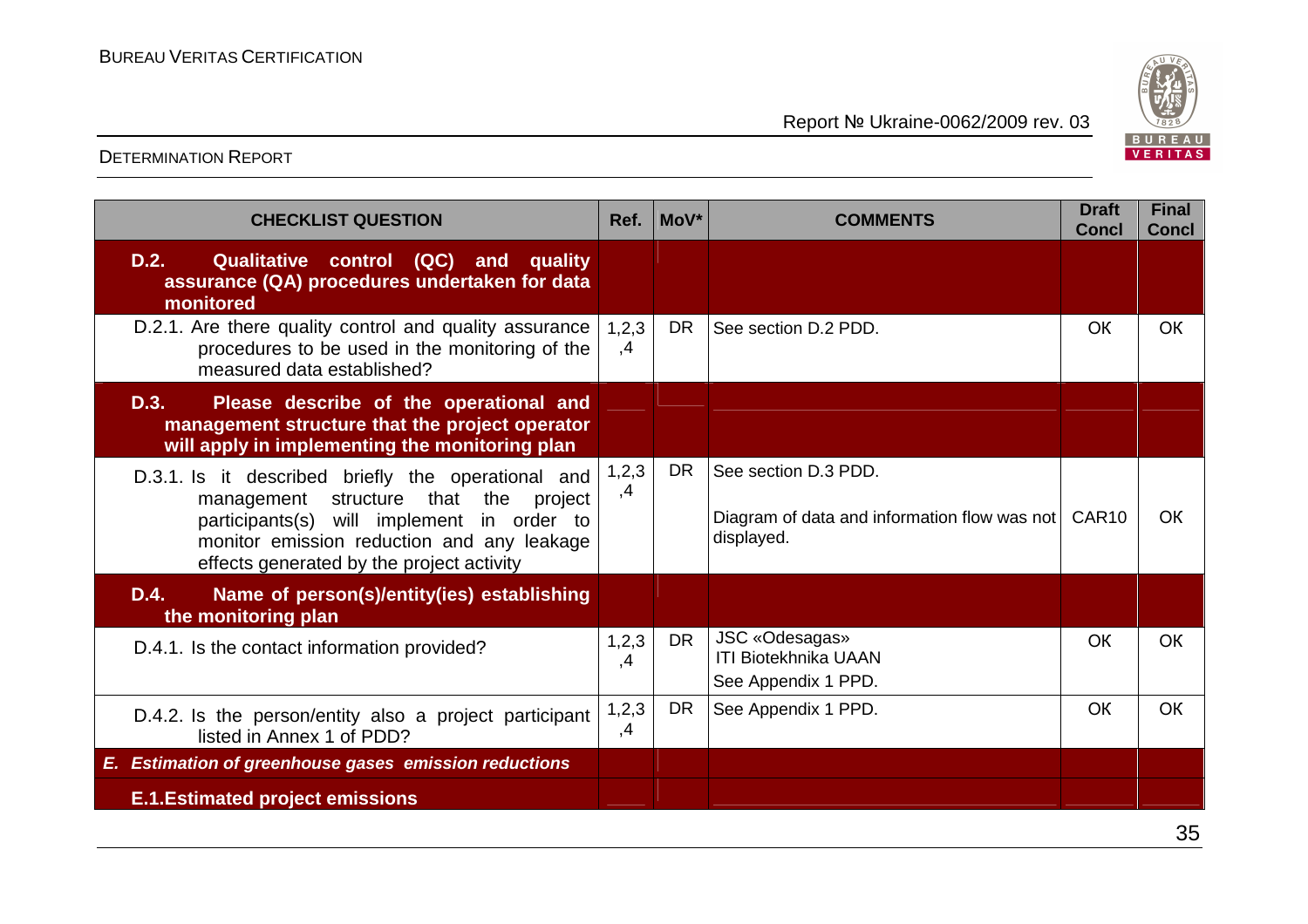

| <b>CHECKLIST QUESTION</b>                                                                                                                                       | Ref.            | MoV*      | <b>COMMENTS</b>                                                                                            | <b>Draft</b><br><b>Concl</b> | <b>Final</b><br><b>Concl</b> |
|-----------------------------------------------------------------------------------------------------------------------------------------------------------------|-----------------|-----------|------------------------------------------------------------------------------------------------------------|------------------------------|------------------------------|
| E.1.1. Are described the formulae used to estimate<br>anthropogenic emissions by source of GHGs                                                                 | 1,2,3<br>,4,7   | <b>DR</b> | See section D.1.1.2 PDD.                                                                                   |                              |                              |
| due the project?                                                                                                                                                |                 |           | Please explain how information submitted in<br>this section is agreed with the table at the<br>page 9 PDD. | CL <sub>5</sub>              | <b>OK</b>                    |
| E.1.2. Is there a description of calculation of GHG<br>project emissions in accordance with the<br>formula specified in for the applicable project<br>category? | 1, 2, 3<br>,4,7 | <b>DR</b> | See section D.1.1.2 PDD.                                                                                   | <b>OK</b>                    | <b>OK</b>                    |
| E.1.3. Have conservative assumptions been used to<br>calculate project GHG emissions?                                                                           | 1,2,3<br>,4     | <b>DR</b> | See section D.1.1.2 PDD.                                                                                   | <b>OK</b>                    | <b>OK</b>                    |
| <b>E.2. Estimated leakage</b>                                                                                                                                   |                 |           |                                                                                                            |                              |                              |
| E.2.1. Are described the formulae used to estimate<br>leakage due to the project activity where<br>required?                                                    | 1,2,3<br>,4,7   | <b>DR</b> | Leak is not expected.                                                                                      | <b>OK</b>                    | <b>OK</b>                    |
| E.2.2. Is there a description of calculation of leakage in<br>accordance with the formula specified in for the<br>applicable project category?                  | 1,2,3<br>,4     | <b>DR</b> | See E.2.1 above.                                                                                           |                              |                              |
| E.2.3. Have conservative assumptions been used to<br>calculate leakage?                                                                                         | 1,2,3<br>, 4, 7 | <b>DR</b> | See E.2.1 above.                                                                                           |                              |                              |
| E.3. The sum of E.1 and E.2.                                                                                                                                    |                 |           |                                                                                                            |                              |                              |
| E.3.1. Does the sum of E.1 and E.2 represent the<br>project activity emissions?                                                                                 | 1, 2, 3<br>,4   | <b>DR</b> | See section E.3 PDD.                                                                                       |                              |                              |
|                                                                                                                                                                 |                 |           | Submit the data received in section E.3. in                                                                | CL <sub>6</sub>              | OК                           |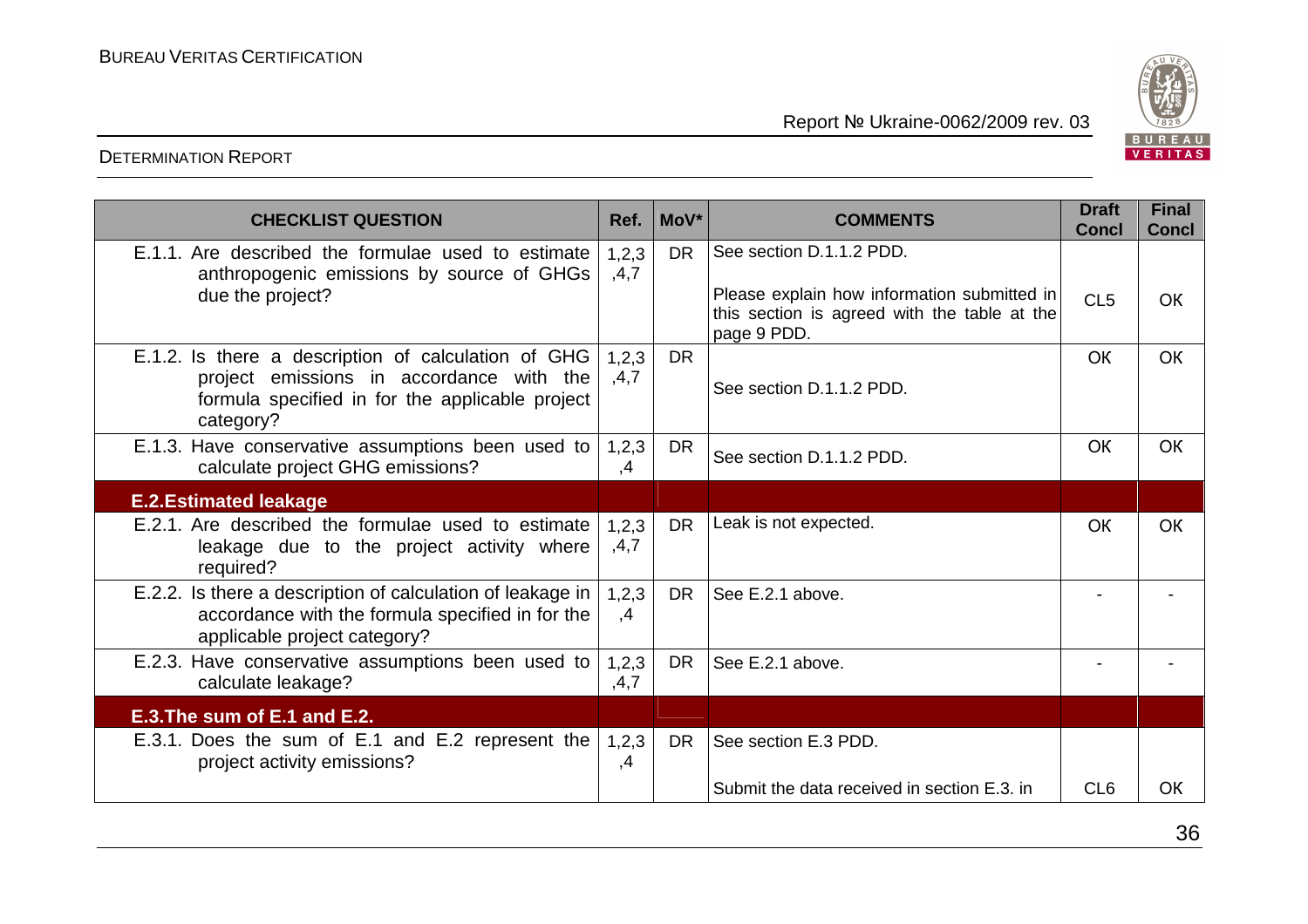

| <b>CHECKLIST QUESTION</b> | Ref. | MoV* | <b>COMMENTS</b>      | <b>Draft</b><br>Concl | <b>Final</b><br><b>Concl</b> |
|---------------------------|------|------|----------------------|-----------------------|------------------------------|
|                           |      |      | the form of a table. |                       |                              |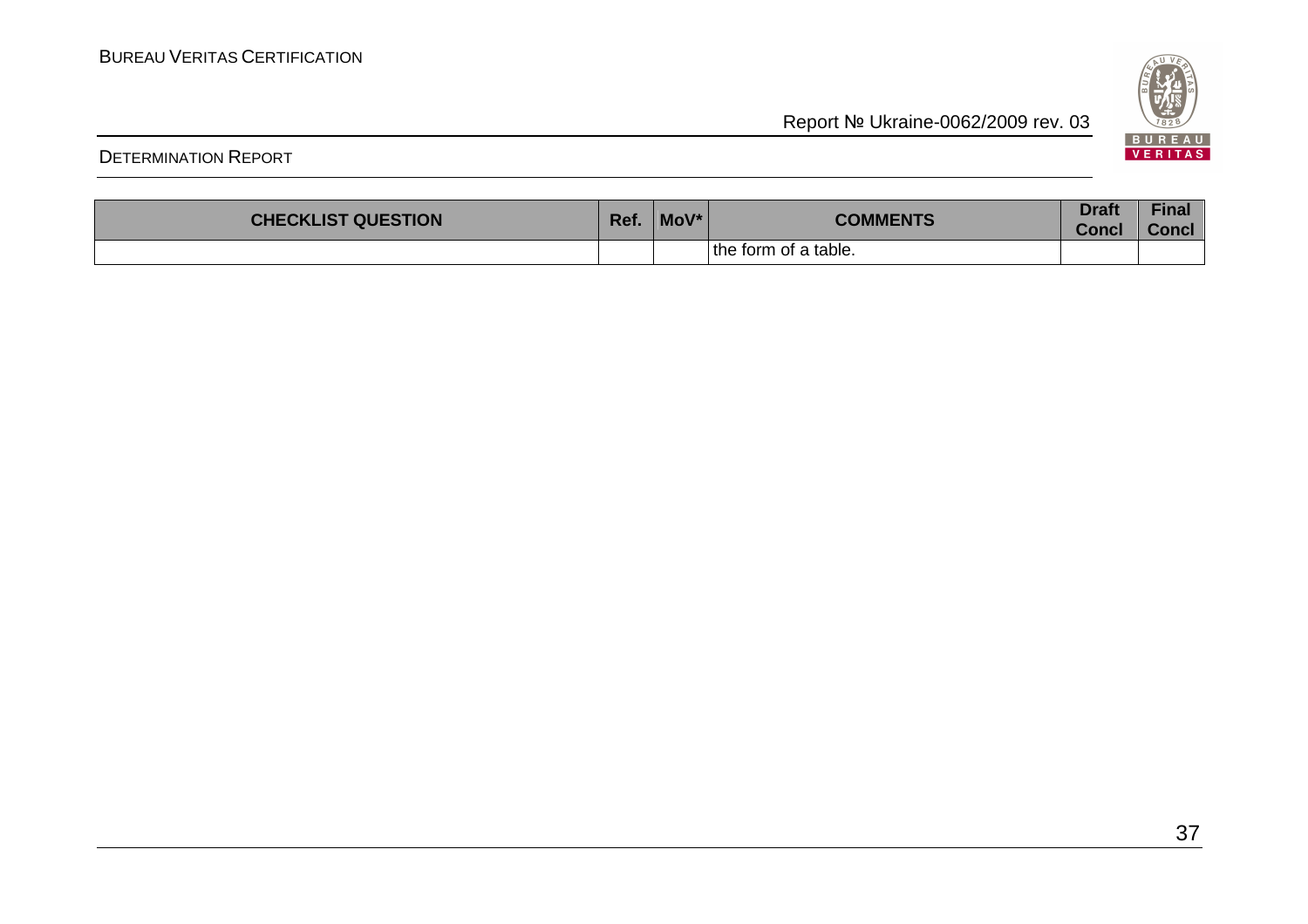

| <b>CHECKLIST QUESTION</b>                                                                                                                                        | Ref.                  | MoV* | <b>COMMENTS</b>                                                                             | <b>Draft</b><br><b>Concl</b> | <b>Final</b><br><b>Concl</b> |
|------------------------------------------------------------------------------------------------------------------------------------------------------------------|-----------------------|------|---------------------------------------------------------------------------------------------|------------------------------|------------------------------|
| <b>E.4. Estimated baseline emissions</b>                                                                                                                         |                       |      |                                                                                             |                              |                              |
| E.4.1. Are described the formulae used to estimate the<br>anthropogenic emissions by source of GHGs in<br>the baseline using the baseline methodology            | 1,2,3<br>$\mathbf{A}$ | DR.  | See D.1.1.4 and E.4 PDD.<br>Submit the data received in section E.4. in                     | CL7                          | <b>OK</b>                    |
| for the applicable project category?                                                                                                                             |                       |      | the form of a table.                                                                        |                              |                              |
| E.4.2. Is there a description of calculation of GHG<br>baseline emissions in accordance with the<br>formula specified in for the applicable project<br>category? | 1,2,3<br>.4.10        | DR.  | See D.1.1.4 and E.4 PDD.                                                                    | <b>OK</b>                    | <b>OK</b>                    |
| E.4.3. Have conservative assumptions been used to<br>calculate baseline GHG emissions?                                                                           | 1,2,3<br>,4           | DR.  | See D.1.1.4 and E.4 PDD.                                                                    | <b>OK</b>                    | <b>OK</b>                    |
| E.5. Difference between E.4. and E.3. representing<br>the emission reductions of the project                                                                     |                       |      |                                                                                             |                              |                              |
| E.5.1. Does the difference between E.4. and E.3.<br>represent the emission reductions due to the<br>project during a given period?                               | 1,2,3<br>,4           | DR.  | See E.5 PDD.<br>It is necessary to match received data with<br>the data in table at page 9. | CL <sub>8</sub>              | <b>OK</b>                    |
| E.6. Table providing values obtained when applying<br>formulae above                                                                                             |                       |      |                                                                                             |                              |                              |
| E.6.1. Is there a table providing values of total $CO2$<br>abated?                                                                                               | 1,2,3<br>,4           | DR   | Table is given in the section E.6 PDD.                                                      |                              |                              |
|                                                                                                                                                                  |                       |      | Section E does not give a formula for<br>evaluation of emissions.                           | CL <sub>9</sub>              | OK                           |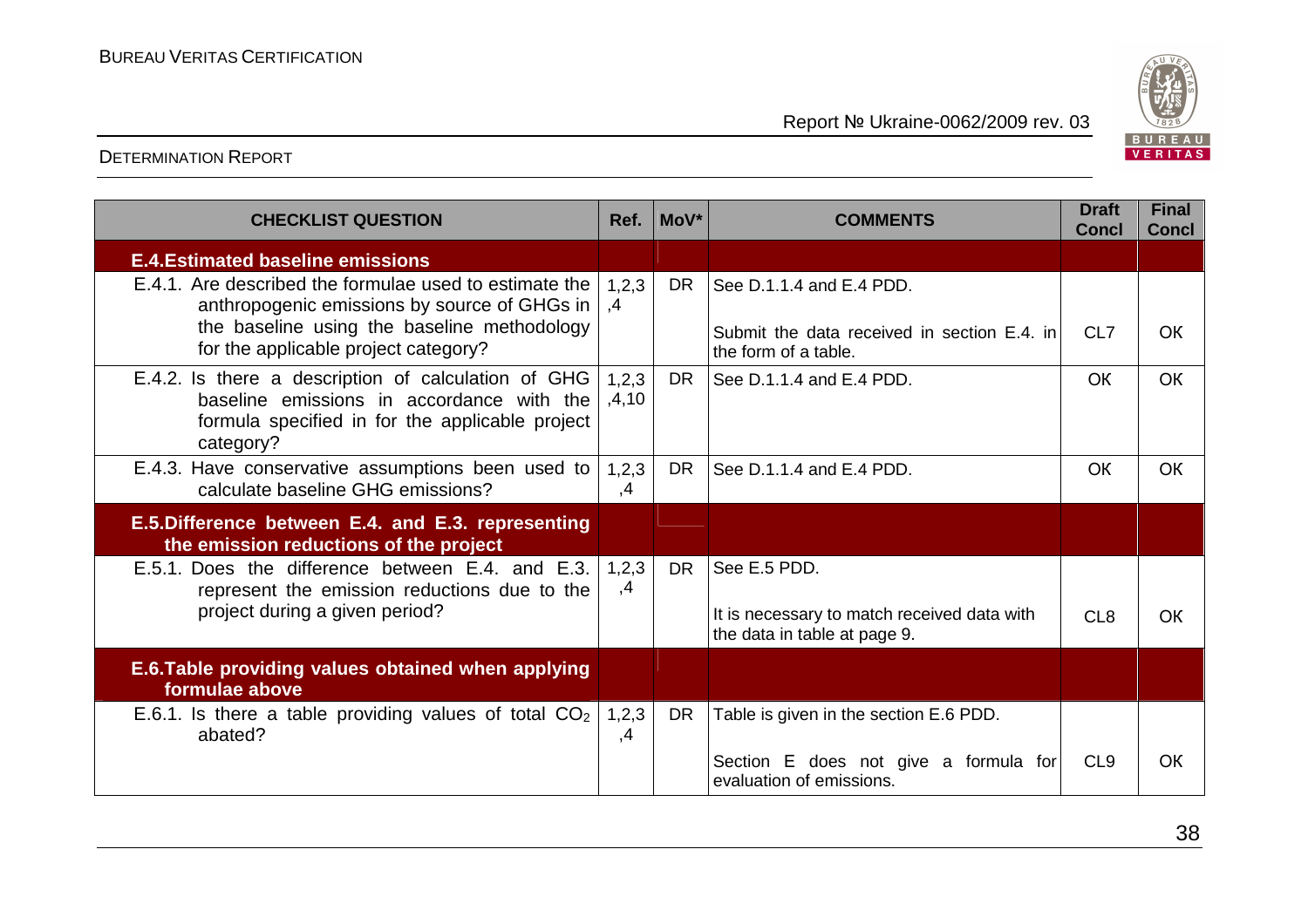

| <b>CHECKLIST QUESTION</b>                                                                                                                                                                                        | Ref.                   | MoV*  | <b>COMMENTS</b>                                                                                                                                 | <b>Draft</b><br><b>Concl</b> | <b>Final</b><br><b>Concl</b> |
|------------------------------------------------------------------------------------------------------------------------------------------------------------------------------------------------------------------|------------------------|-------|-------------------------------------------------------------------------------------------------------------------------------------------------|------------------------------|------------------------------|
| <b>F. Environmental Impacts</b>                                                                                                                                                                                  |                        |       |                                                                                                                                                 |                              |                              |
| <b>F.1.Documentation on</b><br>the<br>analysis<br><b>of</b><br>the<br>environmental impacts of the project, including<br>transboundary impacts, in accordance with<br>procedures as determined by the host Party |                        |       |                                                                                                                                                 |                              |                              |
| F.1.1. Has an analysis of the environmental impacts of<br>the project been sufficiently described?                                                                                                               | 1,2,3<br>$\mathcal{A}$ |       | DR, I There is a hazard of explosion and fire,<br>which also carries negative environmental<br>impact. To be discussed.                         | CAR11                        | <b>OK</b>                    |
| F.1.2. Are there any Host Party requirements for an<br>Environmental Impact Assessment (EIA), and if<br>yes, is and EIA approved?                                                                                | 1,2,3<br>,4            | DR, I | Please, clarify if are any requirements for an<br>Environmental Impact Assessment (EIA)?                                                        | <b>CL10</b>                  | OK                           |
| F.1.3. Are the requirements of the National Focal Point<br>being met?                                                                                                                                            | 1, 2, 3<br>,4          | DR.I  | An authorized national body issued a letter of<br>approval.                                                                                     | OK                           | OK                           |
| <b>F.1.4. Will</b><br>the<br>project<br>adverse<br>create<br>any<br>environmental effects?                                                                                                                       | 1, 2, 3<br>,4          | DR, I | Adverse environmental<br>effects<br>not<br>are<br>expected.                                                                                     | OK                           | <b>OK</b>                    |
| F.1.5. Are transboundary environmental considered in<br>the analysis?                                                                                                                                            | 1,2,3<br>,4            | DR, I | Transboundary effects are not considered<br>(no effect can be deduced only).<br>Please, explain why the project has no<br>transboundary impact. | CAR12                        | OK                           |
| F.1.6. Have identified environmental impacts<br>been<br>addressed in the project design?                                                                                                                         | 1,2,3<br>,4            | DR, I | See section F of the PDD.<br>Adverse environmental effects<br>are<br>not<br>expected.                                                           | OK                           | <b>OK</b>                    |
| G. Stakeholders' comments                                                                                                                                                                                        |                        |       |                                                                                                                                                 |                              |                              |
| Information on stakeholders' comments<br>G.1.                                                                                                                                                                    |                        |       |                                                                                                                                                 |                              |                              |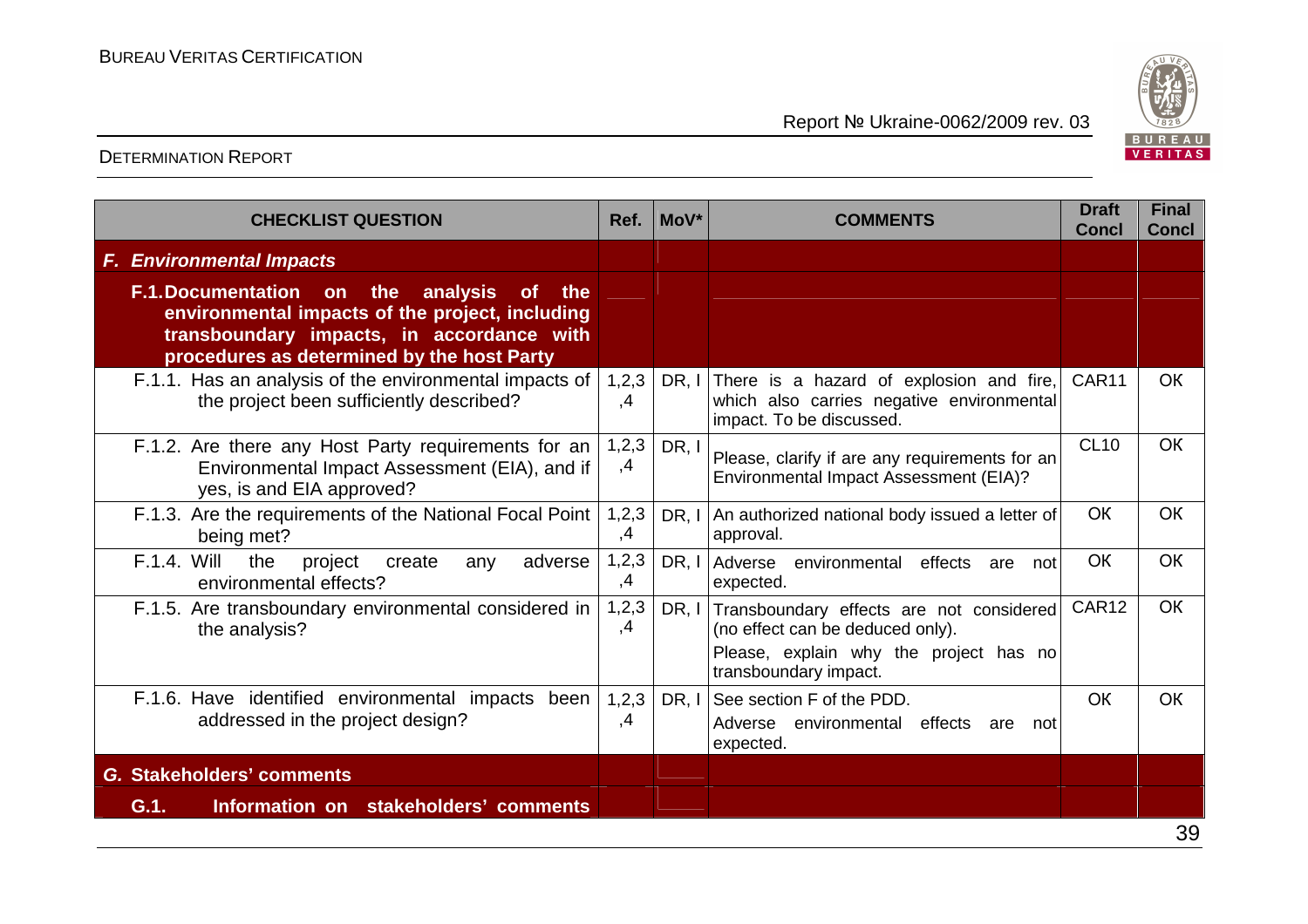

| <b>CHECKLIST QUESTION</b>                                                                       | Ref.          | $ $ MoV $*$ | <b>COMMENTS</b>                                                                                                                                                                      | <b>Draft</b><br><b>Concl</b> | <b>Final</b><br><b>Concl</b> |
|-------------------------------------------------------------------------------------------------|---------------|-------------|--------------------------------------------------------------------------------------------------------------------------------------------------------------------------------------|------------------------------|------------------------------|
| on the project, as appropriate                                                                  |               |             |                                                                                                                                                                                      |                              |                              |
| G.1.1. Is there a list of stakeholders from whom<br>comments on the project have been received? | 1,2,3<br>,4,8 | <b>DR</b>   | Section G.1 of PDD                                                                                                                                                                   | OK                           | OК                           |
| G.1.2. The nature of comments is provided?                                                      | 1,2,3<br>.4   | DR.         | Section G.1 of PDD                                                                                                                                                                   | OK                           | OK                           |
| G.1.3. Has due account been taken of any stakeholder<br>comments received?                      | 1, 2, 3<br>4  | DR          | A summary of project has been submitted to<br>Kramatorsk City Council at the stage of the<br>PDD development. The response of the City<br>Council is attached in Annex 4 of the PDD. | OK                           | OK                           |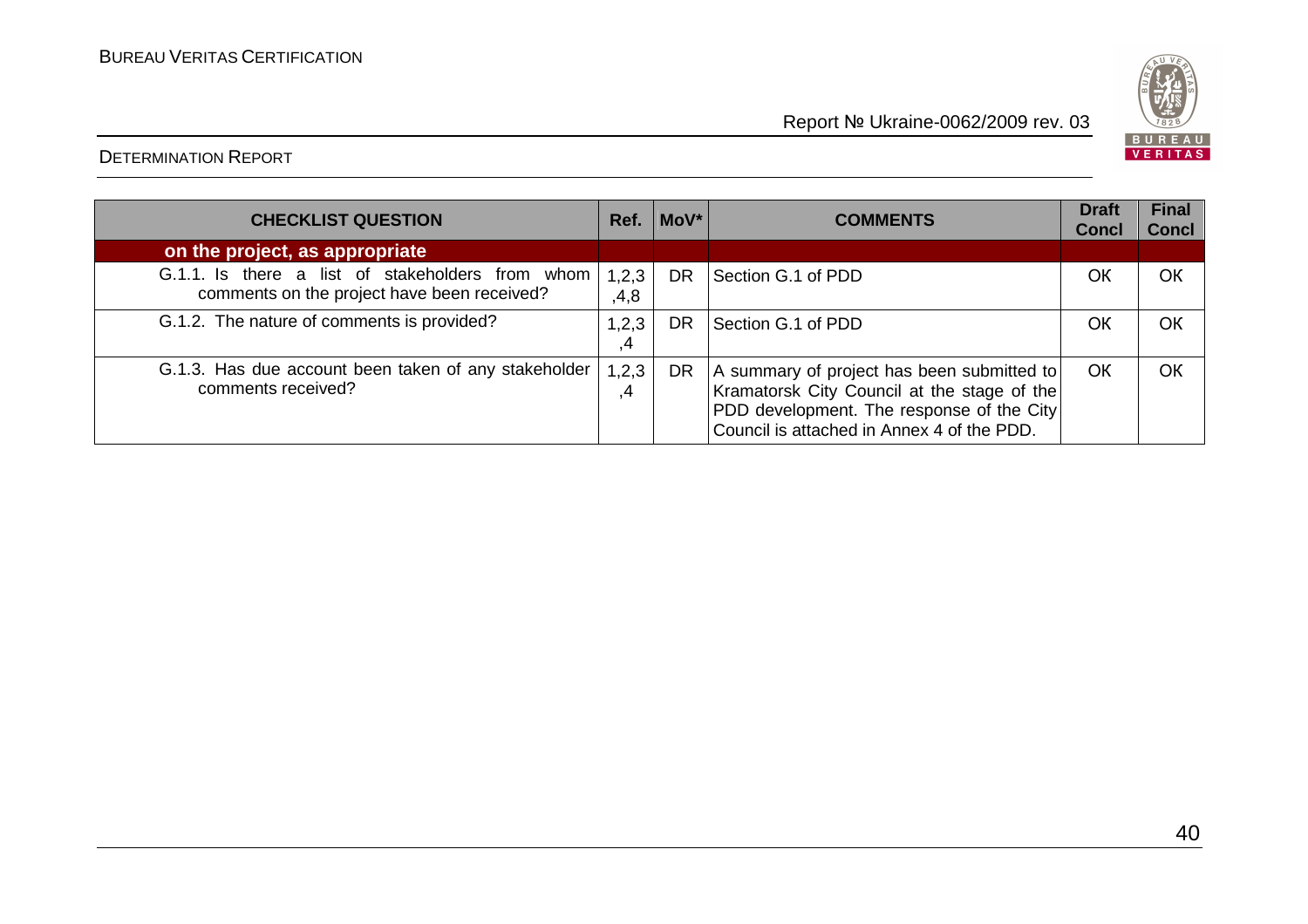

#### DETERMINATION REPORT

#### **Table 3 Baseline and Monitoring Methodologies: Own format**

| <b>CHECKLIST QUESTION</b>                                                                                                                                                                                                                                                                        | Ref.    | MoV*      | <b>COMMENTS</b>                                                                                                                                                           | <b>Draft</b><br><b>Concl</b> | <b>Final</b><br><b>Concl</b> |
|--------------------------------------------------------------------------------------------------------------------------------------------------------------------------------------------------------------------------------------------------------------------------------------------------|---------|-----------|---------------------------------------------------------------------------------------------------------------------------------------------------------------------------|------------------------------|------------------------------|
| 1. Baseline Methodology                                                                                                                                                                                                                                                                          |         |           |                                                                                                                                                                           |                              |                              |
| 1. 1. General                                                                                                                                                                                                                                                                                    |         |           |                                                                                                                                                                           |                              |                              |
| 1.1.1. Does the baseline cover emissions from all<br>gases, sectors and source categories listed in Annex A,<br>and anthropogenic removals by sinks, within the project<br>boundary?                                                                                                             | 1,2,3   | DR,I      | Section B.3 of the PDD establishes project<br>boundaries. Only $CH_4$ emissions are taken into<br>account by the project.                                                 | <b>OK</b>                    | OK                           |
| 1.1.2. Is baseline established on a project-specific basis<br>and/or using a multi-project emission factor?                                                                                                                                                                                      | 1,2,3   | DR,       | A multi-project emission factor is used for baseline<br>establishing.                                                                                                     | <b>OK</b>                    | <b>OK</b>                    |
| 1.1.3 Is baseline established in a transparent manner<br>with regard to the choice of approaches, assumptions,<br>methodologies, parameters, data sources and key<br>factors?                                                                                                                    | 1,2,3   | DR,       | See clauses B.1.1 (CL1), B.1.2 (CAR4), B.1.5 (CL2)<br>above                                                                                                               |                              |                              |
| $1.1.4$ Is<br>baseline<br>established taking<br>into account<br>and/or sectoral<br>national<br>policies<br>relevant<br>and<br>circumstances, such as sectoral reform initiatives, local<br>fuel availability, power sector expansion plans, and the<br>economic situation in the project sector? | 1, 2, 3 | <b>DR</b> | Applicable local laws and regulations are taken into<br>account. Economic situation in the project sector is<br>taken into account (Sections B.1. and B.2. of the<br>PDD) | <b>OK</b>                    | OK                           |
| 1.1.5 Is baseline established in such a way that ERUs<br>cannot be earned for decreases in activity levels outside<br>the project activity or due to force majeure?                                                                                                                              | 1,2,3   | DR,       | Baseline does not envisage earning ERUs for<br>activity level decrease outside the project or due to<br>force majeure.                                                    | <b>OK</b>                    | <b>OK</b>                    |
| 1.1.6 Is baseline established taking account of<br>uncertainties and using conservative assumptions?                                                                                                                                                                                             | 1,2,3   | DR,       | See items E.1.3 (CL13) above                                                                                                                                              |                              |                              |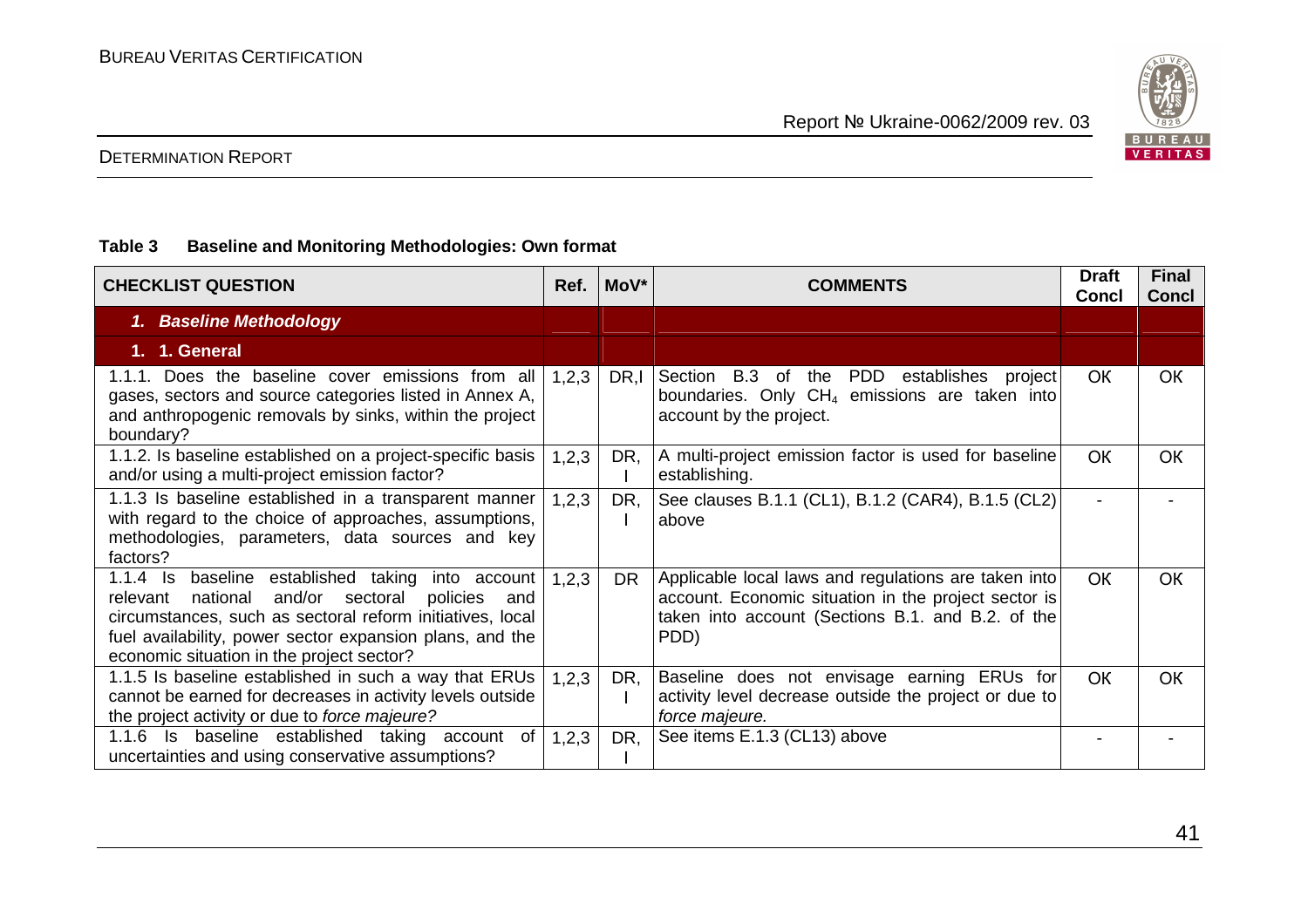

| <b>CHECKLIST QUESTION</b>                                                                                                                                                                                                                                                                                                                                                                           | Ref.  | MoV*      | <b>COMMENTS</b>                                                                                                                                                                           | <b>Draft</b><br><b>Concl</b> | <b>Final</b><br><b>Concl</b> |
|-----------------------------------------------------------------------------------------------------------------------------------------------------------------------------------------------------------------------------------------------------------------------------------------------------------------------------------------------------------------------------------------------------|-------|-----------|-------------------------------------------------------------------------------------------------------------------------------------------------------------------------------------------|------------------------------|------------------------------|
| <b>1.2. Additionality</b>                                                                                                                                                                                                                                                                                                                                                                           |       |           |                                                                                                                                                                                           |                              |                              |
| 1.2.1. Was the additionality of the project activity<br>demonstrated and assessed?                                                                                                                                                                                                                                                                                                                  | 1,2,3 | <b>DR</b> | See section B.2.1 above.                                                                                                                                                                  |                              |                              |
| 2. Monitoring Methodology                                                                                                                                                                                                                                                                                                                                                                           |       |           |                                                                                                                                                                                           |                              |                              |
| 2.1. Monitoring plan                                                                                                                                                                                                                                                                                                                                                                                |       |           |                                                                                                                                                                                           |                              |                              |
| 2.1.1. Is a monitoring plan included?                                                                                                                                                                                                                                                                                                                                                               | 1,2,3 | DR,       | Yes, monitoring plan is included.                                                                                                                                                         | OK                           | <b>OK</b>                    |
| 2.1.2. Does the monitoring plan provide for the collection<br>and archiving of all relevant data necessary for<br>estimating or measuring anthropogenic emissions by<br>sources and/or anthropogenic removals by sinks of<br>greenhouse gases occurring within the project boundary<br>during the crediting period?                                                                                 | 1,2,3 | DR,       | Refer to section D.1.1.1 of PDD                                                                                                                                                           | OK                           | <b>OK</b>                    |
| 2.1.3. Does the monitoring plan provide for the collection<br>and archiving of all relevant data necessary for<br>determining the baseline of anthropogenic emissions by<br>sources and/or anthropogenic removals by sinks of<br>greenhouse gases within the project boundary during the<br>crediting period?                                                                                       | 1,2,3 | DR.       | Refer to section D.1.1.3 of PDD                                                                                                                                                           | OK                           | <b>OK</b>                    |
| 2.1.4. Does the monitoring plan provide for the<br>identification of all potential sources of, and the collection<br>and archiving of data on increased anthropogenic<br>emissions by sources and/or reduced anthropogenic<br>removals by sinks of greenhouse gases outside the<br>project boundary that are significant and reasonably<br>attributable to the project during the crediting period? | 1,2,3 | DR.       | Increase of anthropogenic emissions outside the<br>project boundary that are significant and reasonably<br>attributable to the project during the crediting period<br>is not anticipated. | <b>OK</b>                    | <b>OK</b>                    |
| 2.1.5. Does the project boundary encompass all                                                                                                                                                                                                                                                                                                                                                      | 1,2,3 | <b>DR</b> | Significant anthropogenic emissions by sources                                                                                                                                            | OK                           | OK                           |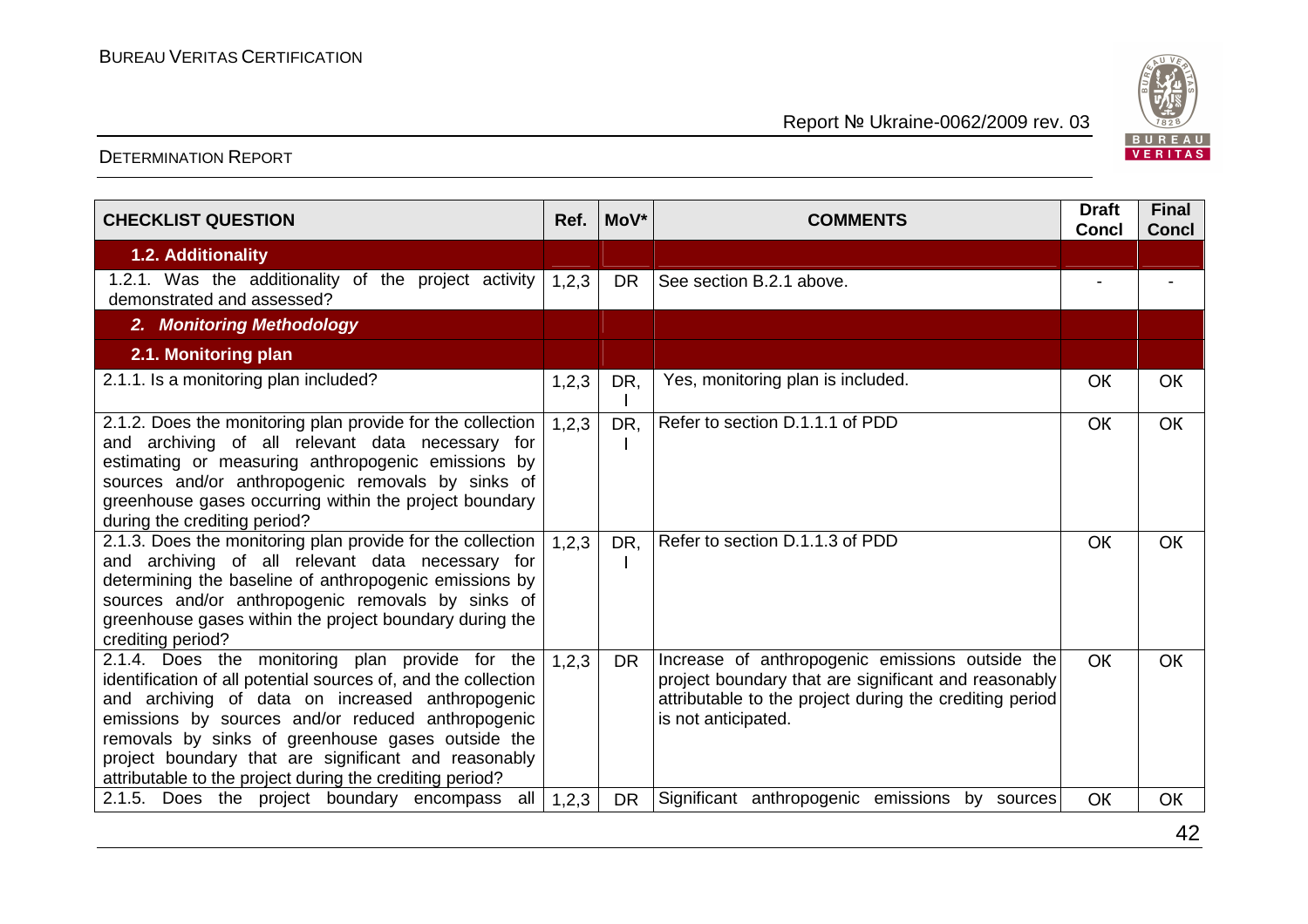

| <b>CHECKLIST QUESTION</b>                                                                                                                                                                                                                                                               | Ref.    | $ $ MoV $*$ | <b>COMMENTS</b>                                                                                                                                                                            | <b>Draft</b><br>Concl | <b>Final</b><br><b>Concl</b> |
|-----------------------------------------------------------------------------------------------------------------------------------------------------------------------------------------------------------------------------------------------------------------------------------------|---------|-------------|--------------------------------------------------------------------------------------------------------------------------------------------------------------------------------------------|-----------------------|------------------------------|
| anthropogenic emissions by sources and/or removals by<br>sinks of greenhouse gases under the control of the<br>project participants that are significant and reasonably<br>attributable to the JI project?                                                                              |         |             | and/or removals by sinks of greenhouse gases<br>under the control of the project participants are not<br>envisaged by the project. Validated onsite.                                       |                       |                              |
| 2.1.6. Does the monitoring plan provide for the collection<br>and archiving of information on environmental impacts,<br>in accordance with procedures as required by the host<br>Party, where applicable?                                                                               | 1, 2, 3 | DR.         | No adverse environmental impacts are foreseen.<br>Validated onsite.                                                                                                                        | <b>OK</b>             | OK                           |
| $2.1.7.$ Does the monitoring plan provide for quality<br>assurance and control procedures for the monitoring<br>process?                                                                                                                                                                | 1, 2, 3 | <b>DR</b>   | See section D.2 table 12 of the PDD                                                                                                                                                        | OK                    | OK                           |
| 2.1.8. Does the monitoring plan provide for procedures<br>for the periodic calculation of the reductions of<br>anthropogenic<br>emissions<br>by<br>sources<br>and/or<br>enhancements of anthropogenic removals by sinks by<br>the proposed JI project, and for leakage effects, if any? | 1,2,3   | DR,         | The monitoring plan provides formulae for the<br>calculation<br>of<br>the<br>reductions<br>periodic<br>of<br>anthropogenic emissions (see section D.1.1.2.).<br>Leakage is not applicable. | <b>OK</b>             | <b>OK</b>                    |
| 2.1.9.<br>the<br>monitoring plan provide<br>Does<br>for<br>documentation of all steps involved in the calculations?                                                                                                                                                                     | 1,2,3   | <b>DR</b>   | The monitoring plan provide for documentation of all<br>steps involved in the calculations. See section D.                                                                                 | <b>OK</b>             | <b>OK</b>                    |
| 2.2. Quality Control (QC) and Quality Assurance<br>(QA) Procedures                                                                                                                                                                                                                      |         |             |                                                                                                                                                                                            |                       |                              |
| <b>Did</b><br>all<br>calibrated<br>2.2.1.<br>measurements<br>use<br>measurement equipment that is regularly checked for its<br>functioning?                                                                                                                                             | 1,2,3   | DR,         | Control of the measuring equipment is implemented<br>and followed, that was validated onsite.                                                                                              | ОК                    | <b>OK</b>                    |
| 2.2.2 Is frequency of monitoring the parameters defined?                                                                                                                                                                                                                                | 1,2,3   | DR,         | Frequency of monitoring the parameters is defined.                                                                                                                                         | OK                    | <b>OK</b>                    |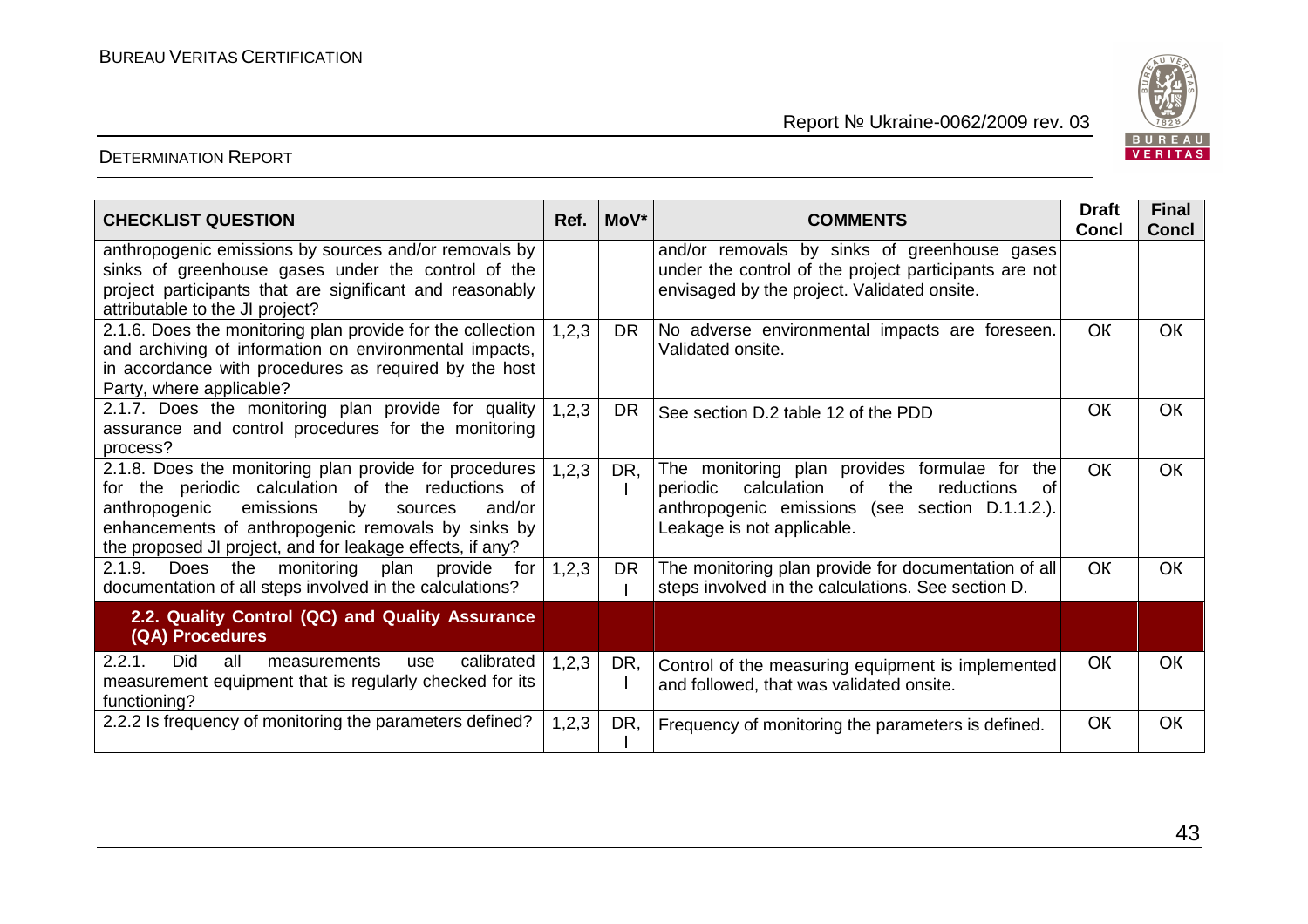

#### DETERMINATION REPORT

#### **Table 4 Legal requirements**

| <b>CHECKLIST QUESTION</b>                                                                             | Ref.  | $ $ MoV $*$ | <b>COMMENTS</b>                                                                                             | <b>Draft</b><br><b>Concl</b> | <b>Final</b><br><b>Concl</b> |
|-------------------------------------------------------------------------------------------------------|-------|-------------|-------------------------------------------------------------------------------------------------------------|------------------------------|------------------------------|
| 1. Legal requirements                                                                                 |       |             |                                                                                                             |                              |                              |
| 1.1. Is the project activity environmentally licensed by the<br>competent authority?                  | 1,2,3 | DR.I        | Please clarify in PDD if the project activity<br>environmentally is licensed by the competent<br>authority. | <b>CL11</b>                  | OК                           |
| 1.2. Are there conditions of the environmental permit? In case<br>of yes, are they already being met? | 1,2,3 | DR, I       | Please clarify in PDD, if there are conditions<br>for ecologic permission.                                  | <b>CL12</b>                  | OK                           |
| 1.3. Is the project in line with relevant legislation and plans in<br>the host country?               | 1,2,3 | DR,         | See items 1.1 (CL11) and 1.2 (CL12) above                                                                   |                              |                              |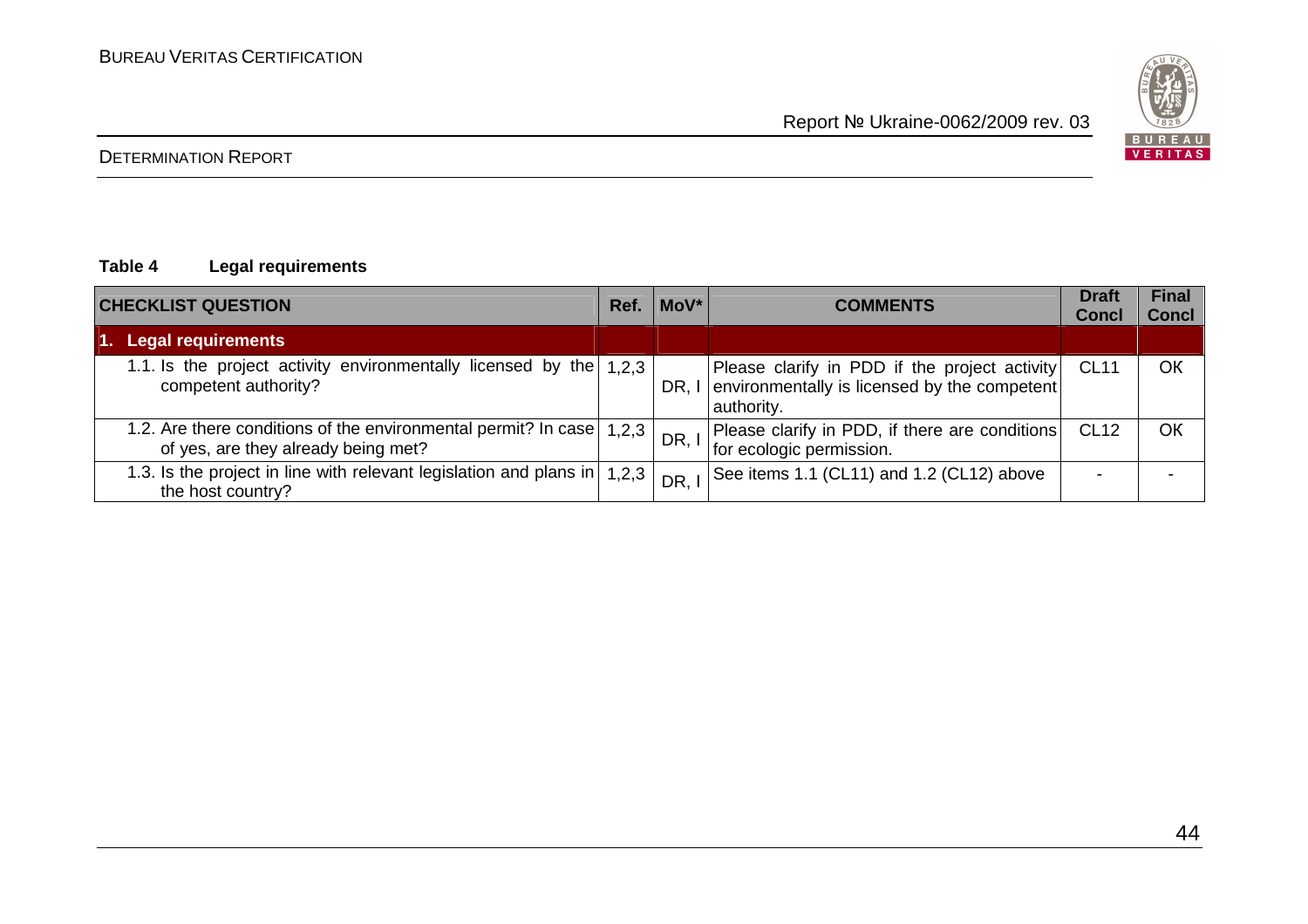

#### DETERMINATION REPORT

#### **Table 5 Resolution of Corrective Action and Clarification Requests**

| Draft report clarifications and corrective<br>action requests by determination team                                                                                                                                                         | Ref. to<br>checklist<br>question in<br>tables 2, 3<br>and 4 | Summary of project owner response                                                                                                                                                                                                                                                                                                                                                                                             | Determination team conclusion                    |
|---------------------------------------------------------------------------------------------------------------------------------------------------------------------------------------------------------------------------------------------|-------------------------------------------------------------|-------------------------------------------------------------------------------------------------------------------------------------------------------------------------------------------------------------------------------------------------------------------------------------------------------------------------------------------------------------------------------------------------------------------------------|--------------------------------------------------|
| <b>Corrective Action Request 1 (CAR1):</b><br>Divide the table into the period before crediting<br>2005-2007, crediting period 2008-2012, and<br>period after crediting 2013-2022. Give total<br>amount and average amount for each period. | Table 2,<br>questions<br>A.4.3.2                            | Respective corrections have been added to PDD Revision 06 has been<br>PDD Revision 06 (See section A.4.3.1)                                                                                                                                                                                                                                                                                                                   | checked. Corrective Action<br>Request is closed. |
| <b>Corrective Action Request 2 (CAR2):</b><br>It is not explained why the project will give<br>reductions after the crediting period                                                                                                        | Table 2,<br>questions<br>A.4.30.4                           | Operation of the system of leakage detection PDD Revision 06 has been<br>and elimination, and further maintenance of checked. Corrective Action<br>tightness of equipment created under the Request is closed.<br>Project does not have any time limitation.<br>Therefore the Project will give reductions of<br>emissions after termination<br>methane<br>. റ†<br>crediting period. See PDD Revision 06,<br>section A.4.3.1. |                                                  |
| <b>Corrective Action Request 3 (CAR3):</b><br>There is no evidence of written project<br>approvals by the Parties involved<br>Remains unsolved by the time of issuance of<br>letters of approval by the Parties involved                    | Table 2,<br>question<br>A.5.1.                              | Letter of Approval #1566/23/7 was issued by Corrective Action Request is<br>National Environmental<br>Investments   closed.<br>the<br>Agency of Ukraine from 25 <sup>th</sup> of December<br>2009. The Letter of Approval from the Ministry<br>of Climate and Energy Danish Energy Agency<br>#1602/1102-0023<br>was issued<br>21 <sup>st</sup><br>of<br>December 2009                                                         |                                                  |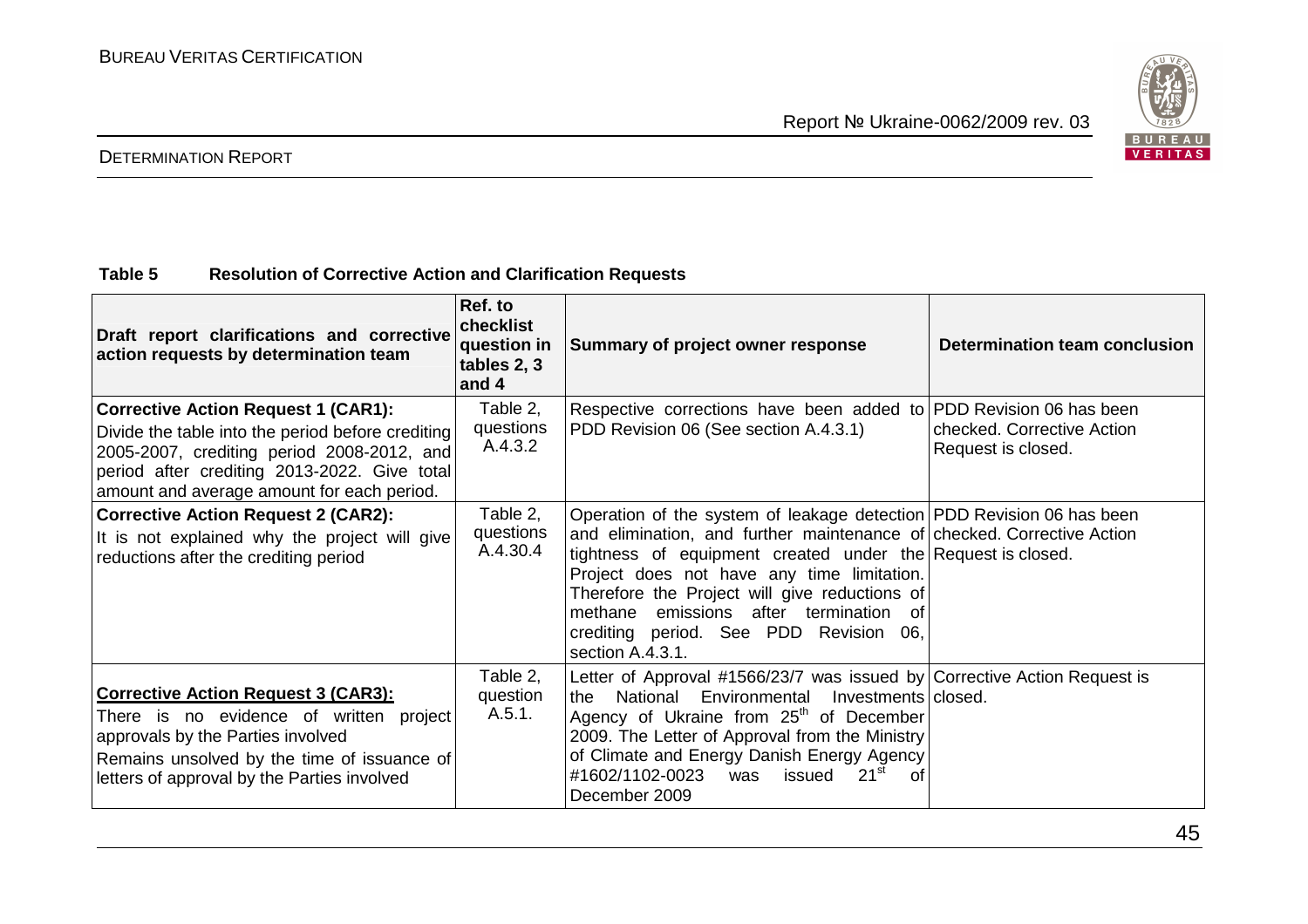

| Draft report clarifications and corrective<br>action requests by determination team                                                        | Ref. to<br>checklist<br>question in<br>tables 2, 3<br>and 4 | Summary of project owner response                                                                                                                                                                                                                                                                                                                                                                                          | <b>Determination team conclusion</b> |
|--------------------------------------------------------------------------------------------------------------------------------------------|-------------------------------------------------------------|----------------------------------------------------------------------------------------------------------------------------------------------------------------------------------------------------------------------------------------------------------------------------------------------------------------------------------------------------------------------------------------------------------------------------|--------------------------------------|
| <b>Corrective Action Request 4 (CAR4):</b><br>See step 1. Differences from methodology<br>AM0023 were not described                        | Table 2,<br>question<br>B0.1.2.                             | The difference of suggested methodology from PDD Revision 06 has been<br>original methodology AM0023 lies in the checked. Corrective Action<br>methodology of methane leakage volumes. Request is closed.<br>Measurement method for methane leak<br>volumes, used in this Project, is described in<br>Step 3 and Appendix 3 of this PDD. See PDD<br>Revision 06, section B.1.                                              |                                      |
| <b>Corrective Action Request 5 (CAR5):</b><br>The cost of saved methane was not calculated<br>It is economic benefit.                      | Table 2,<br>question<br>B0.20.1.                            | Currently available Procedure for Rates   Corrective Action Request is<br>Formation<br>approved<br>by the<br>National closed.<br>Commission For Energy Market Adjustment<br>does not allow receiving benefits in case of<br>reduction of natural gas leaks. The whole<br>economic burden is connected with natural<br>gas leaks is transferred to the end consumer<br>of natural gas. See PDD Revision 06, section<br>B.2. |                                      |
| <b>Corrective Action Request 6 (CAR6):</b><br>Choice of Gore-Tex and fittings manufacturers<br>(if compared to other ones) is not grounded | Table 2,<br>question<br>B.2.1.                              | Materials and shut-off and adjustment fittings Corrective Action Request is<br>used in this Project are the best ones from the closed.<br>point of view of leak tightness, performance<br>quality and used technical solutions, out of all<br>materials represented at the Ukrainian market.<br>Important characteristics considered in choice                                                                             |                                      |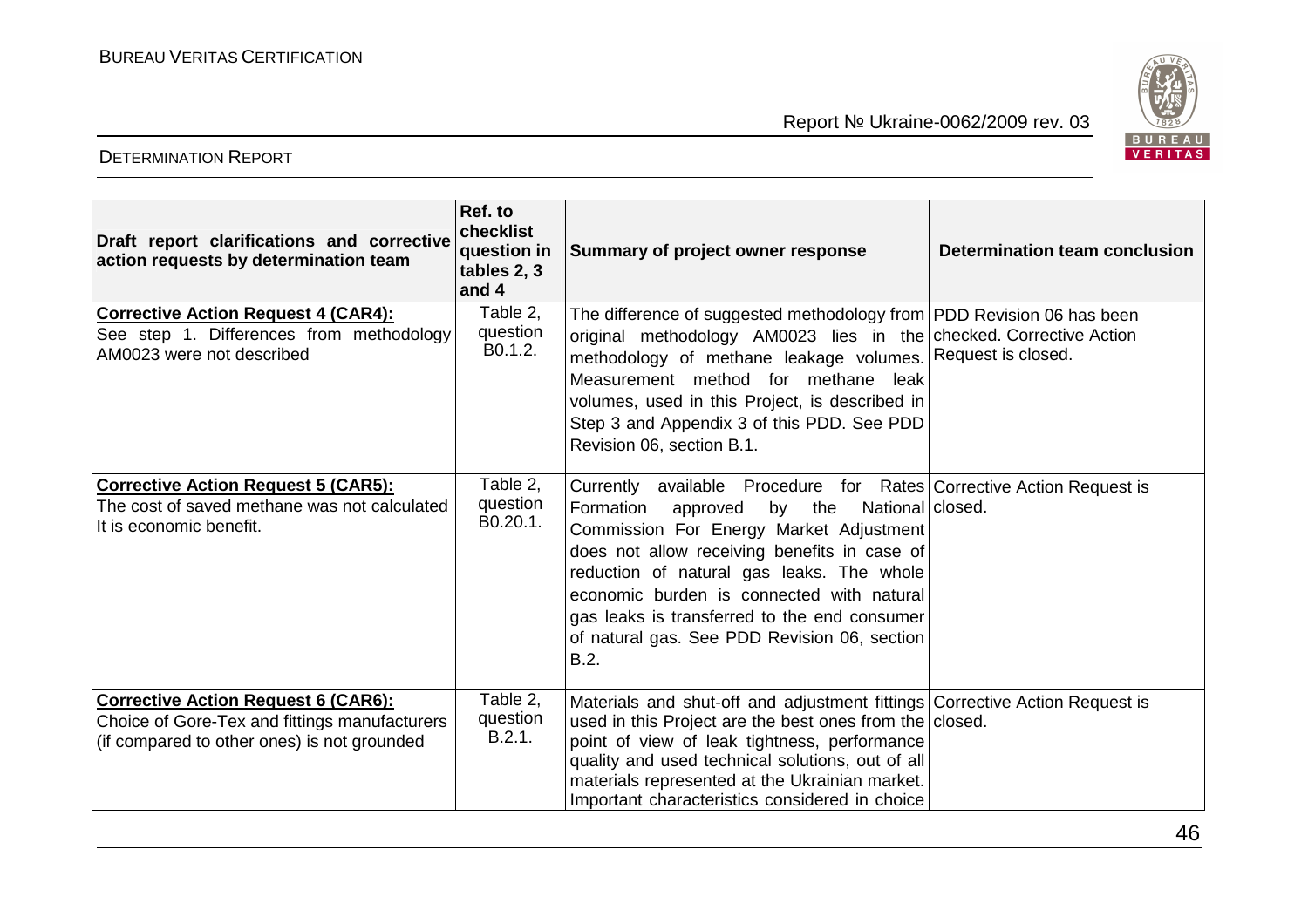



| Draft report clarifications and corrective<br>action requests by determination team                                                                                                              | Ref. to<br>checklist<br><b>question</b> in<br>tables 2, 3<br>and 4 | Summary of project owner response                                                                                                                                                                                                                                                                                                                                                                                                                                                                       | Determination team conclusion                                                   |
|--------------------------------------------------------------------------------------------------------------------------------------------------------------------------------------------------|--------------------------------------------------------------------|---------------------------------------------------------------------------------------------------------------------------------------------------------------------------------------------------------------------------------------------------------------------------------------------------------------------------------------------------------------------------------------------------------------------------------------------------------------------------------------------------------|---------------------------------------------------------------------------------|
|                                                                                                                                                                                                  |                                                                    | of equipment were availability of spare parts in<br>Ukraine.                                                                                                                                                                                                                                                                                                                                                                                                                                            |                                                                                 |
| <b>Corrective Action Request 7 (CAR7):</b><br>Submit all periods in years and months                                                                                                             | Table 2,<br>question<br>C.3.1.                                     | 18 years/216 months                                                                                                                                                                                                                                                                                                                                                                                                                                                                                     | PDD Revision 06 has been<br>checked. Corrective Action<br>Request is closed.    |
| <b>Corrective Action Request 8 (CAR8):</b><br>Add Register of Equipment of gas distribution<br>posts as references                                                                               | Table 2,<br>question<br>D.1.1.                                     | Register of Equipment of Gas Distribution<br>Posts is given in Appendix C                                                                                                                                                                                                                                                                                                                                                                                                                               | Appendix C has been verified.<br><b>Corrective Action Request is</b><br>closed. |
| <b>Corrective Action Request 9 (CAR9):</b><br>Information about information collection<br>and archiving on environmental impacts of<br>the project was not provided (See section)<br>D.1.5. PDD) | Table 2,<br>question<br>D.1.13.                                    | Implementation of this Project does not   PDD Revision 06 has been<br>provide for any negative environmental impact<br>(See section F). Therefore data collection on<br>environmental impacts of the Project is not<br>required. There are no laws or normative<br>documents in Ukraine requiring collection of<br>such information. See PDD Revision 06.<br>section D.1.5.                                                                                                                             | checked. Corrective Action<br>Request is closed.                                |
| <b>Corrective Action Request 10 (CAR10):</b><br>Diagram of data and information flow was not<br>displayed                                                                                        | Table 2,<br>question<br>D.3.1.                                     | Stryzhak<br>Oleksandrovych<br>Sergiy<br>Lyudmyla Andriyivna Kulbida are responsible   checked. Corrective Action<br>for collection of all information provided for by<br>monitoring plan, and for making all necessary<br>settlements.<br>Archiving<br>of<br>all<br>received<br>information in the result of measurements and<br>settlements is done under guidance of<br>Kateryna Sergiyivna Burova. The head of<br>working team (Nataliya Genadiyivna Orlova)<br>on the basis of received information | and PDD Revision 06 has been<br>Request is closed.                              |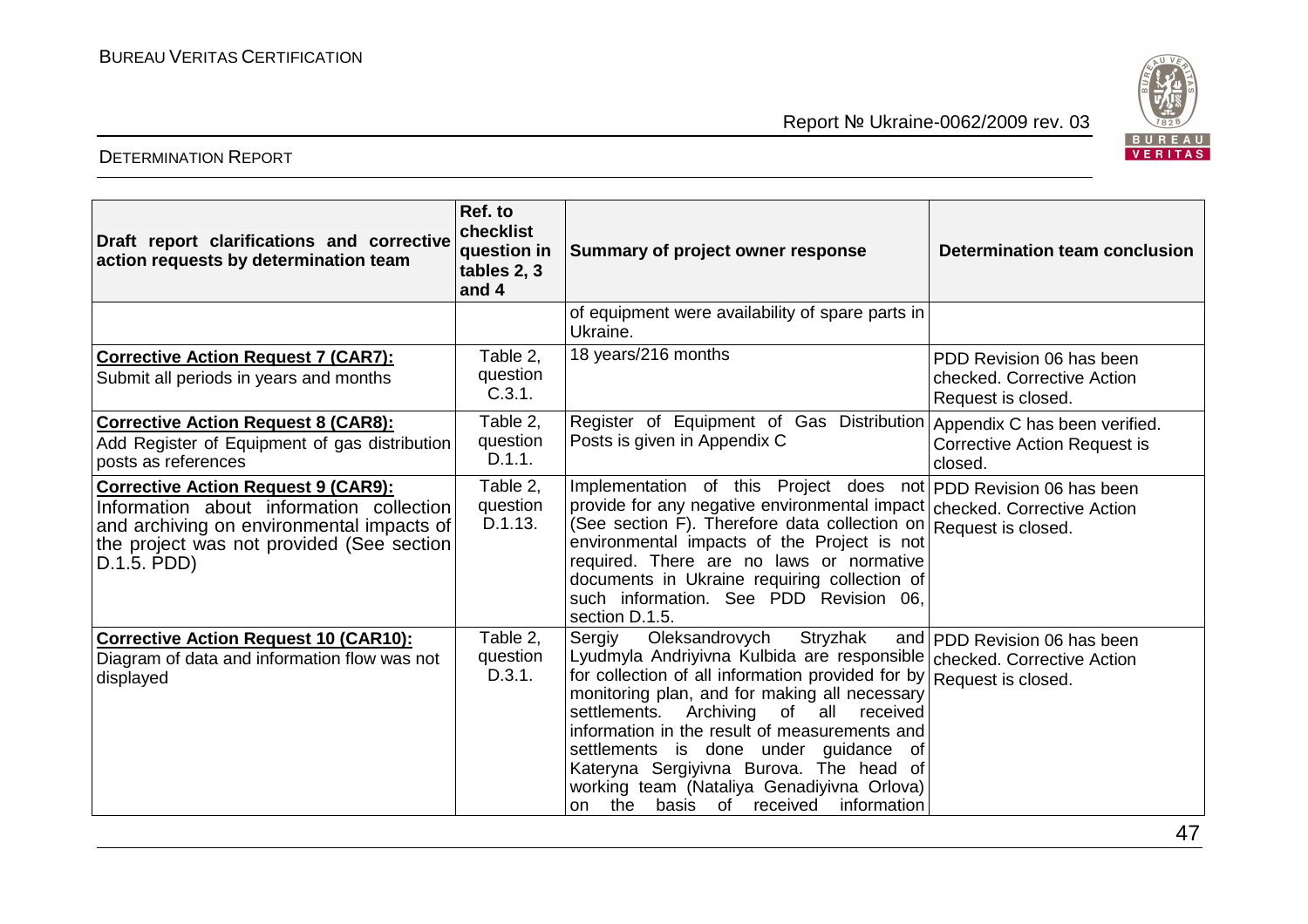

| Draft report clarifications and corrective<br>action requests by determination team                                                                                                            | Ref. to<br>checklist<br>question in<br>tables 2, 3<br>and 4 | Summary of project owner response                                                                                                                                                                                                                                                                                                                                                 | Determination team conclusion                       |
|------------------------------------------------------------------------------------------------------------------------------------------------------------------------------------------------|-------------------------------------------------------------|-----------------------------------------------------------------------------------------------------------------------------------------------------------------------------------------------------------------------------------------------------------------------------------------------------------------------------------------------------------------------------------|-----------------------------------------------------|
|                                                                                                                                                                                                |                                                             | determines plan of measures under the<br>Project and scope of resources required.<br>Technical maintenance of the Project is<br>carried out by Dmytro Moyseyovych Oks and<br>Yevgen Viktorovych Kurkin.                                                                                                                                                                           |                                                     |
| <b>Corrective Action Request 11 (CAR11):</b><br>There is a hazard of explosion and fire, which<br>also carries negative environmental impact.<br>To be discussed.                              | Table 2.<br>question<br>F.1.1.                              | Implementation of this project will allow PDD Revision 06 has been<br>increasing safe operation of gas equipment,<br>which in its turn will reduce probability of<br>explosions or fires. Experience of OJSC<br>«Odesagas» employees and observance of<br>SRUGCO norms will allow reduction to<br>minimum of the probability of emergencies<br>during the project implementation. | checked. Corrective Action<br>Request is closed.    |
| <b>Corrective Action Request 12 (CAR12):</b><br>Transboundary effects are not considered (no<br>effect can be deduced only).<br>Please, explain why the project has no<br>transboundary impact | Table 2,<br>question<br>F.1.5.                              | Transboundary effects from project activity   PDD Revision 06 has been<br>according to their definition in the text of the checked. Corrective Action<br>Convention on Transboundary Pollution At Big Request is closed.<br>Distances ratified by Ukraine will not take<br>place.                                                                                                 |                                                     |
| <b>Clarification Request 1 (CL1):</b><br>Appropriate arguments were not submitted                                                                                                              | Table 2,<br>question<br>B.1.1.                              | Appropriate arguments are given in clause B.2<br>of PDD Revision 06.                                                                                                                                                                                                                                                                                                              | PDD Revision 06 has been<br>checked. CL was closed. |
| <b>Clarification Request 2 (CL2):</b><br>Please give references to the source of<br>information on annual amount of methane<br>emissions                                                       | Table 2,<br>question<br>B.1.5.                              | Information on evaluation of annual emissions Appendix B has been verified. CL<br>is given in Appendix B.                                                                                                                                                                                                                                                                         | was closed.                                         |
| <b>Clarification Request 3 (CL3):</b>                                                                                                                                                          | Table 2.                                                    | Formula for reduction of methane leak volume PDD                                                                                                                                                                                                                                                                                                                                  | Revision<br>06<br>has<br>been                       |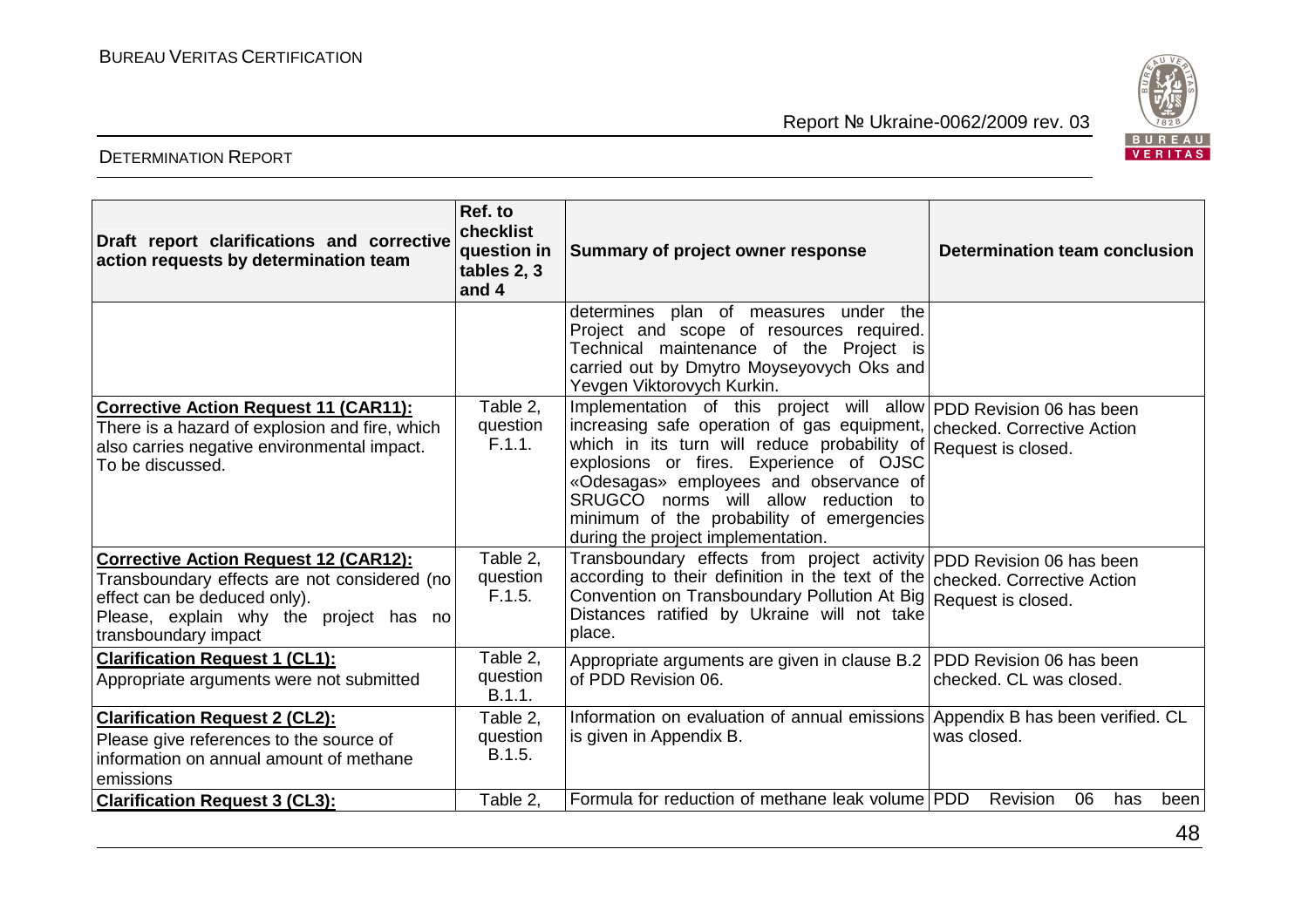

| Draft report clarifications and corrective<br>action requests by determination team                                                               | Ref. to<br>checklist<br>question in<br>tables 2, 3<br>and 4 | Summary of project owner response                                                                                                                                                                     | Determination team conclusion                       |
|---------------------------------------------------------------------------------------------------------------------------------------------------|-------------------------------------------------------------|-------------------------------------------------------------------------------------------------------------------------------------------------------------------------------------------------------|-----------------------------------------------------|
| Please explain whether reduction of methane<br>volumes to standard conditions is provided for                                                     | question<br>D.1.5.                                          | is given in Appendix 3 PDD Rev.06                                                                                                                                                                     | checked. CL was closed.                             |
| <b>Clarification Request 4 (CL4):</b><br>Please give references to respective directions<br>of Host Party                                         | Table 2,<br>question<br>D.1.14.                             | There are no laws or norms in Ukraine PDD Revision 06 has been<br>regulating ecologic impact of such project on checked. CL was closed.<br>environment.                                               |                                                     |
| <b>Clarification Request 5 (CL5):</b><br>Please explain how information given in this<br>section is agreed with the table at the page 9<br>of PDD | Table 2,<br>question<br>E.1.1.                              | Respective adjustments and specifications   PDD Revision 06 has been<br>were made to PDD Revision 06 (See section checked. CL was closed.<br>E.6.                                                     |                                                     |
| <b>Clarification Request 6 (CL6):</b><br>Please give data received in section E.3. in the<br>form of a table                                      | Table 2,<br>question<br>E.3.1.                              | Received data are given in table 5 of section PDD Revision 06 has been<br>E.6.                                                                                                                        | checked. CL was closed.                             |
| <b>Clarification Request 7 (CL7):</b><br>Please give data received in section E.4. in the<br>form of a table                                      | Table 2,<br>question<br>E.4.1.                              | Received data are given in table 5 of section<br>E.6.                                                                                                                                                 | PDD Revision 06 has been<br>checked. CL was closed. |
| <b>Clarification Request 8 (CL8):</b><br>It is necessary to agree data with the table<br>data on page 9                                           | Table 2,<br>question<br>E.5.1.                              | Respective corrections have been made. See PDD Revision 06 has been<br>PDD Revision 06                                                                                                                | checked. CL was closed.                             |
| <b>Clarification Request 9 (CL9):</b><br>Section E does not contain a formula for<br>evaluation of emissions                                      | Table 2,<br>question<br>E.6.1.                              | All formulae used for evaluation of emissions PDD Revision 06 has been<br>reductions are given in section D. References checked. CL was closed.<br>to respective clauses are given (See section<br>E) |                                                     |
| <b>Clarification Request 10 (CL10):</b><br>Please clarify if there are no requirements to                                                         | Table 2,<br>question                                        | Natural gas pumping does not require any CL was closed.<br>ecologic permits or licenses                                                                                                               |                                                     |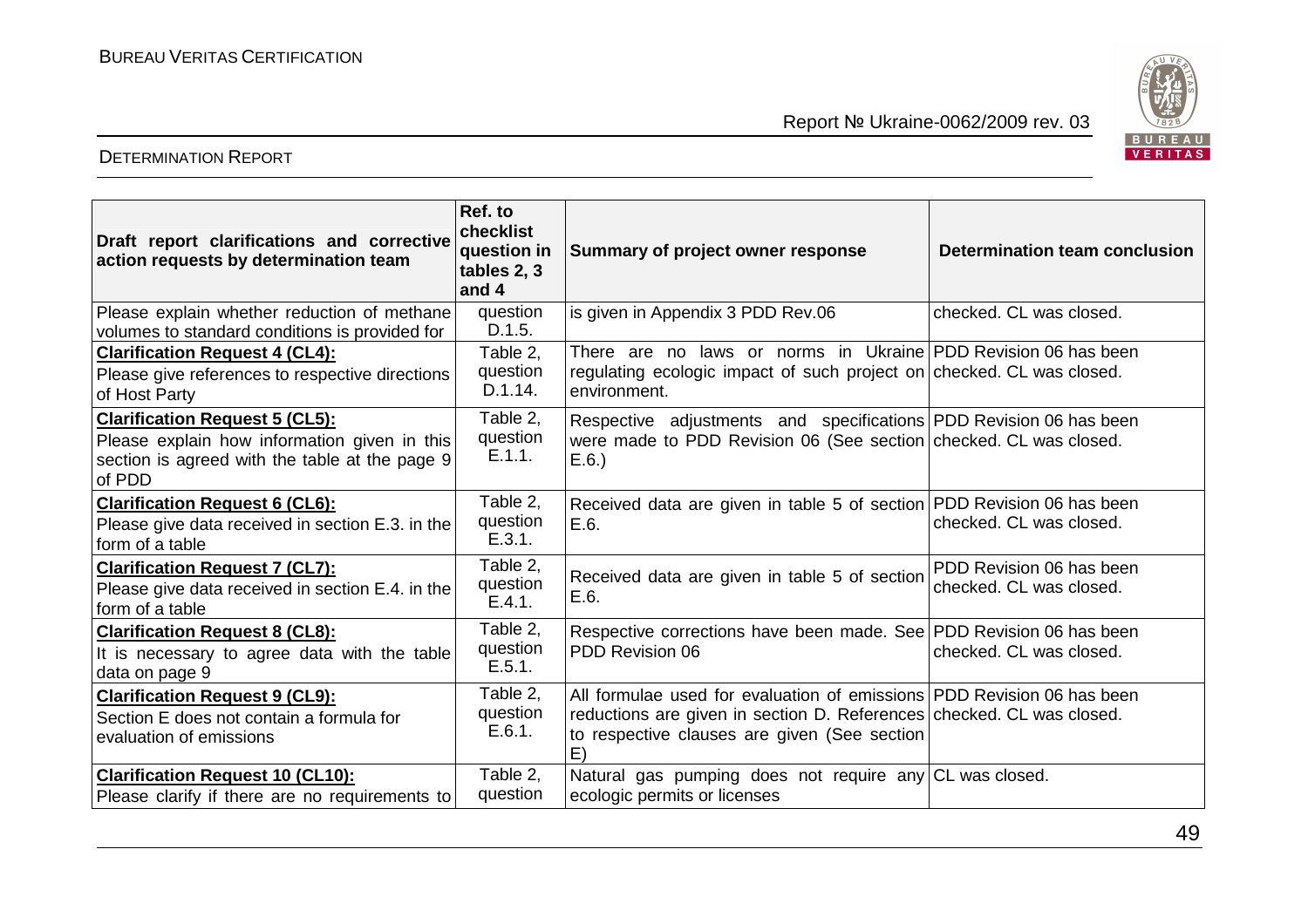



| Draft report clarifications and corrective<br>action requests by determination team                                            | Ref. to<br>checklist<br>question in<br>tables 2, 3<br>and 4 | Summary of project owner response                                                                     | Determination team conclusion |
|--------------------------------------------------------------------------------------------------------------------------------|-------------------------------------------------------------|-------------------------------------------------------------------------------------------------------|-------------------------------|
| environmental impact assessment (EIA)                                                                                          | F.1.2.                                                      |                                                                                                       |                               |
| <b>Clarification Request 11 (CL11):</b><br>Please clarify if project activity is licensed by<br>respective environmental body. | Table 4,<br>from control<br>list                            | Natural gas pumping does not require any CL was closed.<br>question 1.1. ecologic permits or licenses |                               |
| <b>Clarification Request 12 (CL12):</b><br>Please explain in PDD if there are any<br>requirements for ecologic permission      | Table 4.<br>from control<br>list                            | Natural gas pumping does not require any CL was closed.<br>question 1.2. ecologic permits or licenses |                               |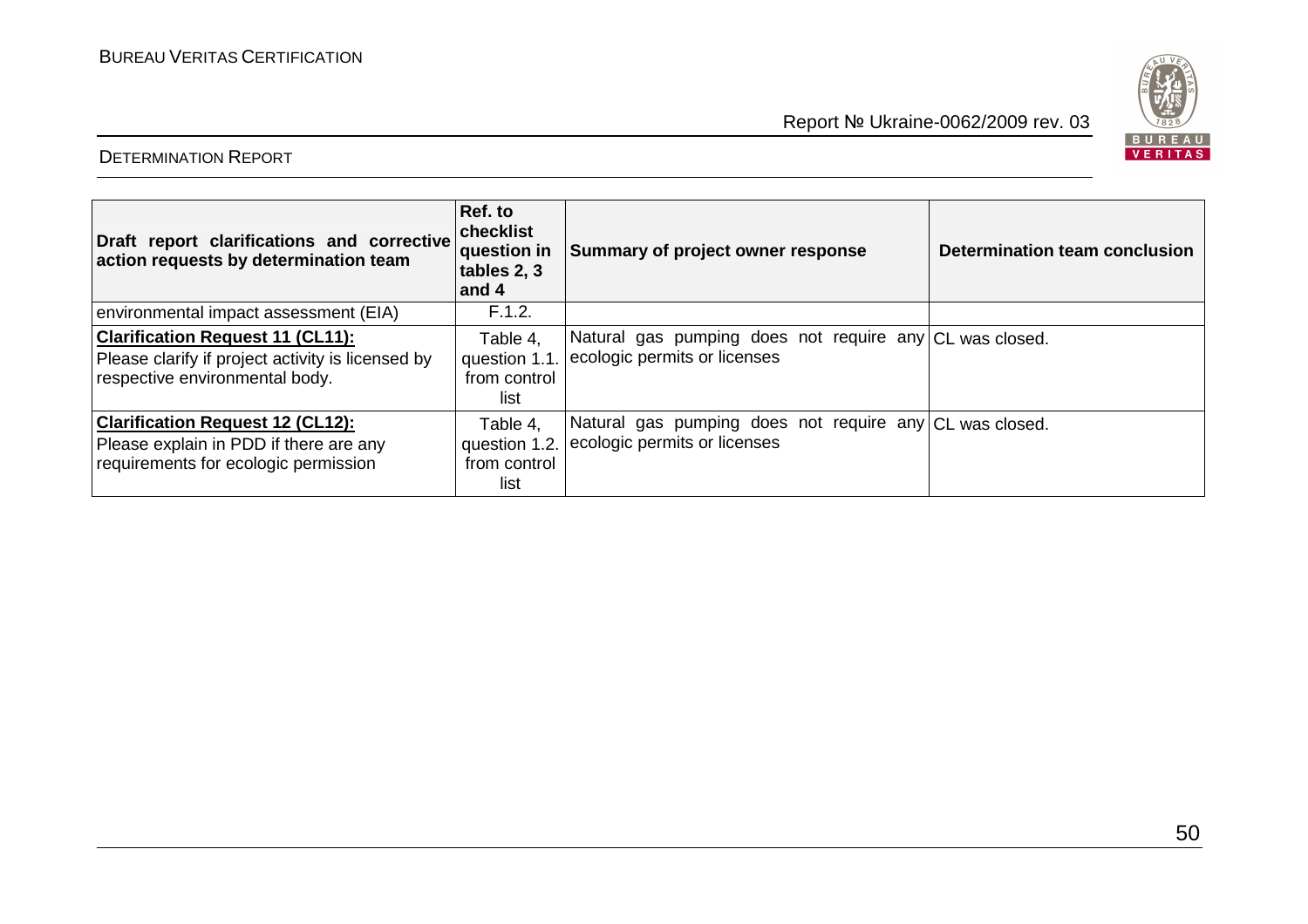

DETERMINATION REPORT

Appendix B: Verifiers CV's

#### **Flavio Gomes**

Lead Verifier

Flavio Gomes is a Chemical and Safety Engineer graduated from «UNICAMP – Universidade Estadual de Campinas», with a MSc title in Civil Engineer (Sanitation). He spent four years at RIPASA Pulp and Paper as Environmental Process Engineer. He is, since 2006 the Global Manager for Climate Change. Previously and since 1997, he was senior consultant for Bureau Veritas Consulting in fields of Environment, Health, Safety, Social Accountability and Sustainability audit and management systems. He also acted as Clean Development Mechanism verifier, and Social/Environmental Report auditor, in the name of Bureau Veritas Certification. Flavio is pursuing this PhD on Energy Management at the Imperial College – London.

#### **Nadiya Kaiiun, M. Sci. (environmental science)**

Climate Change Lead Verifier

Bureau Veritas Ukraine HSE Department project manager.

She has graduated from National University of Kyiv-Mohyla Academy with the Master Degree in Environmental Science. She is a Lead auditor of Bureau Veritas Certification for Environment Management System (IRCA registered). She performed over 15 audits since 2008. She has undergone intensive training on Clean Development Mechanism /Joint Implementation and she is involved in the validation of 6 JI projects.

#### **Kateryna Zinevych, M. Sci. (environmental science)**

Climate Change Verifier

Bureau Veritas Ukraine HSE Department project manager.

She has graduated from National University of Kyiv-Mohyla Academy with the Master Degree in Environmental Science. She is a Lead auditor of Bureau Veritas Certification for Environment Management System (IRCA registered). She performed 6 audits since March of 2009. She has undergone intensive training on Clean Development Mechanism /Joint Implementation and she is involved in the validation of 3 JI projects.

Report was reviewed by:

#### **Ivan G. Sokolov, Dr. Sci. (biology, microbiology)**

Climate Change Lead Verifier.

Bureau Veritas Ukraine HSE Department manager.

He has over 25 years of experience in Research Institute in the field of biochemistry, biotechnology, and microbiology. He is a Lead auditor of Bureau Veritas Certification for Environment Management System (IRCA registered), Quality Management System (IRCA registered), Occupational Health and Safety Management System, and Food Safety Management System. He performed over 130 audits since 1999. Also he is Lead Tutor of the IRCA registered ISO 14000 EMS Lead Auditor Training Course, and Lead Tutor of the IRCA registered ISO 9000 QMS Lead Auditor Training Course. He has undergone intensive